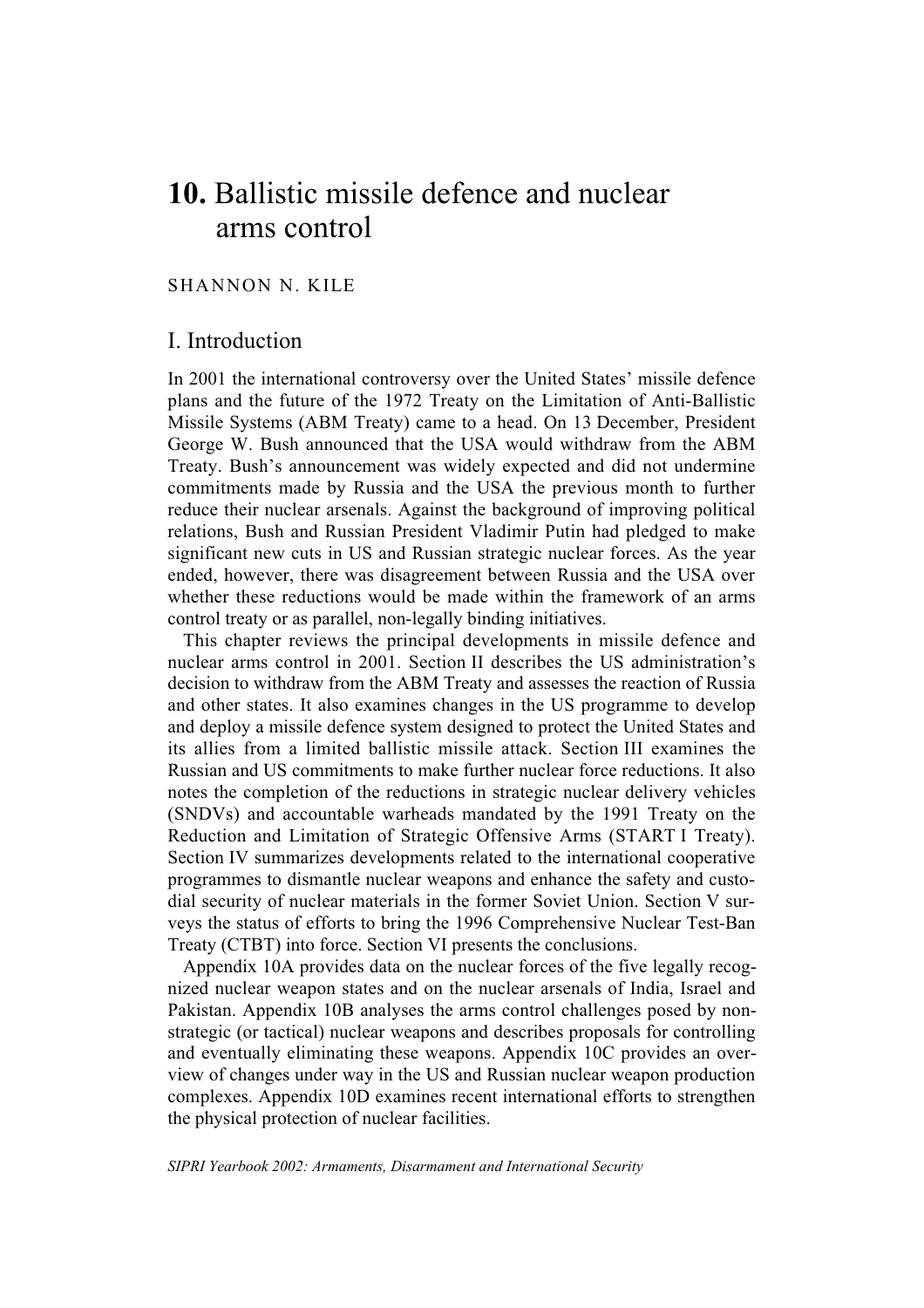# II. Ballistic missile defence and the future of the ABM Treaty

Ballistic missile defence (BMD) and the future of the ABM Treaty have generated controversy both within the USA and between the USA and Russia.1 This controversy came to a head in 2001 with the change of US administration. The incoming Bush Administration pledged that one of its immediate policy priorities would be to pursue the deployment of a more extensive missile defence system than that envisaged by its predecessor; it submitted an amended fiscal year (FY) 2002 defence budget authorization bill that significantly increased funding for missile defence research and development (R&D) programmes. The change of administration also led to a shift in the US position on the ABM Treaty. President Bush announced that the USA would withdraw from the treaty rather than seek to amend it to permit the deployment of a limited national missile defence (NMD) system. The announcement elicited a restrained reaction from President Putin, who signalled that the decision would not derail improving Russian–US relations.

## **The US missile defence debate**

Missile defence has been a source of recurring partisan dispute in the USA. In the late 1990s a consensus gradually emerged in Washington that a BMD system was needed to protect the USA against an attack by a small number of long-range missiles—possibly armed with nuclear, chemical or biological weapons—launched by 'rogue states' such as North Korea or Iraq.2 This consensus was reflected in the US Congress' overwhelming approval of the National Missile Defense Act of 1999, which committed the USA 'to deploy as soon as is technologically possible an effective National Missile Defense system capable of defending the territory of the United States against limited ballistic missile attack (whether accidental, unauthorized, or deliberate)'.3

However, missile defence has remained a controversial issue in Congress. There has been a spirited debate over how limited in scope and scale a future BMD system should be and over the pace of its development. There has also

 $1$  The ABM Treaty was signed by the USA and the USSR in May 1972 and entered into force in Oct. 1972. In Sep. 1997, Belarus, Kazakhstan, Russia, Ukraine and the USA signed a Memorandum of Understanding on Succession (MOUS) pursuant to which the 4 former Soviet republics collectively assumed the rights and obligations of the USSR under the ABM Treaty. The MOUS was not subsequently ratified by the US Senate. However, representatives of all 5 states participated in the Standing Consultative Commission, the forum for the parties to discuss ABM Treaty-related questions. For a summary of the main provisions of the treaty and the MOUS see annex A in this volume. The text of the ABM Treaty, the Agreed Statements, Common Understandings and Unilateral Statements, and the 1974 Protocol are presented in Stützle, W., Jasani, B. and Cowen, R., SIPRI, *The ABM Treaty: To Defend or Not to Defend?* (Oxford University Press: Oxford, 1987), pp. 207–13.

<sup>2</sup> For a summary of the US missile defence debate prior to 2001 see Kile, S., 'Nuclear arms control and ballistic missile defence', *SIPRI Yearbook 2001: Armaments, Disarmament and International Security* (Oxford University Press: Oxford, 2001), pp. 424–26.

<sup>3</sup> National Missile Defense Act of 1999, Public Law 106–38, 22 July 1999.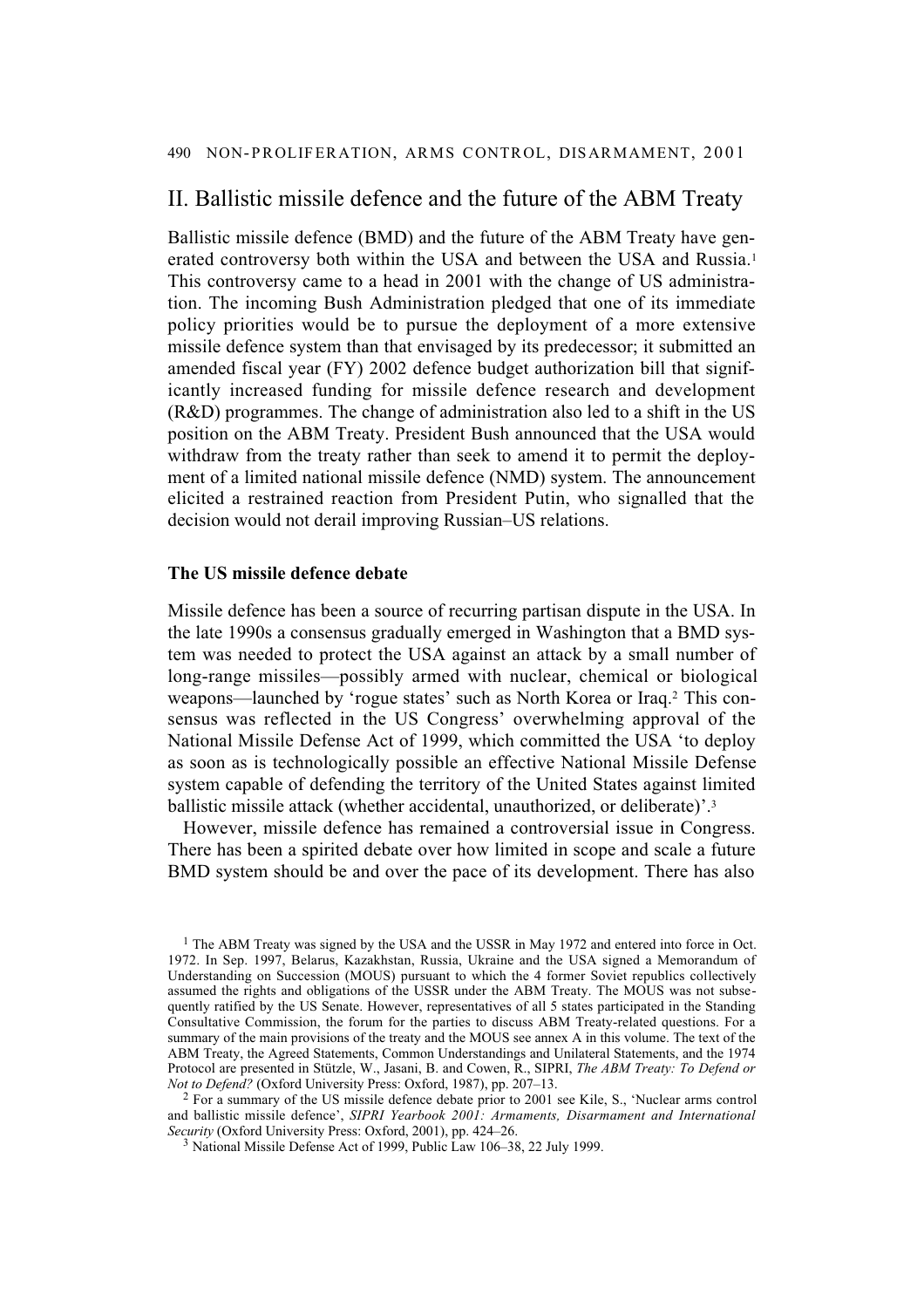been considerable disagreement over the degree to which, if any, this system should be constrained by the ABM Treaty.

In 2001 there were important changes in the tone and substance of this debate. Paradoxically, both advocates and critics of BMD claimed that the 11 September 2001 terrorist attacks on the USA reinforced their views about the relative priority that should be accorded to missile defence in countering new threats to US security.4 However, in the wake of the attacks, the partisan conflict largely disappeared as Republicans and Democrats moved to present a united front on defence and security issues. Popular support for a large increase in US defence spending also effectively removed the budgetary constraint that critics had hoped would derail, or at least delay, the new administration's ambitious missile defence plans. In addition, Bush's announcement that the USA would withdraw from the ABM Treaty removed one of the main points of contention from the debate.

## *The Bush Administration's arguments for missile defence*

The Bush Administration entered office in January 2001 committed to the development of a robust missile defence system to protect the USA and its allies. Conservatives in the Republican Party have supported the idea of building a strategic missile defence shield for some time.5 Support has widened in the light of growing scepticism about the adequacy of the existing framework of arms control treaties and multilateral supplier arrangements designed to prevent the spread of non-conventional weapons and the means to deliver them.6 The Bush Administration's approach to missile defence was part of a broader shift in emphasis from attempting to halt proliferation at its source to a greater focus on responding to—and managing the consequences of—proliferation. It also reflected an inclination to favour unilateral responses to proliferation challenges.

The new administration lost little time in urging Congress to push ahead with missile defence as an urgent priority. One argument put forward by senior administration officials was that a nationwide missile defence system would usefully supplement nuclear deterrence; this supplement was increasingly needed in the light of the emergence of states armed with long-range ballistic missiles which might not be deterred by threats of devastating retaliation.7 Other officials downplayed the risk posed by potentially 'undeterrable' states, focusing instead on the prospect that a state might initiate a regional conflict involving US allies and important national interests in the mistaken

<sup>4</sup> See, e.g., Cirincione, J. and Payne, K., 'Debate: in the wake of 11 September where does missile defence fit in security spending priorities?', *NATO Review*, vol. 49 (winter 2001/2002), pp. 26–30.

<sup>5</sup> See FitzGerald, F., *Way Out There in the Blue: Reagan, Star Wars and the End of the Cold War* (Simon & Schuster: New York, 2000), pp. 114–46.

<sup>6</sup> See, e.g., Perle, R., 'Good guys, bad guys and arms control', eds I. Anthony and A. D. Rotfeld, SIPRI, *A Future Arms Control Agenda: Proceedings of Nobel Symposium 118, 1999* (Oxford University Press: Oxford, 2001), pp. 43–49. See also chapter 11 in this volume.

<sup>&</sup>lt;sup>7</sup> Testimony of Secretary of Defense Donald H. Rumsfeld before the Armed Services Committee, US Senate, 12 July 2001, URL <http://www.defenselink.mil/speeches/2001/s20010621-secdef2.htm>.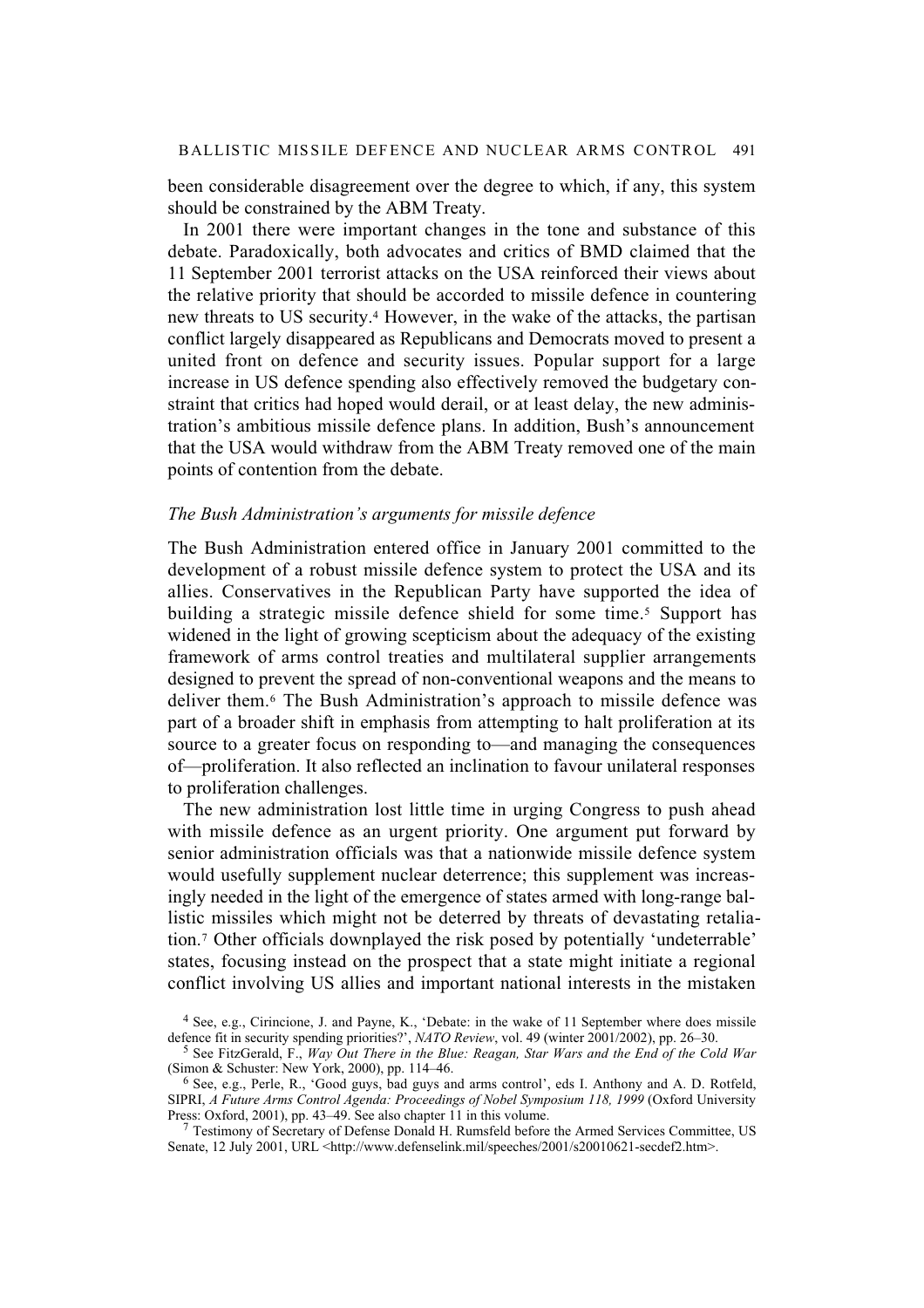belief that the USA would be deterred, by their missiles, from intervening in the conflict. In their view, the deployment of a nationwide missile defence system—even one using unproven technologies—would force potential adversaries to reassess the risks they would face by confronting the USA, thereby enhancing US freedom of action when responding to regional crises.<sup>8</sup> In addition, it was argued that the deployment of missile defences by the United States would discourage aspiring proliferators from developing or otherwise acquiring long-range ballistic missiles and weapons of mass destruction.9

## *New planning guidelines*

During the 2000 presidential campaign, Bush had called for extensive missile defences to protect both the USA and its allies.10 Upon taking office he ordered a re-evaluation of the scale and scope of the NMD system architecture put in place during the Administration of President Bill Clinton. That architecture relied exclusively on ground-based interceptor missiles guided by external sensors, to collide with incoming missile warheads in the mid-course phase of their flight trajectories (i.e., after they have separated from their booster rockets outside the earth's atmosphere). This mid-course-intercept approach had been criticized by both supporters and opponents of missile defence as providing an inherently fragile defence. Particular concern had been expressed about the ability of this approach to overcome the range of countermeasures (e.g., various types of decoys) that an attacker could be expected to employ.11

In May 2001, Bush indicated that he favoured building a more robust system that would eventually consist of several layers of defences.12 While acknowledging that significant 'technological difficulties' would have to be overcome, he expressed confidence that 'complementary and innovative approaches' to missile defence would eventually succeed. Bush said that the Department of Defense (DOD) was examining options for deploying an initial defence capability against limited missile threats; this capability could be supplemented

Wolfowitz (note 8).

<sup>10</sup> 'New leadership on national security', Address by Governor George W. Bush to the National Press Club, Washington, DC, 23 May 2000.

<sup>8</sup> Prepared Statement on Ballistic Missile Defense, Deputy Secretary of Defense Paul Wolfowitz, US House of Representatives, Armed Services Committee, 18 July 2001, URL <http://www.defenselink. mil/speeches/2001/s20010719-depsecdef1.htm>. The argument that a national missile defence system would help to prevent the USA from being deterred by rogue state missile threats had been put forward by senior Pentagon officials during the Clinton Administration. See the testimony of Walter B. Slocombe, Under Secretary of Defense for Policy, to the Armed Services Committee, US House of Representatives, 13 Oct. 1999, in US Information Service (USIS), *Washington File*, available at the Federation of American Scientists (FAS) Space Policy Project site at URL <http://www.fas.org/spp/starwars/ program/news99/991013-missile-usia.htm>.

<sup>11</sup> See, e.g., Heritage Foundation Commission on Missile Defence, *Defending America: A Plan to Meet the Urgent Missile Threat* (Heritage Foundation: Washington, DC, 1999); and Lewis, G., Gronlund, L. and Wright, D., 'National missile defense: an indefensible system', *Foreign Policy*, no. 117 (winter 1999/2000), pp. 120–31.

<sup>&</sup>lt;sup>12</sup> 'Remarks by the president to students and faculty at National Defense University', Washington DC, The White House, Office of the Press Secretary, 1 May 2001, URL <http://www.whitehouse.gov/ news/releases/2001/05/20010501-10.html>; and Knowlton, B., 'Bush calls for missile shield, saying ABM pact is outdated', *International Herald Tribune*, 2 May 2001, pp. 1, 10.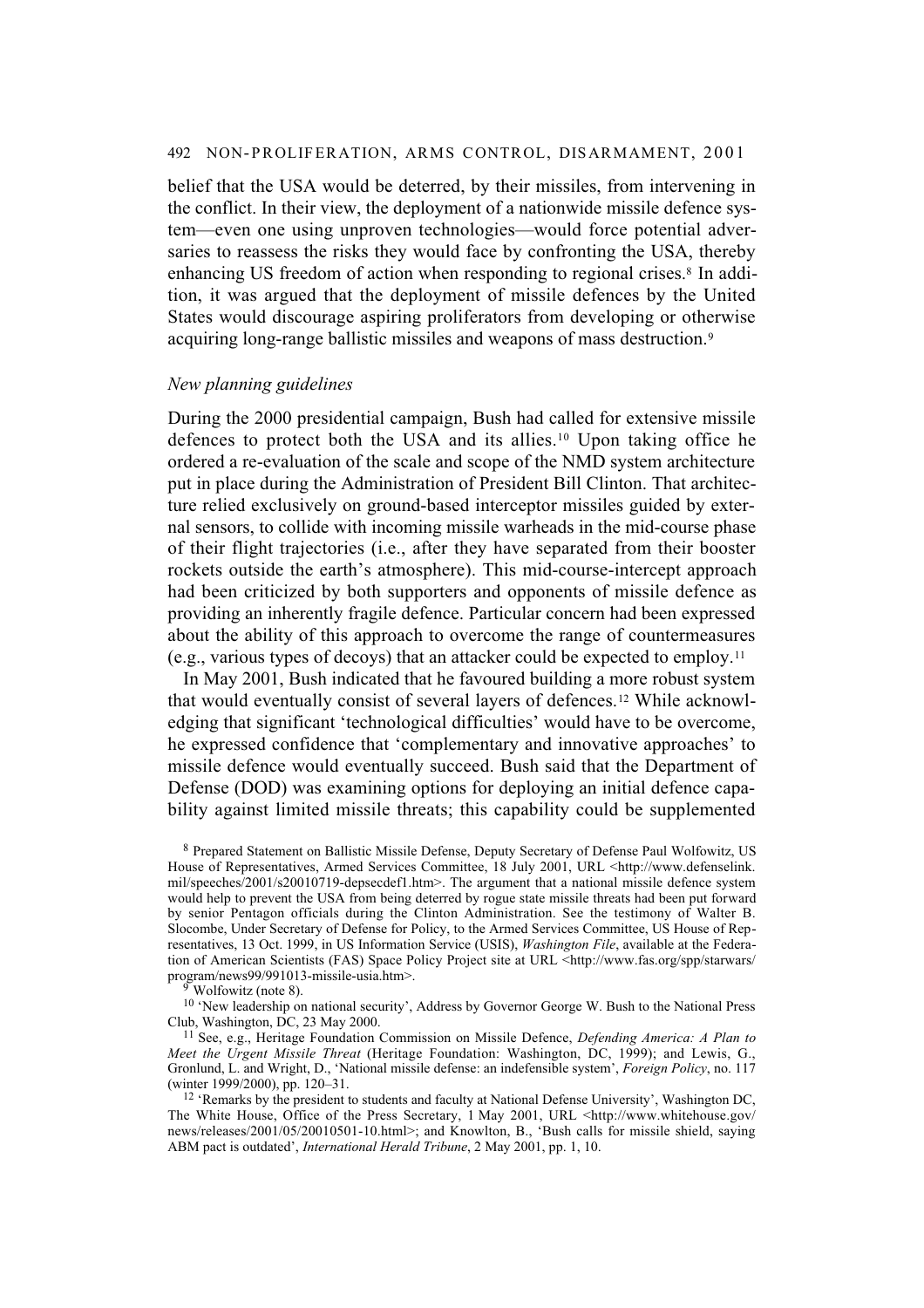later by sea- and land-based sensors and interceptors. He noted in particular that he saw 'substantial advantages' in systems capable of intercepting missiles in the boost phase (i.e., the powered ascent phase) of their flight trajectories.13 He also expressed interest in proposals to deploy advanced sensors and interceptors in space as part of an integrated, multi-layer missile defence system.<sup>14</sup> Following the address, administration officials emphasized that no final decision on the system architecture had been taken.15

In January 2002 US Secretary of Defense Donald Rumsfeld issued a memorandum outlining the future direction of the DOD Missile Defense Program.16 He identified four main missile defence priorities: (*a*) 'to defend the USA, deployed forces, allies and friends'; (*b*) 'to employ a Ballistic Missile Defense System (BMDS) that layers defences to intercept missiles in all phases of their flight'; (*c*) 'to enable the services to field elements of the overall BMDS as soon as practicable'; and (*d*) to develop and test technologies and 'improve the effectiveness of deployed capability by inserting new technologies as they become available or when the threat warrants an accelerated capability'.17 Rumsfeld's memorandum directed the DOD to develop for deployment an integrated BMD system capable of addressing 'all ranges of threats'. This set out a clear planning requirement for a multi-layer missile defence system capable of countering larger, more technically sophisticated missile threats than the limited NMD system envisaged by the Clinton Administration.

## **CBO cost estimates**

In a report released in January 2002 the US Congressional Budget Office (CBO) presented estimates of the potential cost (in constant 2001 dollars) of several different types of national missile defence systems.18 It examined three

<sup>13</sup> Transcript of 'Remarks by the President' (note 12). A number of prominent missile defence proponents have advocated the development of a sea-based system, based on current US Navy theatre missile defense programmes, to intercept missiles during the boost phase of their trajectories. Since such a system would intercept ascending missiles before they could deploy warheads and decoys, it would not face the discrimination problem inherent in the mid-course intercept approach. Deutch, J., Brown, H. and White, J., 'National missile defense: is there another way?', *Foreign Policy*, no. 119 (summer 2000), pp. 91–104; and Garwin, R., 'A defense that will not defend', *Washington Quarterly*, vol. 23, no. 3 (summer 2000), pp. 109–23.

<sup>14</sup> The development of space-based assets for use in missile defence and other military roles and missions has been accorded a high priority by US Defense Secretary Donald Rumsfeld, who headed a congressionally mandated commission charged with reviewing US space activities in 2000. See *Report of the Commission to Assess United States National Security Space Management and Organization*, 11 Jan. 2001, Executive Summary, available at URL <http://www.space.gov/commission/report.htm>.

15 Gordon, M., 'Bush describes his brave new world but not how to get there', *International Herald Tribune*, 3 May 2001, p. 6; and Suro, R., 'Plan for missile defense not clear', *Washington Post*, 9 May 2001, p. A8.

<sup>16</sup> Secretary of Defense Donald Rumsfeld, 'Missile Defense Program direction', Memorandum, Office of Secretary of Defense, 2 Jan. 2002, available at URL <http//www.defenselink.mil/news/ Jan2002/b01042002\_bt008-02.html>.

<sup>17</sup> 'DOD establishes Missile Defense Agency', US DOD News release no. 008-02, 4 Jan. 2002, URL  $\leq$ http://www.defenselink.mil/news/Jan2002/b01042002\_bt008-02.html>.

18 Congressional Budget Office (CBO), *Estimated Costs and Technical Characteristics of Selected National Missile Defense Systems*, Jan. 2002, available at the CBO Internet site, URL <http://www. cbo.gov>.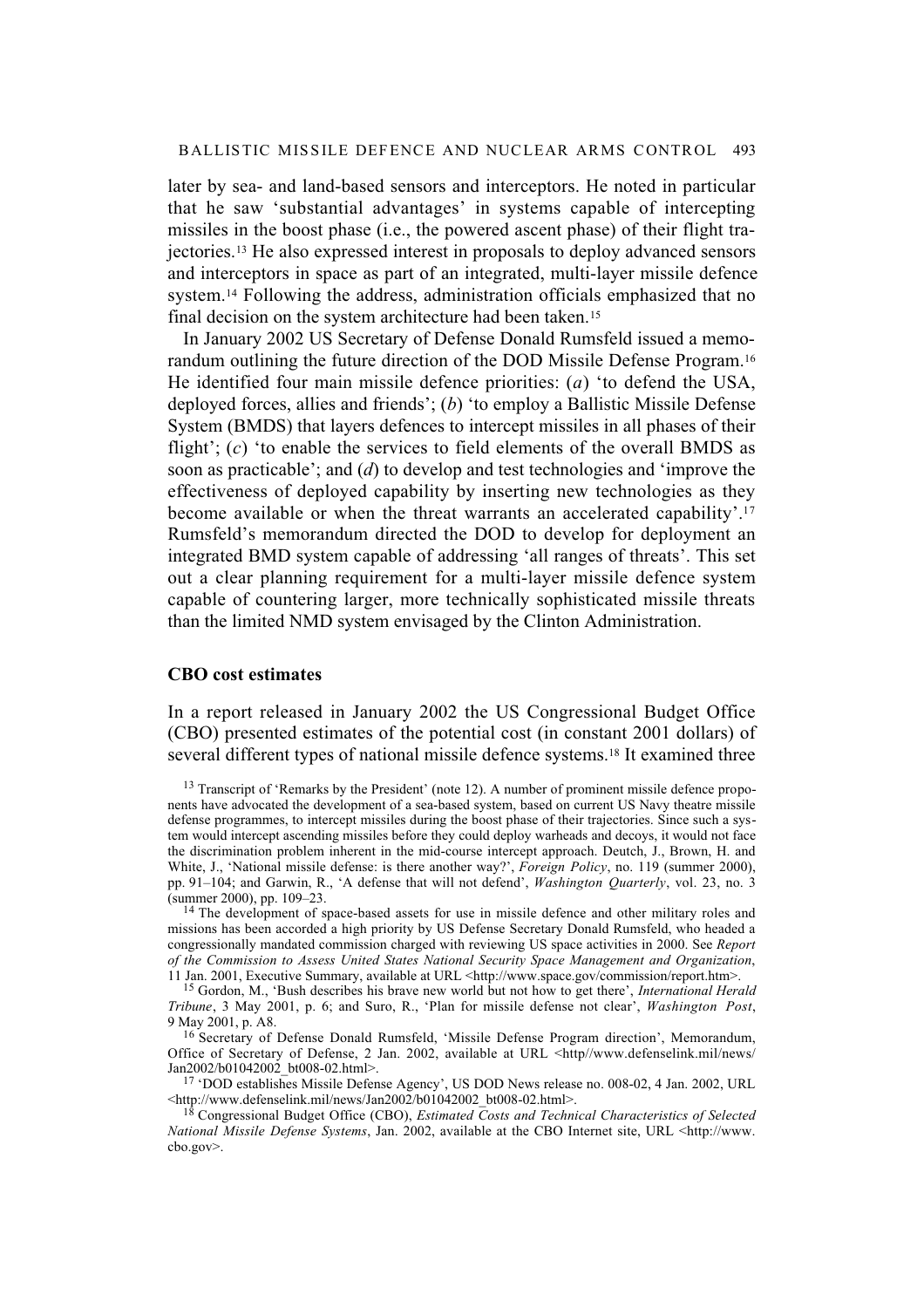architectures under consideration by the DOD: a ground-based mid-course intercept system; a stand-alone sea-based mid-course intercept system (i.e., a sea-based system not seen as a complement to a ground-based one); and a constellation of satellite-based lasers and interceptors.

The CBO looked first at the missile defence system architecture proposed during the Clinton Administration.19 It estimated that a system consisting of 100 ground-based interceptors deployed at a single site in Alaska (the so-called Expanded Capability 1 system) would cost \$23–25 billion to develop, deploy and operate to 2015. If this system were expanded to include a second site with 150 additional interceptor missiles, along with satellitebased sensors and additional X-band (very high resolution) radar, the total cost would rise to \$51–58 billion.20

The CBO report cautioned that the costs of sea- and satellite-based systems were more difficult to estimate since these systems were in the early phases of technology demonstration or the concepts for them were under development. It estimated that a stand-alone sea-based mid-course intercept system would cost \$43–55 billion to develop, deploy and operate to 2015. It did not provide an estimate for a sea-based boost-phase system because the DOD 'had not released a description, however preliminary, of what might compose such a system'.21 The report estimated that the cost of a space-based laser system, consisting of a constellation of lasers deployed in low earth orbit, would range from \$56 billion to \$68 billion to 2025. It did not provide an estimate of the cost of the 'Brilliant Pebbles' satellite-based interceptor system because of a lack of relevant technical and operational documentation.<sup>22</sup>

The CBO report concluded that 'the total cost of national missile defense cannot be determined definitively at this time' because of numerous uncertainties about the scale and configuration of the missile defence system to be deployed. 23 Nevertheless, some independent analysts used the CBO estimates as the basis for calculating the total cost of NMD, which was projected to be as much as \$238 billion over the next 15–25 years. 24 While this would make NMD one of the most expensive DOD weapon procurement programmes, it would be similar in scale to the cost of other major US procurement programmes, such as the Joint Strike Fighter.25

 $23$  CBO (note 18), pp. 2–3.

<sup>24</sup> Center for Arms Control & Non-Proliferation (formerly the Council for a Livable World Education Fund), 'CBO report indicates missile defense could cost \$238 billion', 31 Jan. 2002, available at the Council for a Livable World Internet site, URL <http://www.clw.org>.

25 See chapter 8 in this volume.

 $19$  For a description of the components and operational concept of this system see Kile (note 2), pp. 426–29.

 $20$  CBO (note 18), p. 9.

<sup>21</sup> CBO (note 18), p. 2.

<sup>22</sup> CBO (note 18), pp. 29–30. The Brilliant Pebbles system was part of the missile defence architecture of the Administration of President George Bush (1989–93), known as Global Protection Against Limited Strikes (GPALS). It was to consist of 500–1000 hit-to-kill interceptors. Each interceptor would be housed in an orbiting satellite which would provide communications with ground stations.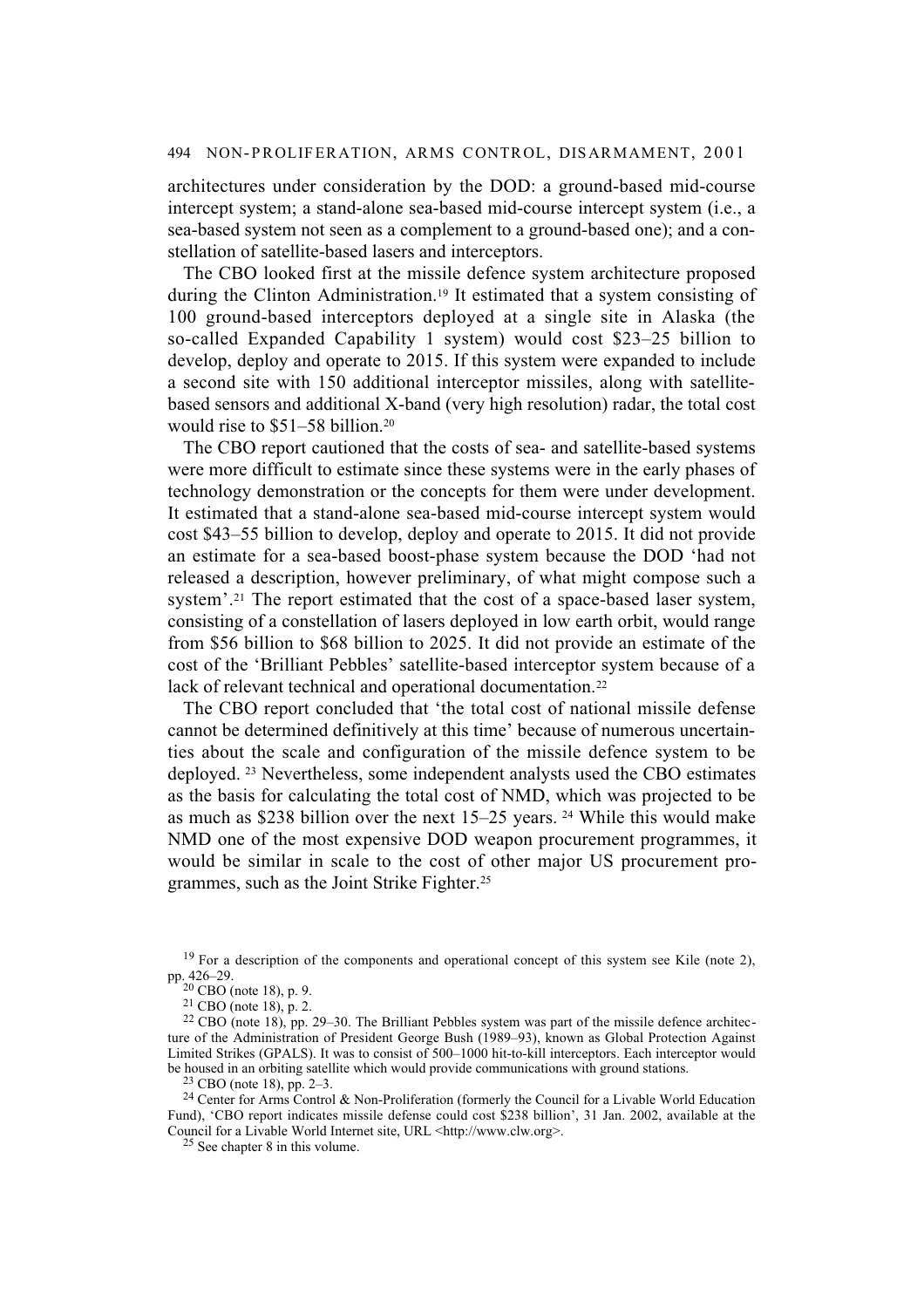## BALLISTIC MISSILE DEFENCE AND NUCLEAR ARMS CONTROL 495

## **Missile defence funding and programme changes**

In December 2001 Congress approved a \$317.4 billion amended defence appropriations bill for FY 2002.26 The bill included the largest appropriation yet—\$7.78 billion—for missile defence. This was \$525 million less than requested by the Bush Administration in June, but it represented an increase of \$2.5 billion over the FY 2001 appropriation for missile defence. Coupled with increases for counter-terrorism programmes that were added after the 11 September terrorist attacks, Congress approved a total of \$8.24 billion for BMD and increased counter-terrorism activities.<sup>27</sup> The administration's FY 2003 defence budget request kept overall funding for missile defence programmes essentially unchanged from the final FY 2002 appropriation, allocating \$7.76 billion.28

## *Reorganization of US missile defence programmes*

The amended FY 2002 defence budget called for a major reorganization of the Ballistic Missile Defense Organization (BMDO), the DOD office with primary responsibility for administering BMD programmes.<sup>29</sup> These programmes were reorganized into six main areas, with the aim of facilitating the development and deployment of an integrated, multi-layer missile defence system employing complementary sensors and weapons $30$  (see table 10.1). Among other changes, this involved dropping the distinction between theatre missile defence (TMD) and NMD systems.31 These systems are now considered to be programme elements in a single BMD architecture and are grouped according to the stages of the flight trajectory—boost, mid-course or terminal—in which incoming targets are to be intercepted. Congress rejected the administration's request to transfer funding responsibility for three 'lower tier' missile defence programmes—Patriot PAC-3, Medium Extended Air Defense System (MEADS) and Navy Area Defense (NAD)—from the BMDO to army and

<sup>26</sup> Garamone, J., 'Bush signs defense bill into law during Pentagon ceremony', American Forces Information Service, 10 Jan. 2002, URL <http://www.defenselink.mil/news/Jan2002/n01102002\_ 200201104.html>. For more detail on the FY 2002 defence budget as well as on trends in US military spending see appendix 6E in this volume.

 $27$  The bill allows the president to use, at his discretion, up to \$1.3 billion of the appropriated amount either for missile defence R&D programmes or for DOD activities to combat terrorism. US House Armed Services Committee, 'Conferees reach bipartisan accord on Fiscal Year 2002 Defense Authorization Bill', Press release, 12 Dec. 2001, URL <http://www.house.gov/hasc/pressreleases/2001/01-12- 12confsummary.html>.

<sup>&</sup>lt;sup>28</sup> 'Details of Fiscal 2003 Department of Defense (DOD) budget request', Press release no. 049-02, Office of Secretary of Defense (Public Affairs), 4 Feb. 2002, URL <http://www.defenselink.mil/ news/Feb2002/b02042002\_bt049-02.html>.

 $^{29}$  In Jan. 2002 the BMDO was designated a DOD agency and renamed the Missile Defense Agency (MDA). 'DOD establishes Missile Defense Agency' (note 17).

<sup>30</sup> Statement of Lt Gen. Ronald T. Kadish, Director, BMDO, to the House Armed Services Committee, 19 July 2001, URL <http://www.acq.osd.mil/bmdo/bmdolink/html/kadish19jul01.html>.

 $31$  For a description of these programmes see chapter 11 in this volume.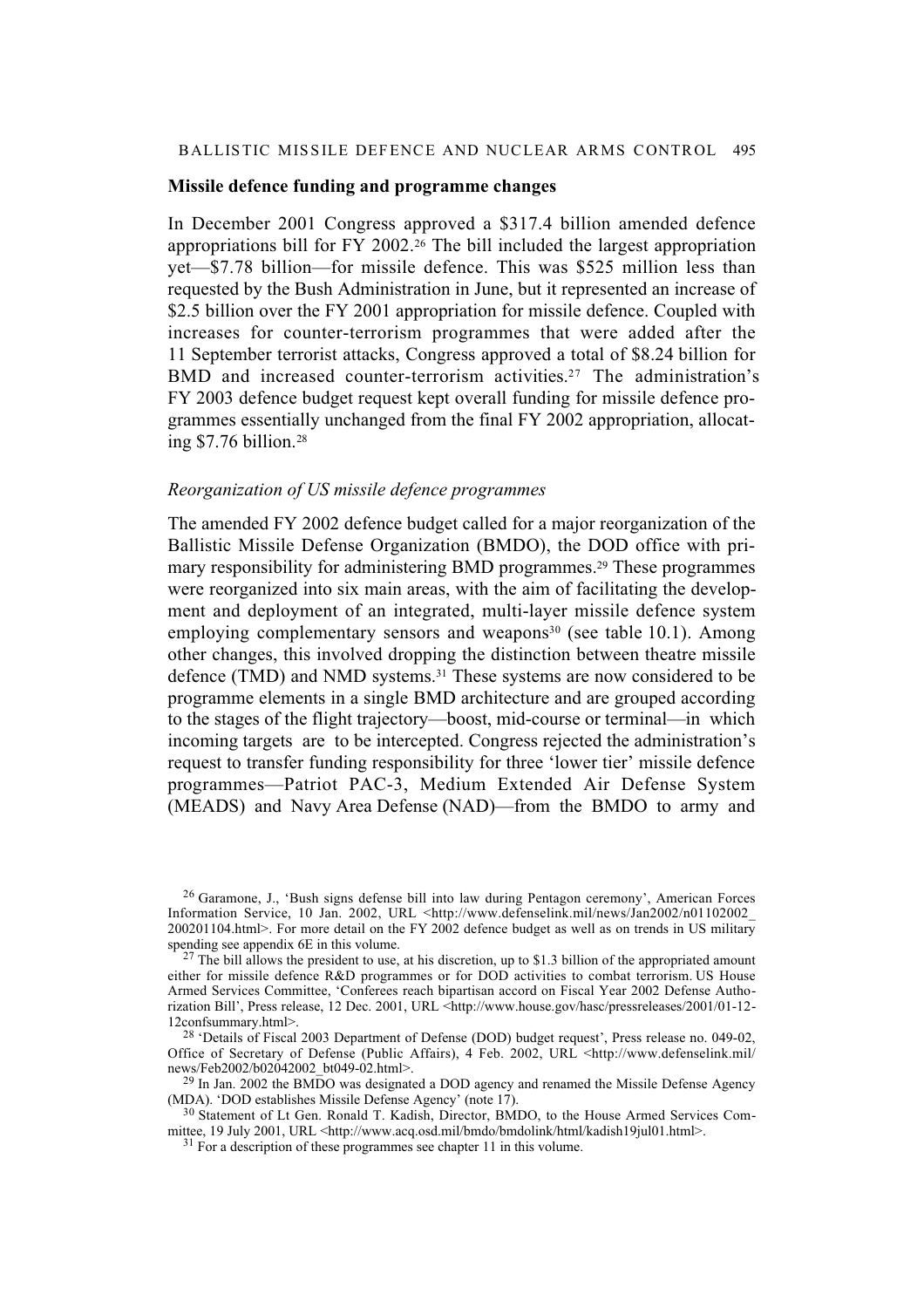| Programme                                         | Description                                                                                                                                                                                                                                                                          | Amount  |
|---------------------------------------------------|--------------------------------------------------------------------------------------------------------------------------------------------------------------------------------------------------------------------------------------------------------------------------------------|---------|
| <b>Systems Engineering</b>                        | Battle management, command and control (BMC2)<br>system; communications; integration of multi-layered<br>defences into interoperable BMD system                                                                                                                                      | 808.0   |
| <b>Terminal Segment</b>                           | Ground- and sea-based systems designed to intercept<br>target missile or warhead inside the earth's atmosphere,<br>in the final phase of its flight trajectory                                                                                                                       | 200.1   |
| Midcourse Defense<br>Segment (MDS)                | Ground- and sea-based systems designed to intercept<br>a target missile or warhead above the earth's atmosphere,<br>in the mid-course phase of its flight trajectory <sup>c</sup>                                                                                                    | 3 762.3 |
| <b>Boost Segment</b>                              | Air, sea- and space-based systems, including directed<br>energy weapons such as the Airborne Laser, designed<br>to intercept target missile during the powered ascent<br>phase of its flight trajectory                                                                              | 599.8   |
| Sensor Segment                                    | Satellite-based sensors and other systems to detect ballistic<br>missile launches and provide tracking data in all phases<br>of the flight trajectory <sup>b</sup>                                                                                                                   | 335.4   |
| Technology                                        | Components, sub-systems and new concepts for sensors<br>and weapons for future missile defence platforms                                                                                                                                                                             | 139.3   |
| Theater High-<br>Altitude Area Defense<br>(THAAD) | Truck-mounted launchers equipped with high-speed<br>hit-to-kill interceptor missiles, mobile ground-based<br>radar (GBR) and BMC2 system; designed for the defence<br>of larger areas against short- to medium-range ballistic<br>missiles inside and outside the earth's atmosphere | 866.5   |
| Patriot PAC-3                                     | Land-based, mobile launcher equipped with high-speed<br>hit-to-kill interceptor missiles and associated engagement<br>radar; designed for the defence of point targets/limited areas<br>against short- to medium-range missiles inside the earth's<br>atmosphere                     | 898.7   |
| Navy Area Defensed<br>(NAD)                       | Navy cruisers and destroyers equipped with reconfigured<br>Aegis radar and upgraded Standard SM-2 interceptor<br>missiles designed for defence of point targets/limited areas<br>against short- to medium-range missiles inside the earth's<br>atmosphere                            | 99.3    |
| Other <sup>e</sup>                                |                                                                                                                                                                                                                                                                                      | 65.6    |
| Total                                             |                                                                                                                                                                                                                                                                                      | 7775.0  |

**Table 10.1.** Funding of US ballistic missile defence programmes, FY 2002*<sup>a</sup>* Figures are for budget authority, in US \$m. at current (FY 2002) prices.

*<sup>a</sup>* Figures include funding for US Air Force, Army and Navy missile defence programmes as well as for Missile Defence Agency (formerly known as the Ballistic Missile Defence Organization) programmes and related Defense Department activities.

*<sup>b</sup>* Includes funding authorization for restructured Space-Based Infrared System–Low (SBIRS–Low) satellite programme.

*<sup>c</sup>* Includes funding authorization for MDS Test Bed Facility (\$786 million).

*<sup>d</sup>* The NAD programme was cancelled by the Department of Defense in Dec. 2001 because of cost overruns and technology development problems.

*<sup>e</sup>* Includes funding authorization for military construction (\$8.2 million) and the Joint Air Missile Defense Organization (\$26.9 million).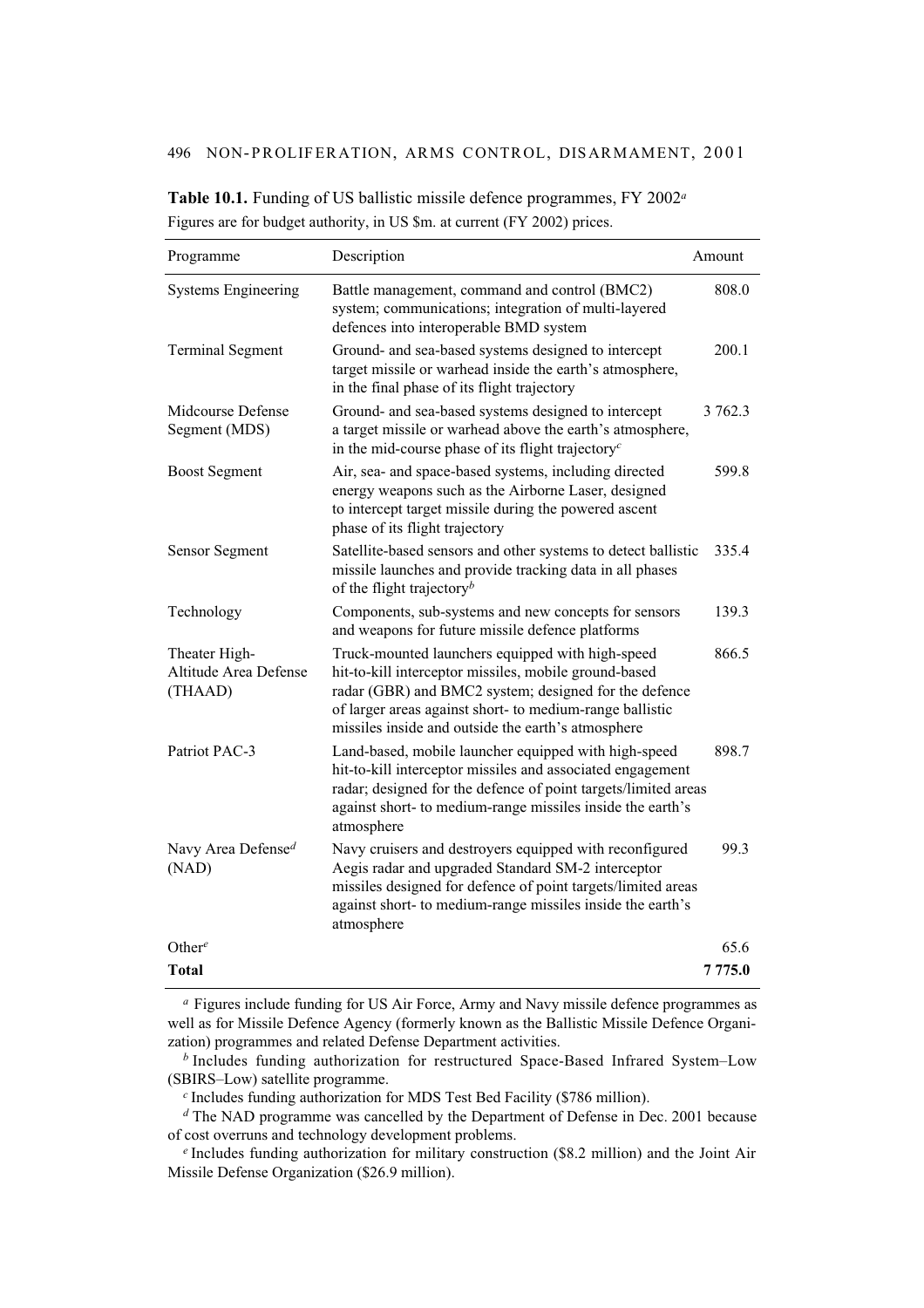#### BALLISTIC MISSILE DEFENCE AND NUCLEAR ARMS CONTROL 497

*Sources*: Statement of Lt Gen. Ronald Kadish, Director, US Missile Defense Agency, Joint Hearing before the House of Representatives Procurement and Research and Development Subcommittees, 27 Feb. 2002, URL <http://www.house.gov/hasc/openingstatementsandpress releases/107thcongress/02-02-27kadish.html>; and US Department of Defense, *Budget for Fiscal Year 2003: Program Acquisition Costs by Weapon System*, Feb. 2002, pp. 64–65, available at URL <http://www.dtic.mil/comptroller/fy2003budget/fy2003weabook.pdf>.

navy service accounts, citing concern that the services would not be able to adequately support them.32

## *Focus on RDT&E*

The organizational changes were accompanied by a reorientation of BMDO programme activities towards research, development, testing and evaluation (RDT&E) activities and away from production and deployment.33 Congress approved a large increase in RDT&E funding for BMD in the amended FY 2002 budget, authorizing \$7.0 billion, compared to \$4.9 billion in FY 2001 and \$3.1 billion in FY 2000.34

The Director of the BMDO, Lieutenant General Ronald Kadish, testified before Congress that the new emphasis on RDT&E reflected a 'broader, more flexible approach' to missile defence. It did not involve defining a specific defence architecture from the outset or committing the DOD to 'arbitrary' dates for production and deployment.<sup>35</sup> In order to reduce the technology development risks, components would be deployed incrementally, as they are proven through testing and meet specific performance criteria and programme milestones. Kadish emphasized that the new approach involved putting a robust testing programme in place. This would more than double the number of planned tests and increase their complexity.

## *Continuing concerns about the development programme*

These changes came against the background of the release of a DOD internal report, completed in August 2000, that re-ignited concerns about the deployment readiness and likely effectiveness of missile defences designed to protect

<sup>32</sup> US House of Representatives, *National Defense Authorization Act for Fiscal Year 2002*, Conference report to accompany S. 1438, 12 Dec. 2001, p. 595. These systems are designed to intercept incoming short- to medium-range missile warheads inside the earth's atmosphere.

<sup>33</sup> Associated Press, 'Bush's missile defense shifts focus to testing', *International Herald Tribune*, 10 July 2001, p. 6.

<sup>34</sup> US Department of Defense, *Budget for Fiscal Year 2003: Program Acquisition Costs by Weapon System*, Feb. 2002, pp. 64–65, available at URL <http://www.dtic.mil/comptroller/fy2003budget/ fy2003weabook.pdf>; and BMDO, 'A budgetary history of the Ballistic Missile Defense Organization', Fact Sheet no. 408-00-11, Nov. 2000, p. 2.

<sup>&</sup>lt;sup>35</sup> Kadish (note 30). The ambitious schedule for deploying an initial NMD system had been criticized as a 'rush to failure' in the 1998 Welch Report, prepared by an independent team of experts appointed by the Pentagon. 'Report of the Panel on Reducing Risk in Ballistic Missile Defense Flight Test Programs', 27 Feb. 1998, URL <http://www.acq.osd.mil/bmdo/bmdolink/pdf/welchrpt.pdf>.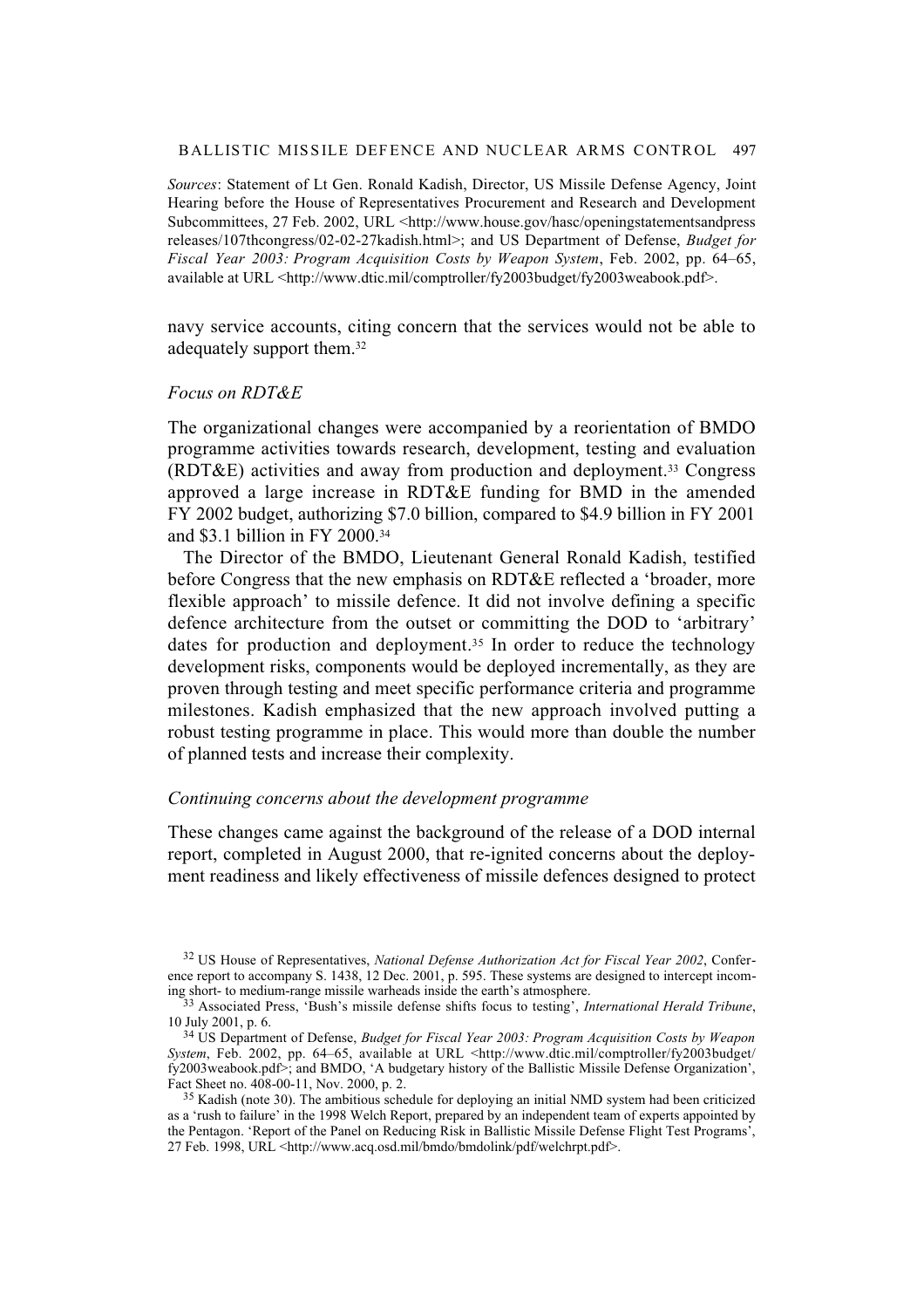the USA.36 The unclassified report had been withheld from Congress until the end of May 2001, prompting critics there to charge that the Pentagon was keeping the report 'hidden from view' because it showed 'that there are critical flaws in the missile defense program'.37 The report, which had been prepared during the Clinton Administration's Deployment Readiness Review for the NMD system then under consideration, concluded that missile defence technologies were too immature to be able to assess the system's operational effectiveness or predict realistic deployment dates.38 This conclusion was underscored in 2001 by the announcement of further delays in engineering development work on the Ground-Based Interceptor (GBI) missile.

The report also identified problems with the BMDO's test and evaluation programmes. It pointed out that the integrated flight test (IFT) programme incorporated 'significant limitations on achieving realistic engagement conditions'; among other shortcomings, the BMDO was criticized for failing to schedule tests against multiple targets, even though 'multiple engagements are expected to be the norm'.39 The report also expressed concern that the components of the system were not being tested against the range of countermeasures expected to be available to a state with the capability to deploy a long-range ballistic missile.40 It recommended that future flight tests be made more challenging and that more consideration be given to potential countermeasures that a missile defence system could realistically be expected to face.

#### *Flight test developments*

In 2001 the BMDO announced two successful interception tests in the integrated flight test programme. The first (IFT-6) came on 14 July 2001, when a prototype interceptor missile successfully collided with a target vehicle carried by a modified Minuteman intercontinental ballistic missile (ICBM) over the central Pacific Ocean.41 The second test (IFT-7) was carried out on 3 December 2001, when a prototype exo-atmospheric kill vehicle (EKV) successfully 'discriminated' a target warhead from a large balloon decoy and manoeuvred to collide with it.42 The purpose of the tests was to demonstrate that it was feasible for 'hit-to-kill' technology to intercept and destroy a long-

<sup>36</sup> Coyle, P., Director, DOD Office of Operational Test and Evaluation, *Operational Test and Evaluation Report in Support of National Missile Defense Deployment Readiness Review* (The Coyle Report), 10 Aug. 2000, URL <http://www.dote.osd.mil/reports/FY00/index.html>. Many of these concerns had been raised in previous reports by government-appointed panels and by independent experts. See Kile (note 2), pp. 431–32.

<sup>&</sup>lt;sup>37</sup> Letter from US Representative John Tierney to Secretary of Defense Donald Rumsfeld, 12 June 2001, quoted in 'August 2000 Pentagon report on NMD technology', *Arms Control Today*, vol. 31, no. 6 (July/Aug. 2001), p.32.

 $38$  Coyle (note 36), pp. 45–46, 49. For a description of the results of the Deployment Readiness Review see Kile (note 2), pp. 432–33.

<sup>39</sup> Coyle (note 36), p. 20.

<sup>40</sup> Coyle (note 36), p. 5.

<sup>&</sup>lt;sup>41</sup> 'Missile intercept test successful', News release no. 313-01, Office of Secretary of Defense (Public Affairs), 15 July 2001.

<sup>&</sup>lt;sup>42</sup> 'Missile intercept test successful', Press release, BMDO, Office of External Affairs, 3 Dec. 2001, URL <http://www.acq.osd.mil/bmdo/bmdolin k/html/ift7.htm>.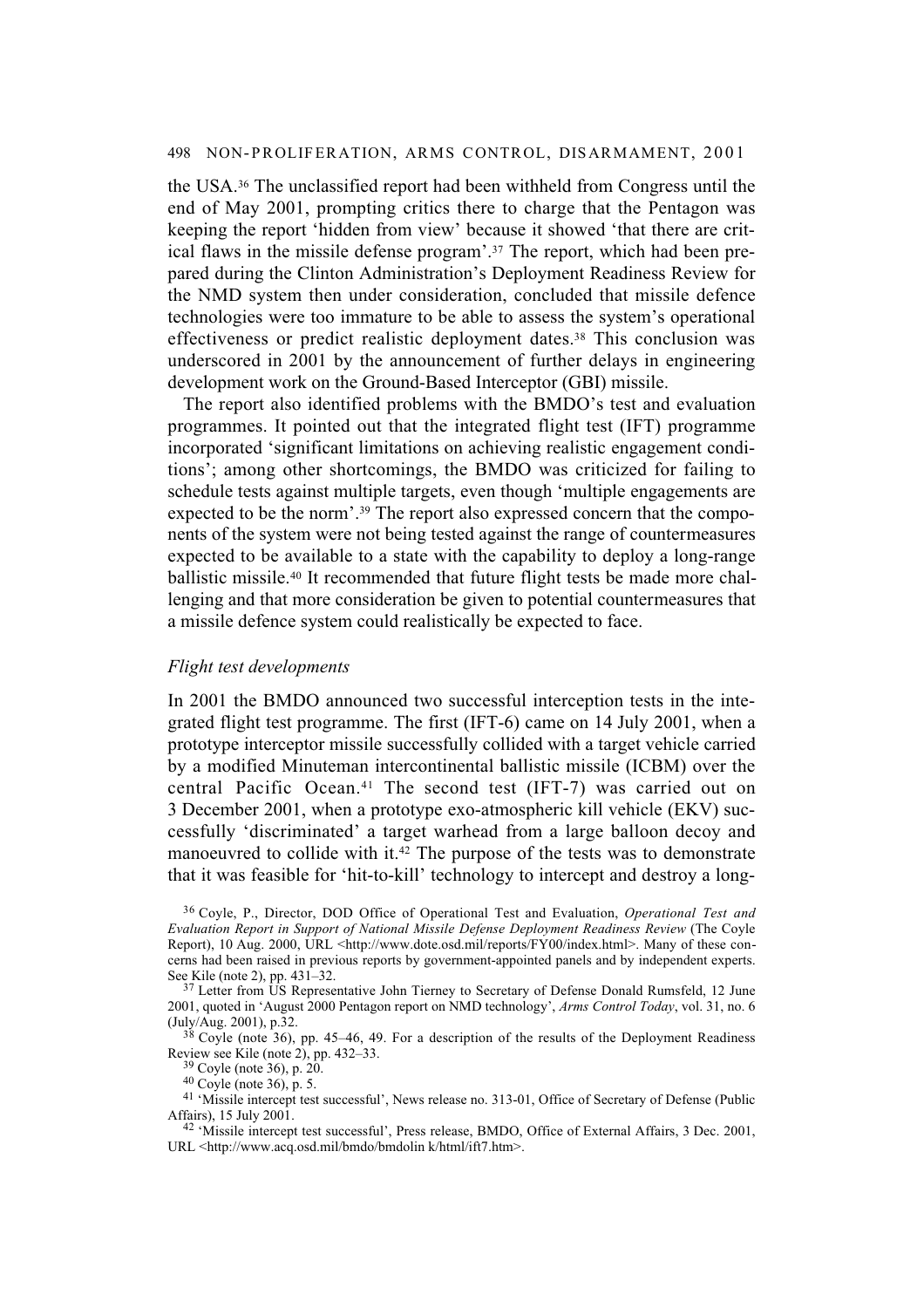range ballistic missile target. In addition, the tests were designed to show whether prototype elements of the planned Ground-based Midcourse Defense (GMD) architecture—including the SBIRS satellite-based early-warning system, a ground-based tracking radar, and a battle management and communications system—could work together. A total of 26 tests are currently scheduled in the flight test programme to the end of FY 2006.

The successful interceptions followed two consecutive test failures in 2000 that had fuelled concern about the readiness and reliability of the technologies being developed for NMD. The BMDO's claim that the successful test interceptions had demonstrated the 'basic functionality' of the proposed GMD system was greeted with scepticism by some analysts.43 Critics charged that the flight test programme did not realistically simulate combat engagement conditions.44 Among other shortcomings, they pointed out that the mock warheads carried transponders which served as a radio beacon to guide kill vehicles to the vicinity of their targets in space.45

BMDO officials acknowledged that the flight tests did not simulate realistic engagement conditions but added that this had not been an aim of the tests. They pointed out that artificialities are inherent in the early stages of weapon development testing programmes, when the main goal is to identify basic weaknesses and acquire confidence in new technology.46 According to BMDO Director Kadish, the initial flight tests were never intended to be 'pass–fail' tests of the system's operational effectiveness or the basis for an early deployment decision.47 He emphasized that, over time, the test programme would employ 'more realistic scenarios and countermeasures' designed to 'demonstrate increasing capability'.48

#### *A test bed facility*

The amended FY 2002 defence budget approved the administration's funding request for a Midcourse Defense Segment (MDS) Test Bed Facility designed to enhance DOD missile defence testing capabilities.49 The facility, which is scheduled to be completed by the end of 2004, is based on the Clinton Administration's plan to build an ABM interceptor site in central Alaska. It will con-

<sup>43 &#</sup>x27;Missile intercept test successful' (note 42).

<sup>44</sup> Dao, J, 'Missile shield experts cautious on success', *International Herald Tribune*, 17 July 2001, p. 3.

<sup>45</sup> For an overview of the criticism of the Integrated Flight Testing programme, including a detailed analysis of the role played by the warhead transponder in the recent tests, see Gronlund, L. *et al*., 'An assessment of the intercept test program of the Ground-Based Midcourse national missile defense system', *Briefing Paper*, Union of Concerned Scientists, 30 Nov. 2001, URL <http://www.ucsusa.org/ arms/ift7.html>.

<sup>46</sup> Graham, B., 'Missile defense test's value questioned', *Washington Post*, 2 Dec. 2001, p. 6.

 $47$  Graham (note 46). Some observers have argued that the missile defence R&D programme is, for political reasons, being prematurely pressed to justify an early deployment decision—a purpose which the initial flight tests were not intended to serve. See Graham, B., *Hit to Kill: The New Battle over Shielding America from Missile Attack* (PublicAffairs Books: New York, 2001).

<sup>48</sup> Kadish (note 30).

<sup>49</sup> US House Armed Services Committee (note 27).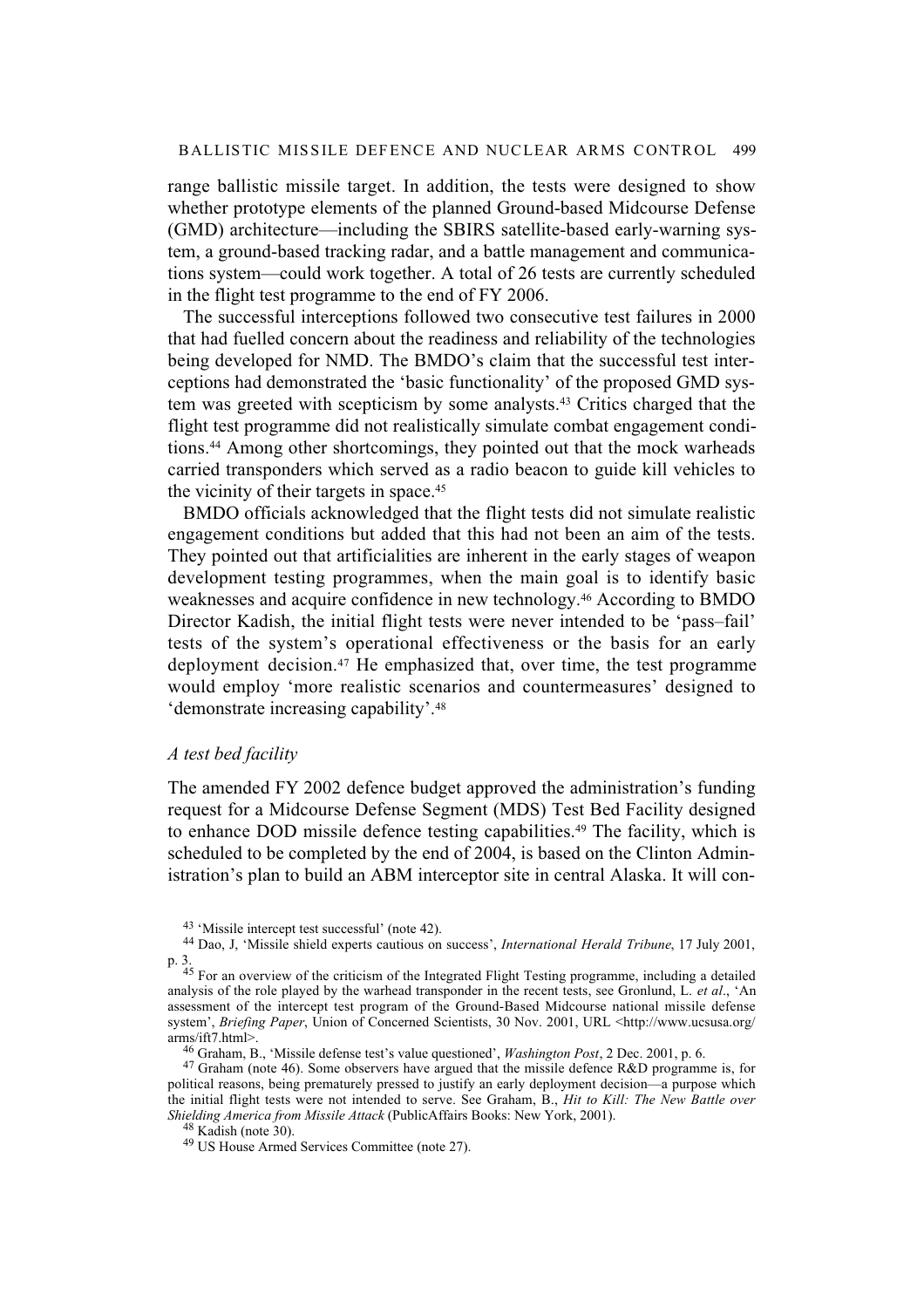sist of a set of launchers, radar, and command and control installations in Alaska and California and at Kwajalein Atoll in the central Pacific Ocean. According to BMDO officials, the facility will allow for more realistic testing of the GMD system by providing 'trajectory, sensing and interception scenarios that resemble conditions under which the system might be expected to operate'.50

The MDS Test Bed Facility will provide several sites from which to launch interceptor and target missiles as part of the integrated flight testing programme.51 The plan calls for the construction of two test launch silos on Kodiak Island off the southern coast of Alaska, for both target missiles aimed towards the continental USA and interceptors that could shoot down test missiles coming towards Alaska from either California or Kwajalein Atoll.52 Analysts have charged that there is no 'clear or convincing rationale' for the facility in terms of addressing specific testing shortcomings identified by government-appointed commissions and panels of independent experts.53

The facility will also include an installation to be built at Fort Greely in central Alaska that will house five silos for GBI missiles. This installation is intended to be used as a missile storage site and a command centre for launching test missiles from Kodiak Island. However, BMDO officials stated that Fort Greely could also be used to provide an 'emergency' missile defence capability if there were credible evidence of an imminent missile threat to the USA and if the technology were sufficiently mature.<sup>54</sup> This provoked criticism that the test bed facility was an attempt by the Bush Administration to move ahead with preparations for the early deployment of a rudimentary missile defence system under the guise of improved testing.55

## **US–Russian discussions on the future of the ABM Treaty**

## *The shift in US position*

The change in administration in 2001 resulted in a new US approach to the ABM Treaty. During the Clinton Administration, the USA had sought, unsuccessfully, to obtain Russia's agreement on a series of amendments to the

<sup>50</sup> Statement by Patricia Sanders, Deputy for Test, Simulation and Evaluation, BMDO, before the US Senate Committee on Appropriations, Subcommittee on Military Construction, 31 July 2001, URL <http://www.acq.osd.mil/bmdo/bmdolink/html/sanders html>.

<sup>&</sup>lt;sup>51</sup> US missile interceptors are currently tested solely at the Reagan Test Range at Kwajalein Atoll. Flight tests involve launching target missiles from Vandenburg Air Force Base in California towards Kwajalein, a distance of *c*. 7500 km.

 $52$ <sup>52</sup> These flight tests are intended to simulate the speed and trajectory of ballistic missiles launched from north-eastern Asia more realistically than current flight tests.

<sup>53</sup> Gronlund, L. and Wright, D., 'The Alaska test bed fallacy: missile defense deployment goes stealth', *Arms Control Today*, vol. 31, no. 7 (Sep. 2001), p. 9.

<sup>54</sup> Dao, J., 'Pentagon to propose an ABM site in Alaska', *International Herald Tribune*, 11 July 2001, p. 3.

<sup>55</sup> Dao (note 54); and Council for a Livable World, 'The Bush Administration's national missile defense proposal', *Backgrounde*r, 1 Aug. 2001, URL <http://www.clw.org/coalition/nmdbkground0801. htm>.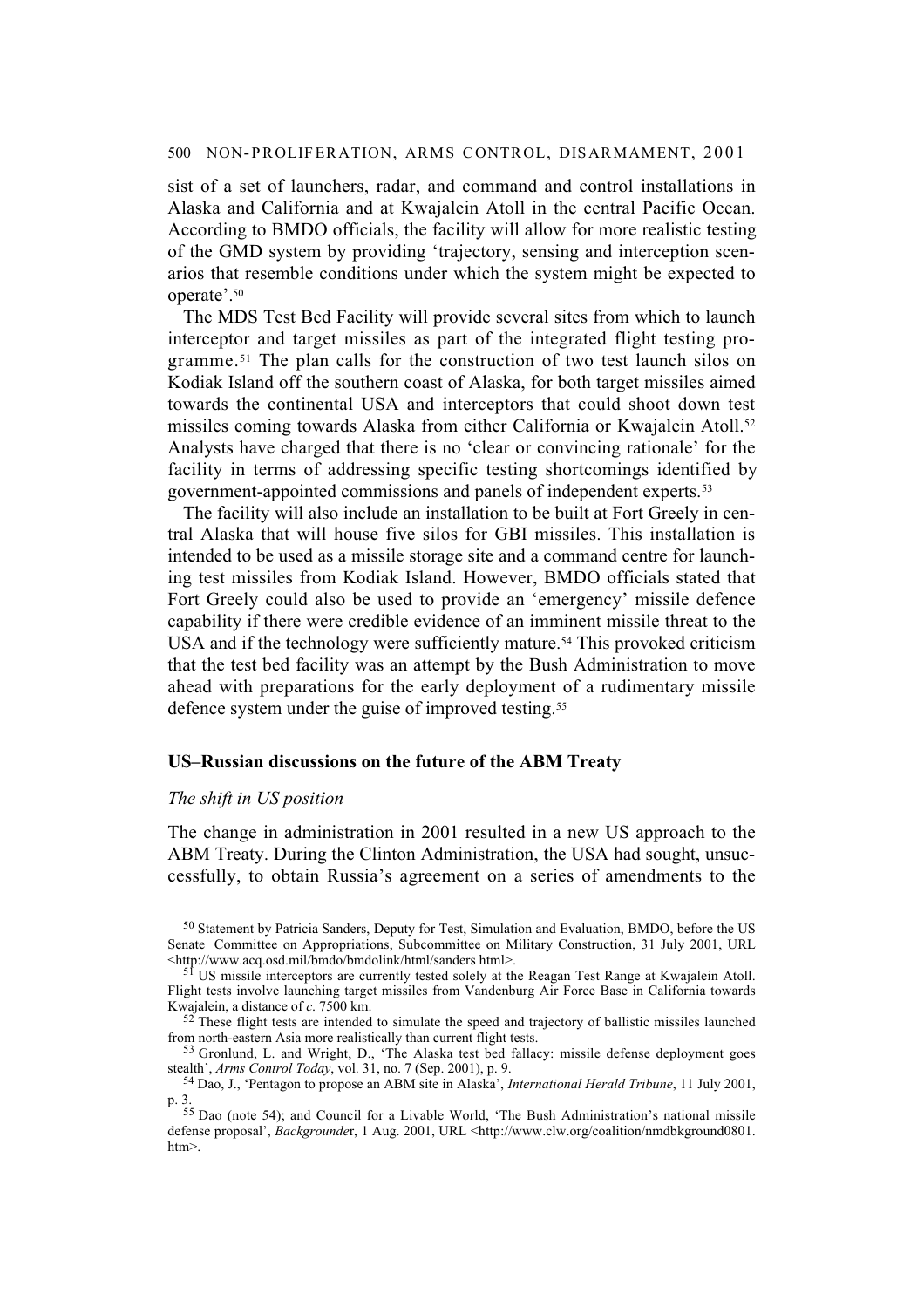ABM Treaty that would permit the USA to deploy a limited missile defence system but not interfere with the basic purpose of the treaty. US officials insisted that only modest amendments were needed to accommodate a system consisting of a single site with 100 missile interceptors based in Alaska.56 This led to complaints from some missile defence advocates that Clinton was more concerned about preserving the ABM Treaty intact—and not upsetting China, Russia and US allies—than about considerations of operational effectiveness.

In contrast, the Bush Administration came to office deeply sceptical about the desirability of preserving the ABM Treaty. Senior officials identified two main problems with the treaty. The first had to do with its restrictions on the testing of anti-missile systems.57 These restrictions were criticized for limiting the ability of the DOD 'to explore fully' promising new BMD technologies.<sup>58</sup> At a NATO ministerial meeting in June 2001, Rumsfeld warned the allies that US plans to test various anti-missile technologies would begin 'bumping up' against the ABM Treaty. While declining to specify what planned testing would violate the treaty or predict when this would occur, he declared that the Bush Administration would not be deterred from conducting tests that might violate the treaty.59 In October 2001, however, it was reported that Rumsfeld had ordered the BMDO to postpone three anti-missile tracking tests that would have violated the ABM Treaty.<sup>60</sup>

The administration's second main criticism was that the ABM Treaty is an outdated agreement that does not reflect the fundamental transformation of the security environment that has taken place since it was signed 30 years ago. In his May 2001 address on missile defence, President Bush described the accord as an anachronism that enshrined the 'grim premise' of mutual assured destruction.61 He stressed that new concepts of deterrence were needed that rely on defensive as well as offensive forces—among other benefits, missile

56 Kile (note 2), pp. 435–36. This primarily would have involved amending the treaty to permit the USA to change the location of its designated ABM site. It would also involve amending the treaty's restrictions on early-warning and ABM engagement radars and its prohibition on the use of satellitebased sensors.

<sup>57</sup> The ABM Treaty imposes strict limitations on the testing of permitted ABM interceptors and components. In addition, it prohibits the development, testing or deployment of sea-, air-, space- or mobile land-based ABM systems or components.

 $58$  Transcript of press briefing by National Security Advisor Condoleeza Rice, 8 Nov. 2001, The White House, Office of Press Secretary, in US Information Service (USIS), *European Washington File* (US Embassy: Stockholm, 8 Nov. 1999).

59 Dao, J., 'Rumsfeld outlines to NATO fast track for missile shield', *New York Times* (Internet edn), 8 June 2001, URL <http://www.nytimes.com/2001/06/08/world/08Nato.html>.

<sup>60</sup> One test would have involved using a ship-based Aegis radar system to track a missile interceptor while a separate tracking radar located at Vandenburg AFB, Calif. tracked a strategic target missile. The ABM Treaty bans the tracking of strategic missiles and anti-missile interceptors by sea-based radars or by other radar systems not initially designed for this purpose. The treaty also prohibits a radar like the one at Vandenburg AFB from being used to track strategic missiles unless it is located at a designated ABM test range. Shanker, T. and Sanger, D., 'US, awaiting Putin, delays missile defense tests', *New York Times* (Internet edn), 26 Oct. 2001, URL <http://www.nytimes.com/2001/10/26/international/ 26MISS.html>; and Gertz, B., 'Rumsfeld orders tests limited to comply with ABM Treaty', *Washington Times* (Internet edn), 26 Oct. 2001, URL <www.washingtontimes.com/national/20011026-27648144. htm>.

<sup>61</sup> 'Remarks by the president' (note 12); and Knowlton, B., 'Bush calls for missile shield, saying ABM pact is outdated', *International Herald Tribune*, 2 May 2001, pp. 1, 10.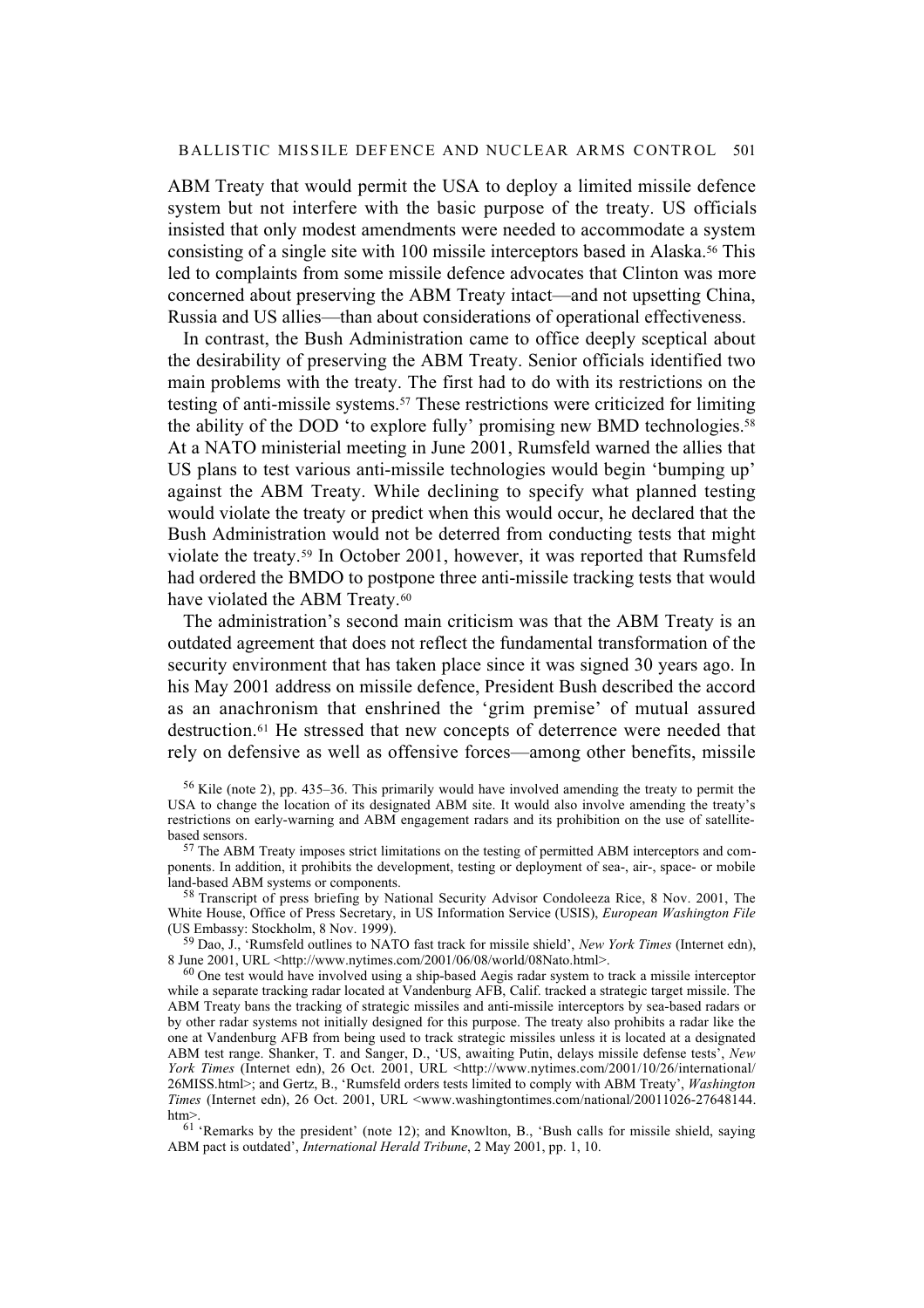defence 'can strengthen deterrence by reducing the incentives for proliferation'. Bush declared that Russia was 'no longer an enemy' and urged it to work together with the USA to forge a new framework for their strategic relations. This framework would supplant the ABM Treaty's cold war-era constraints and allow both countries to build missile defences to counter new threats emerging in a less predictable world.62

Bush did not follow up on his call for a new US–Russian strategic framework by spelling out what its main elements should be. Statements made by senior administration officials offered a rationale for abandoning the ABM Treaty but were similarly vague on what should follow in its place. This suggested to some analysts that the administration had yet to formulate a coherent new framework beyond the fact that it would require the abandonment of the ABM Treaty.<sup>63</sup>

The administration's insistence on pushing forward with missile defences led to warnings from Democrat congressional leaders that they would block any move to unilaterally abrogate the ABM Treaty.64 They complained that an abrogation of the treaty would maximize the political costs of developing as yet unproven technologies by damaging US relations with Russia, China and key US allies. In the Senate, where the Republicans had lost their majority position during 2001, the new Democrat chairman of the Appropriations Committee added a provision to the amended FY 2002 defence authorization bill that prohibited the DOD from conducting missile defence tests that would violate the ABM Treaty without congressional approval. However, in the wake of the 11 September terrorist attacks, Democrats shelved their objections to the administration's missile defence test plans in order to present a united front on national security issues.<sup>65</sup>

## *Russian concerns*

In Russia, Bush's call to replace the 'anachronistic' ABM Treaty with a new framework featuring a mixture of deterrence and strategic defence was greeted with considerable scepticism. Many Russian officials and analysts continued to view the missile defence issue primarily in terms of its impact on nuclear deterrence and the US–Russian strategic balance inherited from the cold war. Concern was expressed in some conservative quarters that the USA was seeking to dismantle the ABM Treaty in order to proceed with the development of a large-scale missile defence system capable of neutralizing Russia's nuclear deterrent; the USA would thereby achieve 'a multifold military superiority' that would allow it to unilaterally shape the global order according to its

<sup>62 &#</sup>x27;Remarks by the president' (note 12).

<sup>63</sup> Miller, S. E., 'The flawed case for missile defence', *Survival*, vol. 43, no. 3 (autumn 2001), pp. 95–110.

<sup>64</sup> Loeb, V. and Morgan, D., 'Democrats pare missile defense funds', *Washington Post*, 6 Sep. 2001, p. A5.

<sup>65</sup> Loeb, V., 'Levin agrees to cut missile test curbs from defense bill', *Washington Post*, 19 Sep. 2001, p. A3.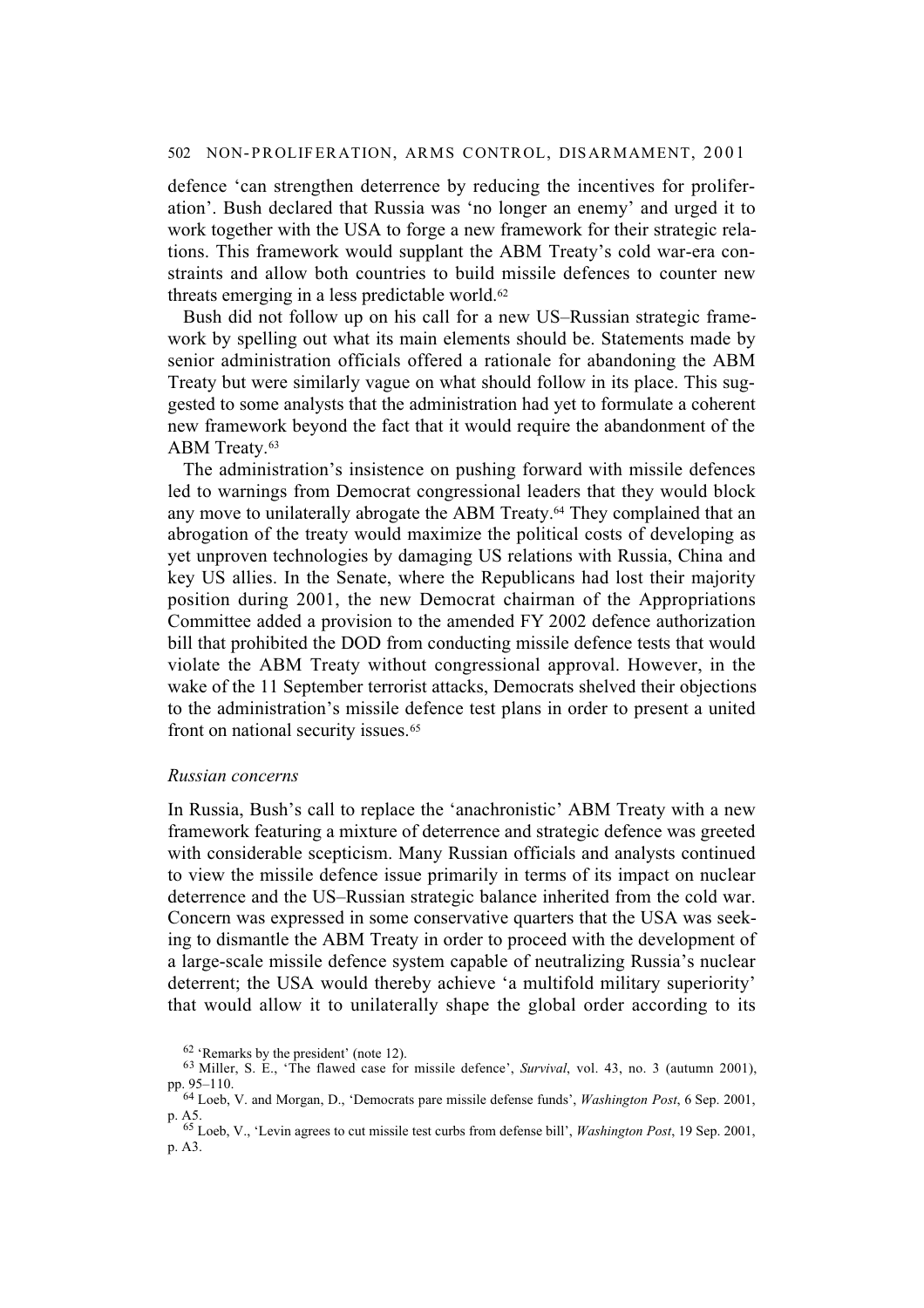liking.66 Underlying this concern was the fear of a continuous expansion of the US missile defence system juxtaposed to the continuous decline, imposed by financial exigencies, in Russia's strategic nuclear forces.

Senior Russian officials also continued to express concern about the consequences of a US abandonment of the ABM Treaty. Defence Minister Sergey Ivanov emphasized that the treaty 'constituted a single whole with an entire series of other interrelated agreements in the overall arms control and disarmament system'.67 He warned that a unilateral US withdrawal from the accord would lead to a collapse of that system and usher in a 'phase of complete unpredictability in the sphere of global security'.

In addition, Russian officials argued that the problem of ballistic missile proliferation must be considered within the broader framework of international legal and political non-proliferation arrangements; these could be supplemented by the creation of a new Global Control System for the Non-Proliferation of Missiles and Missile Technologies, as proposed by Foreign Minister Igor Ivanov at the 2000 Non-Proliferation Treaty (NPT) Review Conference.68 The Bush Administration's missile defence plans were widely condemned in Russia as an inappropriate response to the problem of missile proliferation as well as a worrying sign that the USA was unwilling to engage in the patient, multilateral diplomacy needed to address proliferation incentives.

## *Improved political climate for US–Russian talks*

During 2001 there was an important change in the tone of the missile defence dispute. As part of a broader rapprochement in US–Russian relations, Bush and Putin moved to defuse the political tensions between their countries arising from the dispute. At a series of meetings held in the summer and autumn, the two presidents struck a conciliatory note in discussing the differences in their assessments of ballistic missile threats and in their approaches to addressing them. After the 11 September terrorist attacks, they expressed their determination not to allow these differences to stand in the way of fostering better bilateral relations or creating a climate conducive to pragmatic cooperation.

Bush and Putin met for the first time at a summit meeting held in Ljubljana, Slovenia, on 16 June 2001. Following discussions characterized by an unexpectedly positive tone, they agreed to initiate a 'constructive dialogue' between their countries on enhancing strategic stability.69 This would consist of a series of regular, expert-level bilateral consultations to discuss potential

<sup>66</sup> See, e.g., Ladygin, F., 'Major plan: will they not proceed?', *Tribuna* (Moscow), 22 Aug. 2001, in 'Col-Gen (ret.) Fedor Ladygin, former General Staff Main Intelligence Directorate chief, on US decision to deploy a missile defence, differing US/Russian threat perceptions, and viability of ABM Treaty', Foreign Broadcast Information Service, *Daily Report–Central Eurasia* (*FBIS-SOV)*, FBIS-SOV-2001- 0822, 22 Aug. 2001.

 $67$  Interfax (Moscow), 5 June 2001, in 'Russian defense minister: US withdrawal from ABM Treaty may destroy strategic stability', FBIS-SOV-2001-0605, 5 June 2001.

 $68$  See Kile (note 2), pp. 439–40; and chapter 14 in this volume.

<sup>69</sup> Tyler, P., 'Bush and Putin: new era of trust?', *International Herald Tribune*, 18 June 2001, pp. 1, 4.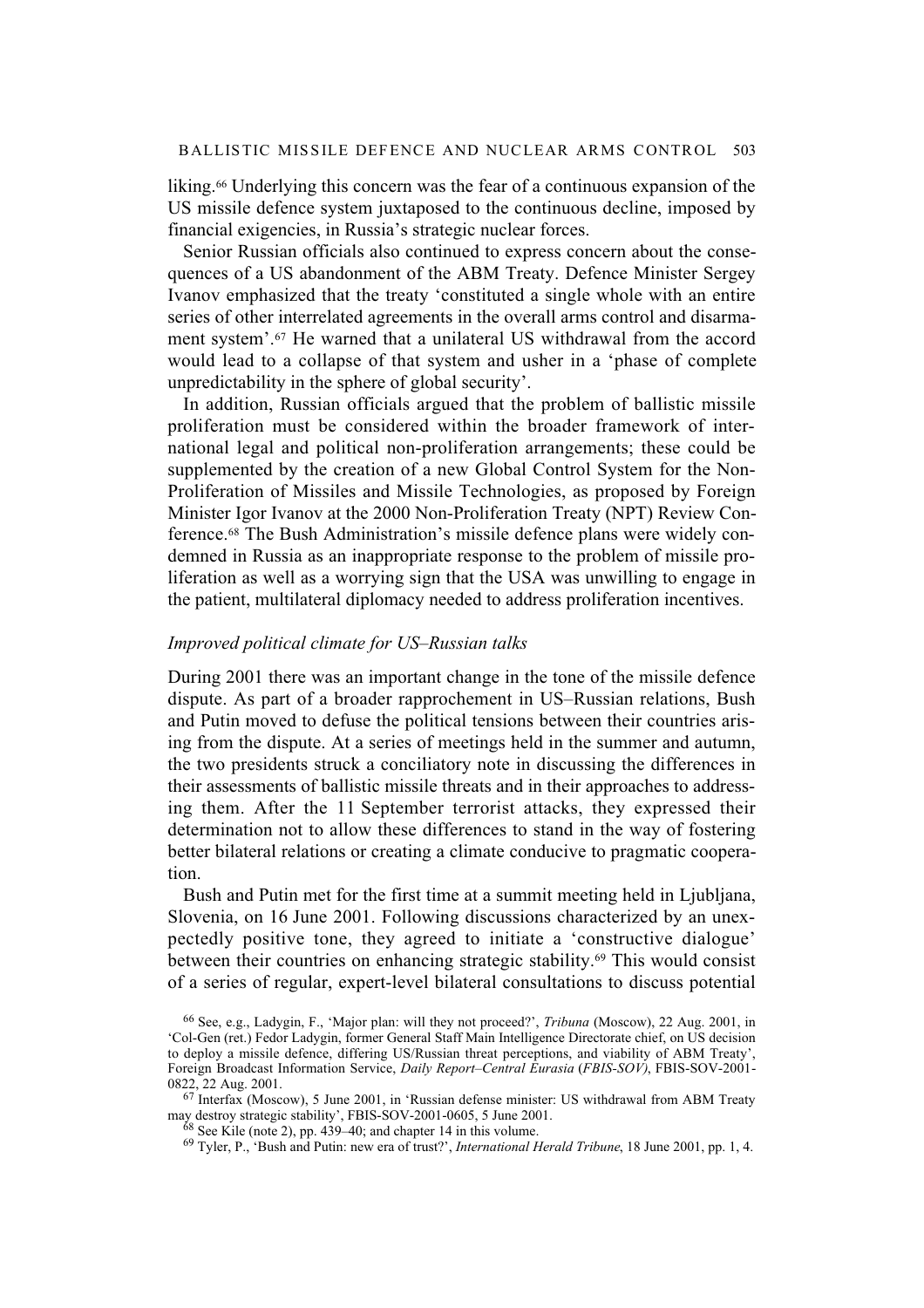'new threats' posed by ballistic missile proliferation as well as means of countering them.70 Despite the cordial atmosphere, there was no sign of a convergence of views: Bush insisted that the ABM Treaty had been rendered obsolete by the transformation of the international security system; and Putin reiterated Russia's view that the ABM Treaty remained the 'cornerstone of the modern architecture of international security' that must be preserved.

The two presidents met for a second time on 22 July 2001 at the meeting of the Group of Eight (G8) industrialized countries in Genoa, Italy. In a Joint Statement, they announced that they had agreed to begin 'intensive consultations on the interrelated subjects of offensive and defensive systems'.71 This meant that discussions on modifying or scrapping the ABM Treaty would be linked to talks on making further reductions in strategic offensive nuclear forces.

The Joint Statement issued at Genoa fuelled speculation that a Russian–US arms control deal was taking shape.72 This would involve Russia's agreement to amend the ABM Treaty to permit the USA to proceed with the development of a limited strategic missile defence system. In return, the USA would agree with Russia to make further cuts in their respective strategic offensive nuclear forces (see section III below).

The prospects for reaching an agreement appeared to improve when the Russian Government indicated in the early autumn that it would be willing to consider adjustments to the 'present-day system of agreements on strategic stability', including the ABM Treaty.73 According to Defence Minister Ivanov, 'changes which do not weaken the main part of the document—the ban on the deployment of a national missile defence system—may be introduced'.74 However, Foreign Minister Ivanov declared that Russia would not make any 'swaps or bargains' involving mutual reductions in strategic offensive arms in exchange for a joint withdrawal from the ABM Treaty. Ivanov noted that progress towards reductions in nuclear arsenals 'is possible only in the context of strategic stability . . . and it is the ABM Treaty and other related agreements that give this stability'.75

 $70$  Transcript of press conference remarks by President Bush and President Putin, Brdo Castle, Slovenia, The White House, Office of the Press Secretary, 16 June 2001.

<sup>&</sup>lt;sup>71</sup> Joint Statement by President Bush and President Putin on Upcoming Consultations on Strategic Issues, The White House, Office of the Press Secretary, 22 July 2001.

<sup>&</sup>lt;sup>72</sup> There had been similar speculation about a possible 'grand bargain' on strategic defensive and offensive forces prior to a June 2000 summit meeting between Putin and Clinton. Gordon, M., 'Moscow talks fail to forge the big breakthrough', *International Herald Tribune*, 5 June 2000, pp. 1, 4.

<sup>73</sup> Quoted by Tyler, P., 'Kremlin willing to review missile accords, aide says', *New York Times* (Internet edn), 7 Sep. 2001, URL <http://www.nytimes.com/2001/09/07/international/europe/07MISS. html>.

<sup>74</sup> Quoted by Interfax (Moscow), in 'Russian Defense Minister says changes to ABM Treaty possible', 10 Sep. 2001, FBIS-SOV-2001-0910, 10 Sep. 2001; and Associated Press, 'New Russian declaration on ABM pact', *International Herald Tribune,* 11 Sep. 2001.

<sup>75</sup> Quoted by ITAR-TASS (Moscow), 1 Nov. 2001, in 'Ivanov says Russia still sees ABM Treaty as "cornerstone" of strategic stability', FBIS-SOV-2001-1101, 1 Nov. 2001.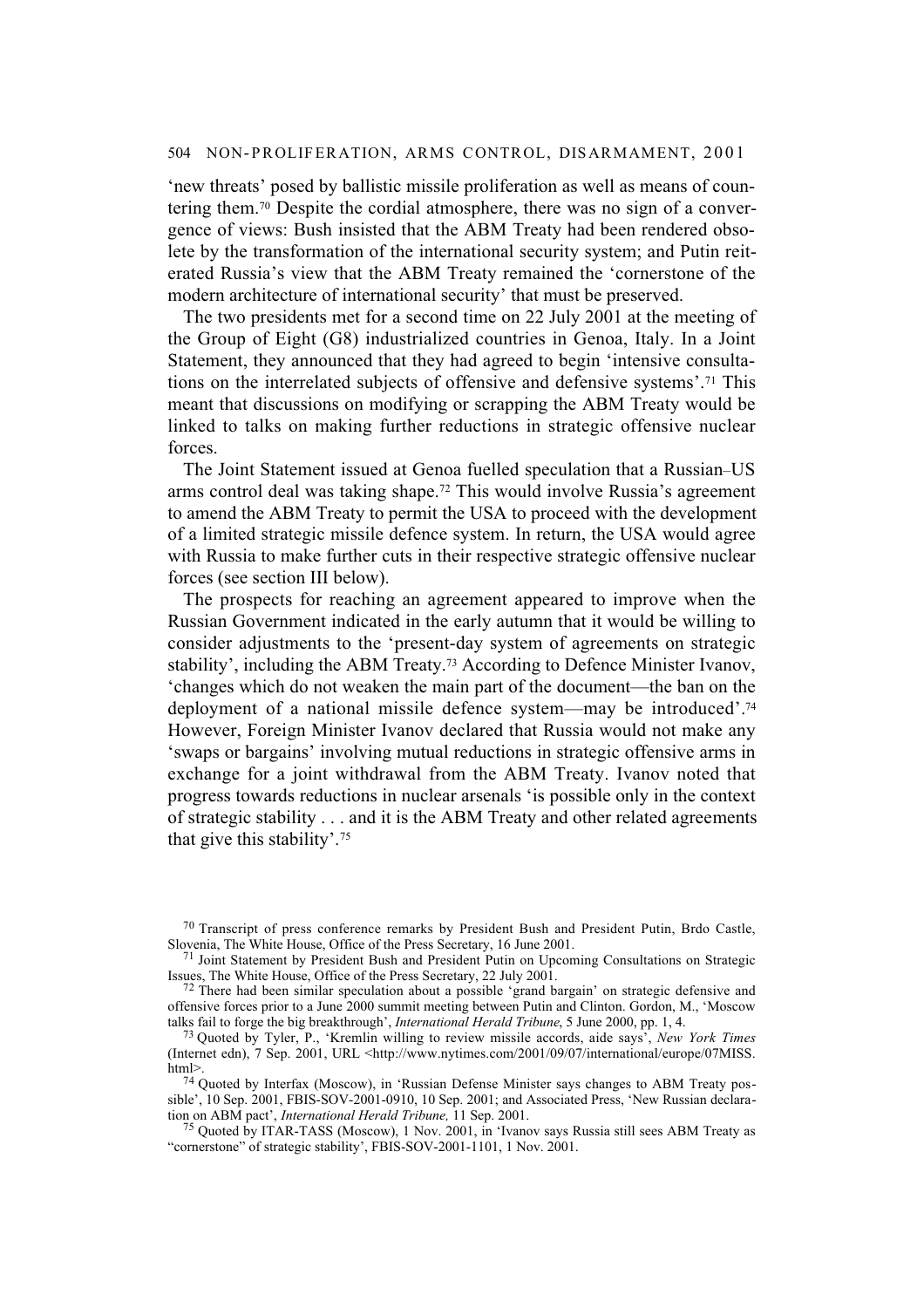## BALLISTIC MISSILE DEFENCE AND NUCLEAR ARMS CONTROL 505

## *Bilateral discussions on strategic stability*

Informal discussions held during the summer and autumn of 2001 under the auspices of a bilateral working group on strategic stability yielded few results. Senior Russian officials participating in the discussions complained repeatedly that the USA had not provided any details about the basing modes and technical capabilities of its planned missile defence system.76 They also complained that the US side's professed interest in forging a new framework of strategic stability appeared to have little substantive content beyond the idea of jointly withdrawing from the ABM Treaty in the near future. This idea was firmly ruled out by Russia, which also cautioned the Bush Administration against moving with undue haste to abandon the treaty. Russian officials stressed that extensive consultations were needed to 'clarify each other's positions on security matters in the twenty-first century' before work could begin on the joint drafting of proposals for a new framework.77 These talks might last for at least one year and probably longer.78 In addition, the discussions would eventually have to be widened to take into account the views of the other nuclear weapon states—China, France and the UK.79

Bush Administration officials grew increasingly impatient with what they saw as Russia's deliberate go-slow approach. There was speculation in the USA that Russia was essentially playing for time in the hope that the administration's ambitious missile defence plans would have to be scaled down or abandoned in the face of budget concerns and negative public opinion in the USA and abroad.<sup>80</sup> During a visit to Moscow in August 2001, the Under-Secretary of State for Arms Control and International Security, John Bolton, reportedly told Russian interlocutors that the administration had an informal deadline of November to convince Russia to join the USA in withdrawing from the ABM Treaty and agreeing to a new strategic framework. In the event of Russia's refusal to withdraw from the treaty, the USA would proceed to do so unilaterally.81 The White House subsequently denied that Bolton's comments were tantamount to an ultimatum. At the same time, however, Bush announced that he intended to give notice of a US withdrawal from the ABM Treaty 'at a time convenient to America'.82

 $77$  Interfax (Moscow), 6 Sep. 2001, in 'Adjustments in strategic stability agreements possible if ABM Treaty preserved', FBIS-SOV-2001-0906, 6 Sep. 2001.

<sup>78</sup> Interfax (Moscow), 6 Sep. 2001, in 'Russian official rules out quick deal on ABM issue with US', FBIS-SOV-2001-0906, 6 Sep. 2001.

<sup>79</sup> Interfax (Moscow), 27 July 2001, in 'Russia says more countries should take part in ABM Treaty discussions', FBIS-SOV-2001-0731, 31 July 2001.

80 Baker, P., 'Kremlin rules out quick missile deal with US', *International Herald Tribune*, 7 Sep. 2001, p. 7.

81 Wines, M., 'US disclaims deadline for Russia on missiles', *International Herald Tribune*, 24 Aug. 2001, p. 3.

82 Sanger, D., 'Bush vows to quit ABM pact', *International Herald Tribune*, 25–26 Aug. 2001, pp. 1, 5.

<sup>76</sup> Interfax (Moscow), 6 Aug. 2001, in 'Defense minister hopes for more details on US national missile defense', FBIS-SOV-2001-0806, 6 Aug. 2001; and Vasilyev, Ye., 'Rumsfeld imagines enemies in Moscow', *Vremya MN* (Moscow), 18 Aug. 2001, in 'Response to US Defense Secretary Rumsfeld's negative characterization of Russia's NMD stance', FBIS-SOV-2001-0817, 18 Aug. 2001.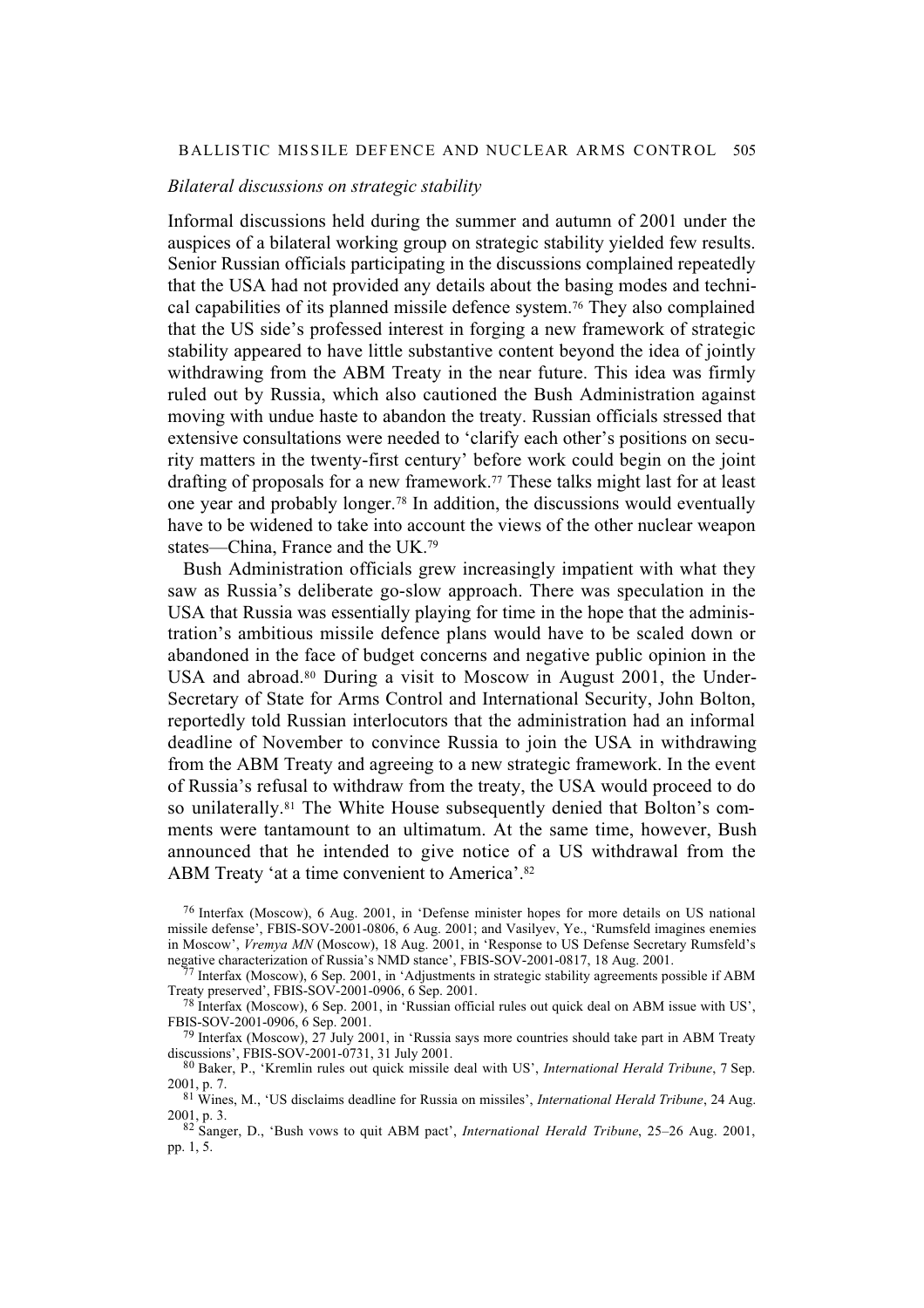#### *Disagreement over missile defence testing*

Against the background of US–Russian strategic cooperation following the 11 September terrorist attacks, Bush and Putin held a summit meeting in Washington DC and Crawford, Texas on 11–13 November 2001. Prior to the meeting, there had been renewed media speculation that a US–Russian deal on missile defence and the future of the ABM Treaty might be imminent.83 It was widely noted that the White House had ordered the Pentagon to postpone a series of missile defence tests scheduled for mid-November that had raised a number of ABM Treaty compliance questions.

However, high-level talks aimed at reaching a compromise solution reportedly broke down over the issue of missile defence testing.84 Russia refused to agree to changes in the ABM Treaty that would open the door to unrestricted US testing. For its part, the Bush Administration was unwilling to engage in detailed discussion of each element of the BMDO's missile-defence testing programme, as insisted upon by Russia. It feared that doing so would effectively give Russia a veto over the US testing programme whenever Moscow deemed that a particular test would violate the ABM Treaty.<sup>85</sup> By the end of the summit meeting, according to one senior US administration official, both sides concluded that there was no way to accommodate an ambitious testing programme for a nationwide BMD system within the framework of a treaty designed to prevent the development of such a system.<sup>86</sup>

#### **The US decision to withdraw from the ABM Treaty**

On 13 December 2001 the United States gave formal notice that it would withdraw from the ABM Treaty in six months.<sup>87</sup> In explaining the decision, President Bush stressed that the USA wanted to 'move beyond' the constraints of the ABM Treaty and forge a new strategic relationship with Russia that

<sup>83</sup> Donovan, J., 'Bush–Putin summit could mark historic shift in relations', Radio Free Europe/ Radio Liberty (RFE/RL), *Weekday Magazine*, 13 Nov. 2001, URL <http://www.rferl.org/nca/features /2001/11/12112001075633.asp>; and Sanger, D. and Shanker, T., 'US gains on shield tests', *International Herald Tribune*, 29 Oct. 2001, p. 4.

<sup>84</sup> Mufson, S. and LaFraniere, S., 'ABM withdrawal: a turning point in arms control', *Washington Post*, 13 Dec. 2001, pp. A1, 13.

<sup>85</sup> Bogdanov, V., 'Treaty and provisos; from missile test site to courtroom', *Rossiyskaya Gazeta*, 8 Dec 2001, p. 7, in 'US NMD tests seen as possible ABM Treaty "breach"', FBIS-SOV-2001-1210, 12 Dec. 2001; and Tyler, P., 'US and Russia to complete talks on arms control', *New York Times* (Internet edn), 11 Dec. 2001, URL <http://www.nytimes.com/2001/12/11/international/europe/11D IPL.html>.

<sup>86</sup> Sanger, D. and Tyler, P., 'Bush pulls out of ABM Treaty: aides recount road to deadlock', *New York Times* (Internet edn), 13 Dec. 2001, URL <http://www.nytimes.com/2001/12/13/international/ 13CND-MISS.html>.

<sup>87</sup> Text of diplomatic note sent to Russia, Belarus, Kazakhstan and Ukraine (see note 1). Press Statement, Office of Spokesman, US Department of State, 14 Dec. 2001, URL <http://www.state.gov/r/ pa/prs/ps/2001/6859.htm>. Article XV, paragraph 2 of the ABM Treaty gives each party the right to withdraw from the agreement if it decides that 'extraordinary events related to the subject matter of the treaty have jeopardized its supreme interests'. The party must give notice of its decision 6 months prior to withdrawing from the treaty as well as a statement of the extraordinary events that prompted its decision.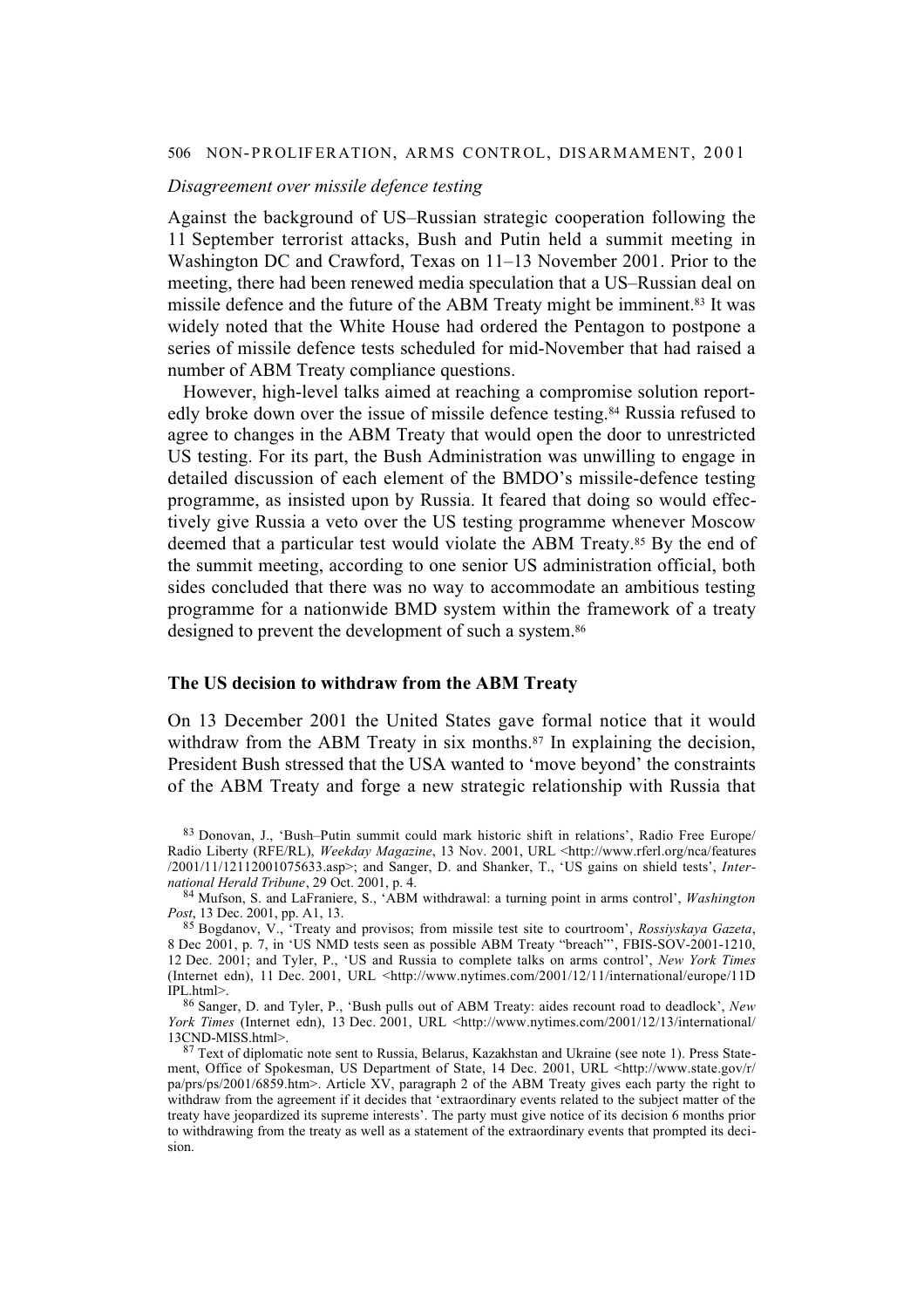would 'replace mutual assured destruction with mutual cooperation'. He argued that, 'as the events of September 11 made all too clear', the greatest threats to the USA and Russia 'come not from each other, or other big powers in the world, but from terrorists who strike without warning, or rogue states who seek weapons of mass destruction'. Bush insisted that since terrorist groups—and some of the states which support them—were known to be seeking 'the ability to deliver death and destruction to our doorstep via missiles', the USA must 'have the freedom and the flexibility' to develop effective missile defences. He had therefore concluded that the USA could not remain party to a treaty that 'hindered our ability to develop ways to protect our people from future terrorist or rogue state missile attacks'.88

## *The Russian response*

The Kremlin's reaction to Bush's announcement was a restrained one. President Putin expressed regret over the US decision, which he described as 'mistaken', but said that it had not come as a surprise to the Russian Government.89 He characterized the unilateral move by the USA as a difference between friends that should not, if properly handled, disrupt 'the spirit of partnership and even alliance' between Russia and the USA.90

Putin and his senior ministers emphasized that Bush's decision did not pose a military threat to Russia. The country would continue to possess for the foreseeable future robust offensive forces capable of overcoming anti-missile defences.91 They rejected calls to build up the Strategic Rocket Forces, in particular the widely mentioned idea of deploying multiple warheads on the single-warhead Topol-M (SS-27) ICBM. Defence Minister Ivanov declared that it would be 'senseless' to 'waste lots of money on an arms race' given that the US national missile defence system was a 'myth'.92

At the same time, however, Russian officials predicted that the US decision would be likely to have a negative impact on global non-proliferation efforts and international stability. There was particular concern that it would lead China, India and Pakistan to build up their nuclear arsenals and spur other countries to pursue nuclear and other non-conventional weapon programmes.<sup>93</sup> Russian officials also renewed their complaints that US missile defence plans

91 'Statement made by Russian President Vladimir Putin' (note 89).

<sup>92</sup> Quoted by Interfax (Moscow), 18 Dec. 2001, in 'Russian DM rules out arms race after US exit from ABM Treaty', FBIS-SOV-2001-1218, 18 Dec. 2001; and ITAR-TASS, 2 Feb. 2002, in 'Russian official says end of ABM Treaty "very destructive" for Asia', FBIS-SOV-2002-0202, 2 Feb. 2002.

93 Interfax (Moscow), 13 Dec. 2001, in 'Russian MP: US withdrawal from ABM Treaty may trigger nuclear arms race', FBIS-SOV-2001-1213, 13 Dec. 2001.

<sup>88</sup> Remarks by the president on National Missile Defense, The White House, Office of the Press Secretary, 13 Dec. 2001, URL <http://www.whitehouse.gov/news/releases/2001/12/20011213-4.html>.

<sup>89&</sup>lt;sup>'</sup> Statement made by Russian President Vladimir Putin on December 13, 2001, regarding the decision of the administration of the United States of America to withdraw from the Anti-Ballistic Missile Treaty of 1972', available at the Russian Federation Ministry for Foreign Affairs Internet site, URL <http://www.ln.mid.ru/website/brp\_4.nsf/english>.

<sup>90</sup> Gowers, A. *et al*., 'Interview with Vladimir Putin', *Financial Times* (Internet edn), 15 Dec. 2001, URL <http://news.ft.com>.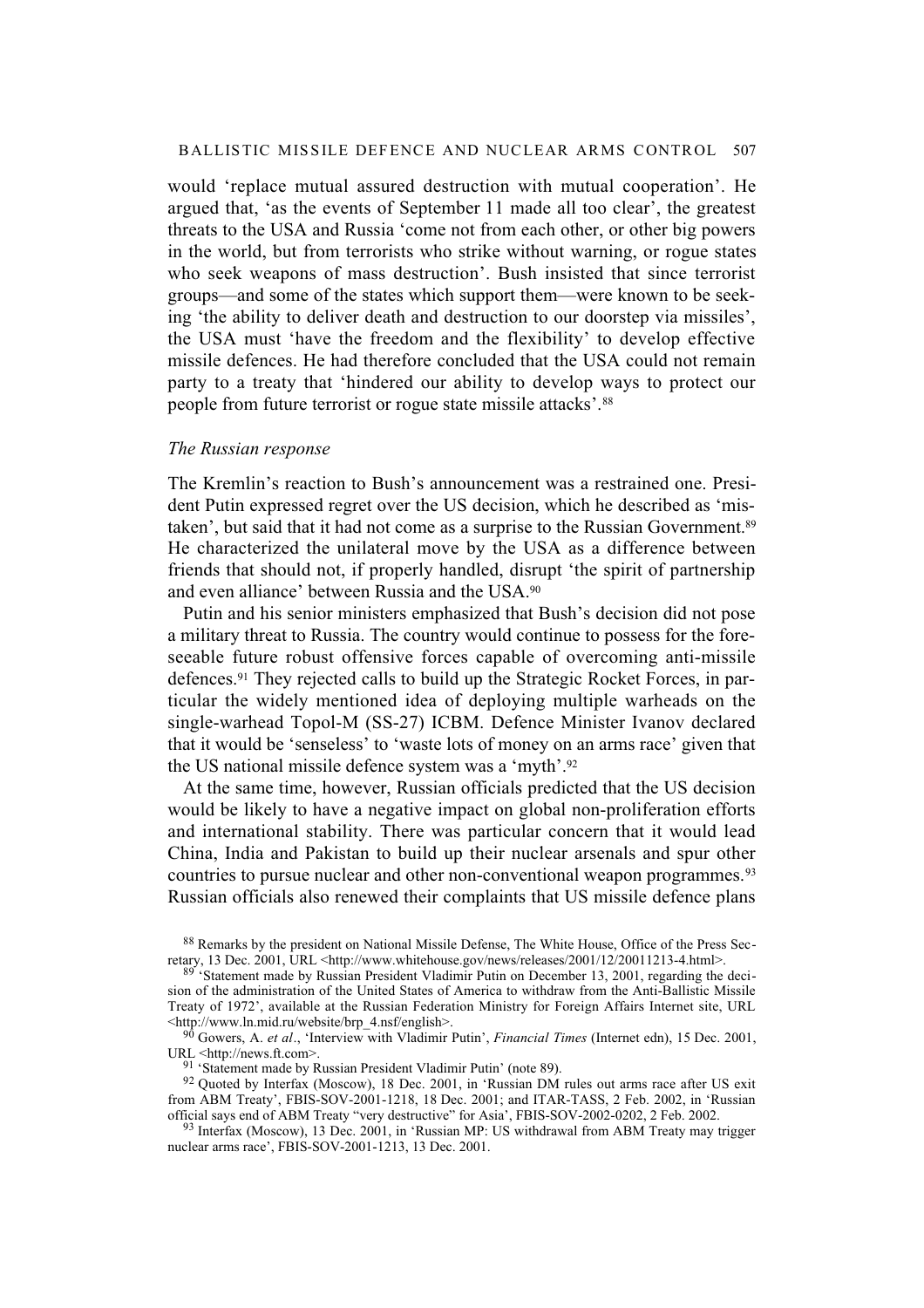relied heavily on the use of space-based assets, which could lead to a destabilizing arms race in outer space.<sup>94</sup>

Reactions to the unilateral US decision from some commentators and analysts were more critical. According to one Russian defence analyst, the considerable anger and resentment felt throughout Russia's military–political elite were due in part to a perceived loss of prestige: the country's inability to respond in military terms meant that Russians had 'lost the last opportunity to pretend that we are equal with the USA'.95 There was also a widespread view that the move, coming in the midst of a potentially historic East–West rapprochement, had been calculated to humiliate Russia.96

In the State Duma, there were warnings about a nationalist backlash in Russia that could put at risk the recent improvement in US–Russian relations.97 According to the deputy chairman of the Defence Committee, Alexei Arbatov, the decision would be likely to strengthen groups in Russia which argue that the USA cannot be trusted; these groups could be expected to 'exert strong pressure on President Putin to slow down or even freeze the cooperation with the United States in Afghanistan and elsewhere'.98

## *Agreeing to disagree*

Despite the failure to reach a deal on the ABM Treaty, Bush and Putin continued to accentuate the positive development of US–Russian relations. Both leaders appeared determined to prevent an acrimonious falling out over missile defence that might jeopardize the recent warming in relations between their countries and, more specifically, their unprecedented intelligence and logistics cooperation in the war in Afghanistan. They also reaffirmed their pledge to make deep cuts in their countries' strategic nuclear forces. This was an especially important consideration for Putin, since the size of Russia's nuclear forces was set to fall sharply over the decade owing to chronic underfunding. Aware that there was little that Russia could do to slow down or derail US missile defence plans, Putin may have expected that a pay-off for his muted reaction to the US move would come in the form of a treaty mandating mutual reductions in strategic offensive forces to an equal ceiling.

The presidents also had other motivations for playing down the impasse. Bush sought to allay the concerns of US allies, particularly those in Europe, and other foreign governments that his missile defence plans would lead to renewed rivalry with Russia and an unrestrained arms race. This was largely a tactical, 'damage limitation' consideration: it was an attempt by the White

<sup>94</sup> See chapter 11 in this volume.

<sup>95</sup> Alexander Golts, quoted by Traynor, I., 'Russia puts brave face on the inevitable', *The Guardian* (Internet edn), 14 Dec. 2001, URL <http://www.guardian.co.uk/Archive/Article/0,4273,4319813,00. html>.

<sup>96</sup> Wines, M. , 'Putin calls US withdrawal from ABM pact a mistake', *International Herald Tribune*, 14 Dec. 2001, p. 3.

<sup>&</sup>lt;sup>97</sup> Interfax (Moscow), 13 Dec. 2001, in 'Parliamentary leaders unified in criticism of US exit from ABM Treaty', FBIS-SOV-2001-1213, 13 Dec. 2001.

<sup>98</sup> Quoted by Wines (note 96).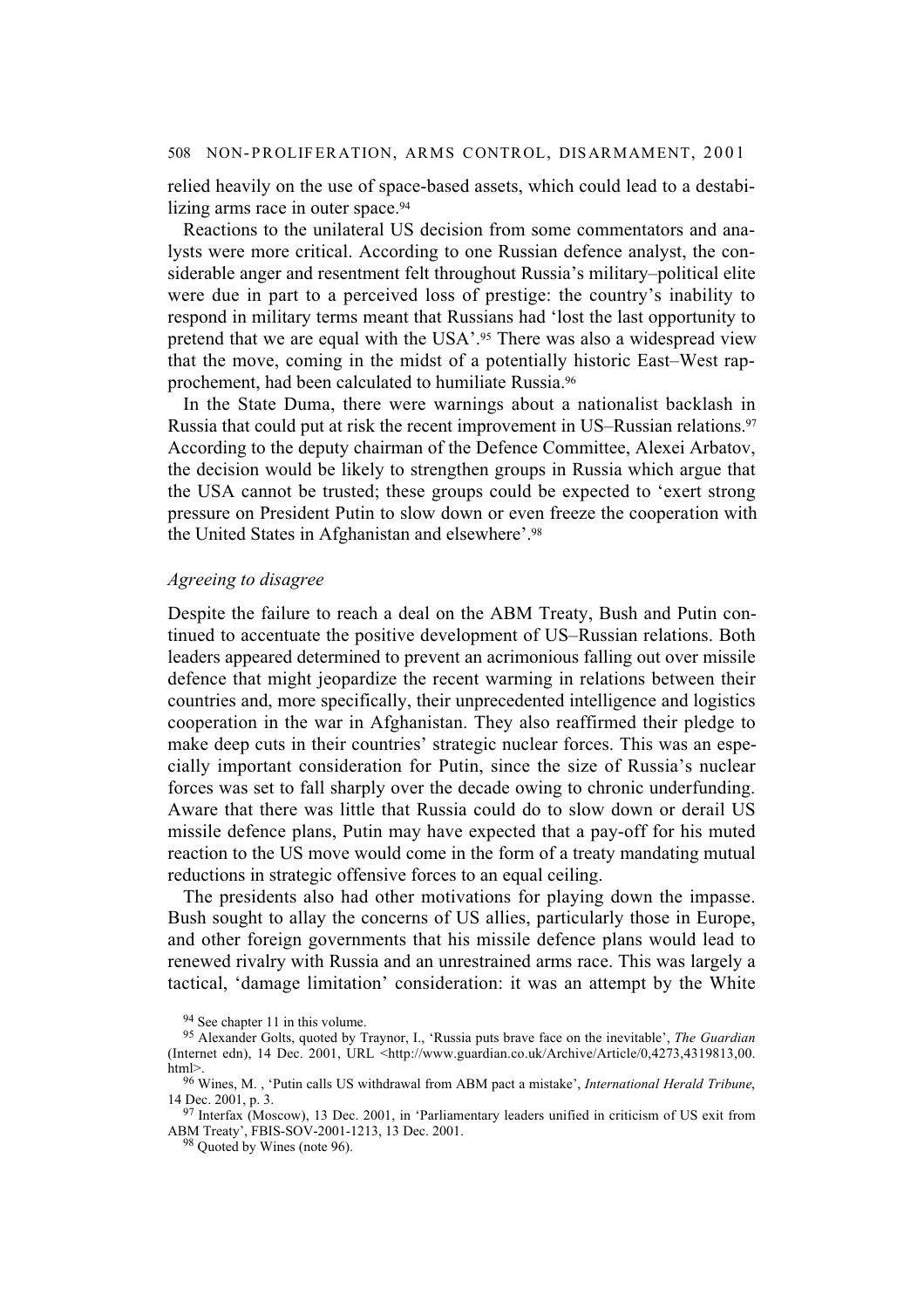## BALLISTIC MISSILE DEFENCE AND NUCLEAR ARMS CONTROL 509

House to reduce the short-term political and diplomatic costs of moving forward with the development of an expansive missile defence system.

By contrast, Putin's insistence that Bush's 'mistaken' decision would not harm US–Russian relations reflected an underlying shift in the Russian Government's strategic priorities. As one analyst has argued, Putin's foreign policy 'serves his domestic economic goals: to stabilize, regularize and restructure the economy to support a twenty-first century Russian society and cultivate a newly confident Russian state'.99 The promotion of economic growth and integration into the global economy requires, above all, substantially improved relations with the United States. At the same time, for domestic political reasons Putin was seeking reassurance that the USA was not looking for confrontation or for unilateral strategic advantage at a time when Russia faced serious internal problems.

Putin's muted reaction also reflected a re-ordering of Russia's security policy priorities. The issue of missile defence and the future of the ABM Treaty, while important symbolically in terms of Russia's status as an equal partner with the USA, has been eclipsed on the security policy agenda by more pressing concerns about Russia's relations with NATO and the growing instability along the southern rim of Russia. Implicit in this shift is an underlying judgement that the USA does not pose a military threat to Russia. By playing down the impact of Bush's decision on US–Russian relations, Putin appears to be putting himself in a better position to extract tangible 'rewards' from the USA. In particular, this might involve gaining US backing for efforts to give Russia a more influential role in European security arrangements, including a greater voice in NATO's decision-making process.100

### *The Chinese response*

The US decision to withdraw from the ABM Treaty also drew a subdued reaction from China. The Chinese Government expressed concern about the 'negative impact of the US retreat' from the treaty, emphasizing that it 'is of crucial importance to maintain the international disarmament control regime and global strategic stability'.101 Officials noted that the UN General Assembly had, in November 2001, overwhelmingly adopted a resolution sponsored by China (along with Belarus and Russia) calling for the parties to the ABM Treaty to 'preserve and strengthen the treaty through full and strict com-

<sup>99</sup> Wallander, C., 'Russia's strategic priorities', *Arms Control Today*, vol. 32, no. 1 (Jan./Feb. 2002), pp. 4–6.

<sup>100</sup> Wallander (note 99); and Litovkin, V., 'I and the last seven days: the love of peace is settling in the General Staff', *Obshchaya Gazeta* (Moscow*)*, 13 Dec. 2001, in 'Deputy Chief of Staff Baluyevskiy on strategic arms reductions, missile defense, US presence in Central Asia', FBIS-SOV-2001-1212, 17 Dec. 2001.

<sup>101</sup> Zhuqing, J., 'State criticizes US for abandoning treaty', 14 Dec. 2001, *China Daily* (Internet edn), URL <http://www1.chinadaily.com.cn/cndy/2001-12-14/47905.html>.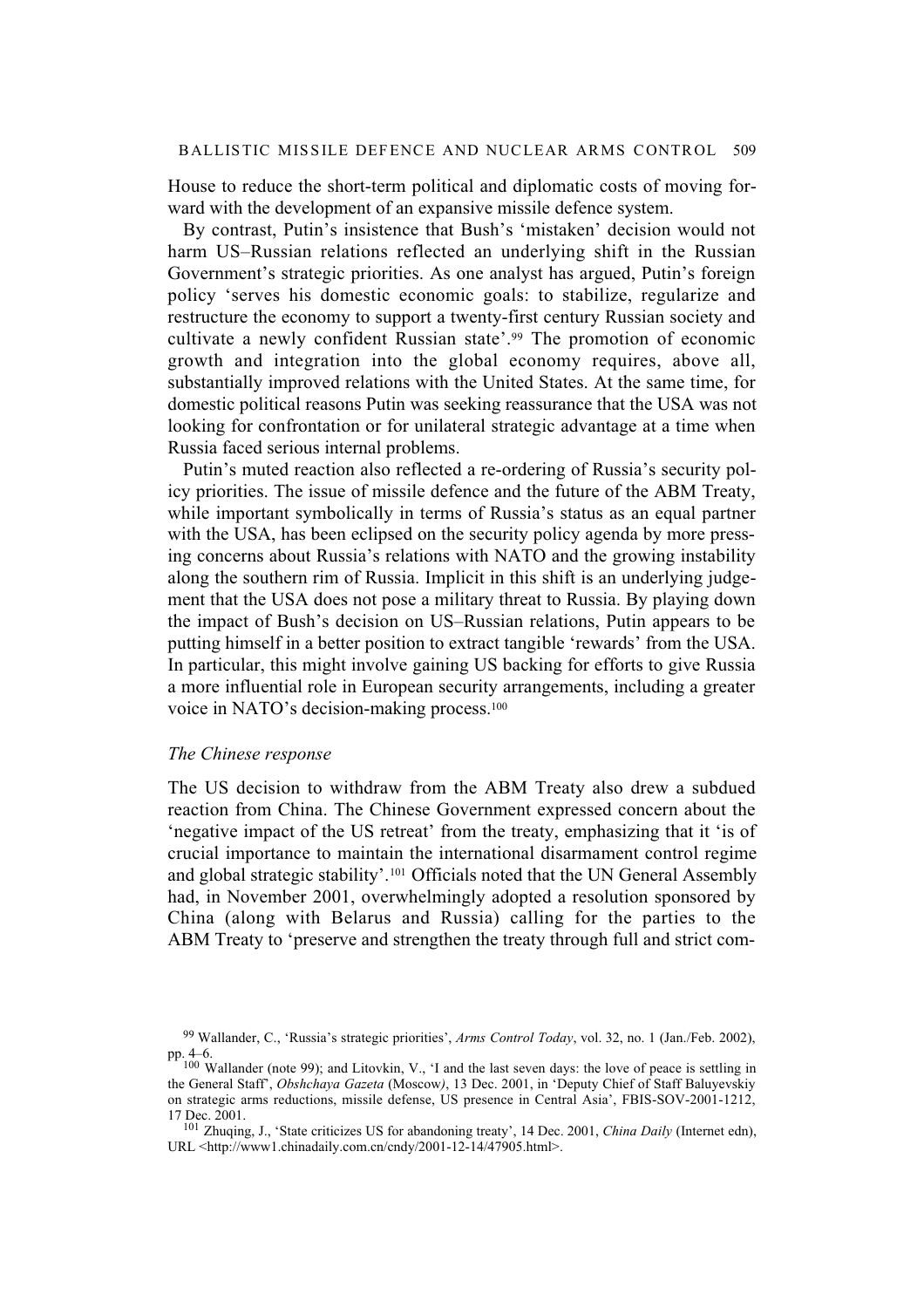pliance'.102 They also reiterated their warnings that the USA's missile defence plans could spark an arms race in outer space.103

The restrained reaction from Beijing was part of a broader trend in 2001 in which Chinese officials toned down their criticism of US missile defence plans.104 This was in part the result of the Bush Administration's consultations aimed at assuring China that it was not the intended 'target' of a US strategic missile defence system. Many Chinese officials and analysts had maintained that the real purpose of the USA's missile defence shield was to neutralize the deterrent value of China's small force of ICBMs rather than to defend against attacks from states such as Iraq and North Korea, which do not have missiles capable of reaching US territory. For its part, the Bush Administration displayed relatively little public concern about China's ongoing programme to modernize and expand its strategic nuclear forces, which is likely to result in a significant increase in the number of Chinese ICBMs capable of reaching the USA.105 Another factor contributing to China's restrained response was the US decision, in April 2001, to defer the sale of advanced-capability theatre missile defences to Taiwan. This proposed sale had aroused considerable unease in Beijing.106

#### *The European response*

In Europe, there was a muted reaction to Bush's announcement both from US allies and other states. The circumspect tone of European responses reflected in part a recognition that the US decision to move ahead with strategic missile defence was a foregone conclusion.107 More important, however, was the unexpected equanimity with which Russia and China accepted the US move to withdraw from the ABM Treaty. Many European leaders, especially in France and Germany, had previously voiced serious concern that the abandonment of the ABM Treaty would complicate relations with Russia and China, sound the death knell for nuclear disarmament and possibly reverse the progress made to date. At the same time, however, the restrained reactions of Russia and China did not assuage European misgivings about what was seen as a worrying tendency in US foreign policy to eschew international agreements—the promotion of which has traditionally been considered an important US national interest—in favour of unilateral undertakings.

<sup>102</sup> United Nations General Assembly Resolution 56/24, 29 Nov. 2001, available at URL <http:// www.un.org/Depts/dhl/resguide/r56c1.htm>.

 $^{106}$  Gill (note 104).

107 Erlanger, S., 'Bush's move on ABM pact gives pause to Europeans', *New York Times* (Internet edn), 12 Dec. 2001, URL <http://www.nytimes.com/2001/12/13/international/13Euro.html>.

<sup>103</sup> Xia, Z., 'ABM withdrawal a dangerous sign', *China Daily* (Internet edn), 21 Dec. 2001, URL <http://www.1chinadaily.com.cn/cndy/2001-12-21/48910.html>. For a description of China's efforts to open negotiations in the Conference on Disarmament on an international treaty to prohibit the militarization of outer space see chapter 11 in this volume.

<sup>104</sup> Gill, B., 'Can China's tolerance last?', *Arms Control Today*, vol. 32, no. 1 (Jan./Feb. 2002), pp. 7–9.

<sup>105</sup> Sanger, D., 'Bush won't oppose China missile buildup', *International Herald Tribune*, 3 Sep. 2001, pp. 1, 5.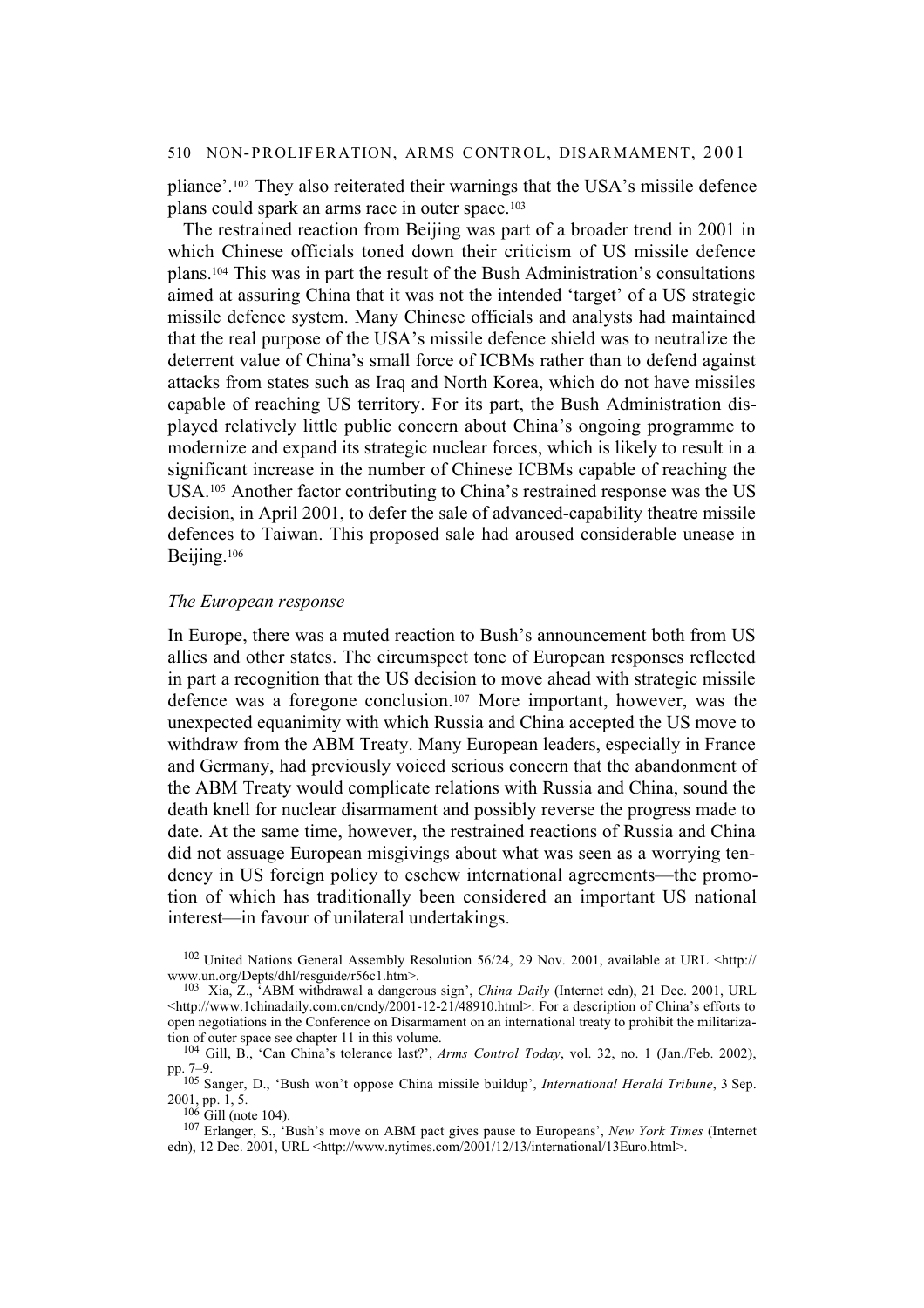#### BALLISTIC MISSILE DEFENCE AND NUCLEAR ARMS CONTROL 511

Bush's explanation of his decision to withdraw from the ABM Treaty underscored the gap in threat perceptions that separates the USA from many of its European allies on the missile defence issue. In Europe, US claims about the emerging ballistic missile threat posed by states such as Iran, Iraq and North Korea tend to be dismissed as exaggerated. At a meeting of NATO foreign ministers in May 2001, the alliance refused to endorse a US call to take urgent measures to cope with the 'common threat' posed by emerging longrange ballistic missile capabilities in potentially hostile states.108 In addition, the events of 11 September were seen by many Europeans as lending credence to those who argued that the real threat to security came from terrorists with no access to missile technologies.109

# III. US–Russian strategic nuclear arms control

## **Implementation of the START I Treaty**

On 5 December 2001 Russia and the USA marked the completion of the third and final phase of reductions in deployed strategic offensive arms mandated by the START I Treaty.110 Under START I, Russia and the USA undertook to make phased reductions in their strategic offensive nuclear forces over a seven-year period, starting from the treaty's entry into force on 5 December 1994, to no more than 1600 strategic nuclear delivery vehicles and 6000 treaty-accountable nuclear warheads. Interim limits on SNDVs and accountable warheads were to be reached within three and five years, respectively, after the treaty's entry into force. START I also placed limits on inventories of mobile and heavy ICBMs and aggregate ballistic missile throwweight (or lifting capacity).

The START I Treaty has a 15-year duration, which may be extended by agreement of the parties for successive five-year periods. The verification and inspection arrangements will continue for as long as the treaty remains in force. These include 12 types of on-site inspections as well as data exchanges and notifications regarding the parties' strategic nuclear forces and facilities. The START verification and inspection arrangements are likely to be used, in streamlined form, to monitor compliance with the pledges made by Bush and Putin in November 2001 to further reduce their countries' strategic nuclear forces. The parties will continue to meet as necessary in the Joint Compliance and Inspection Commission (JCIC), which START I established as the forum for resolving compliance questions and discussing ways to facilitate implementation.

<sup>108</sup> Drozdiak, W., 'NATO divided on missile defense', *Washington Post*, 30 May 2001, p. A15.

<sup>109</sup> Norton-Taylor, R., 'Europe resigned while Britain clicks its heels', *The Guardian* (Internet edn), 14 Dec. 2001, URL <http://www.guardian.co.uk/Archive/Article/0,4273,4319724,00.html>.

<sup>110</sup> US Department of State, Bureau of Arms Control, 'Fact Sheet: START Treaty final reductions', 5 Dec. 2001, URL <http://www.state.gov/t/ac/rls/fs/index.cfm?docid=6669>.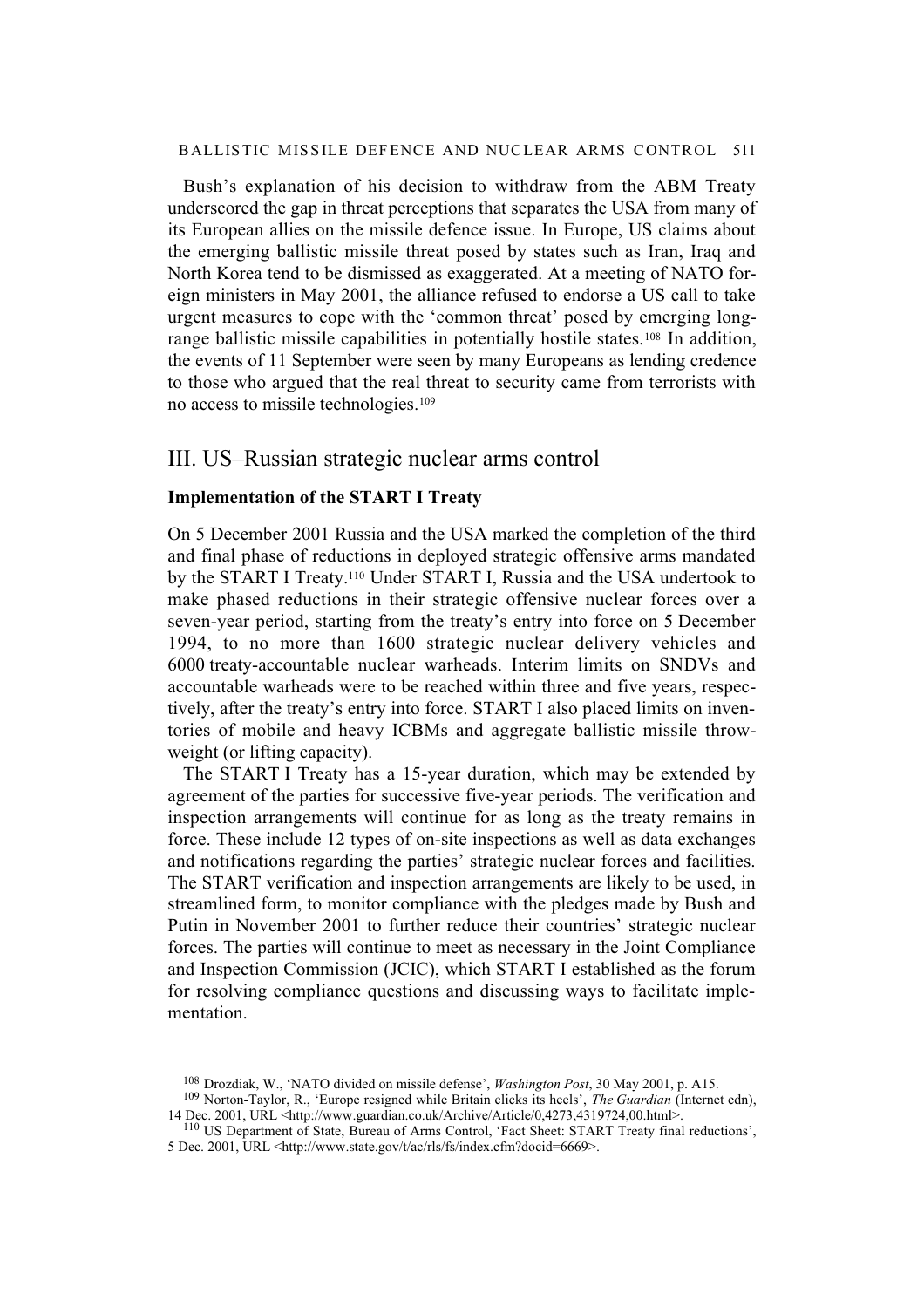#### *START I accomplishments*

The START I Treaty was signed by the USSR and the USA on 31 July 1991, following over a decade of negotiation. It remains the only in force, legally binding agreement regulating the size and composition of the US and Russian nuclear arsenals. The treaty's ceilings on deployed strategic nuclear forces have brought about significant reductions in the US and Russian nuclear arsenals, albeit to levels that many arms control advocates find, more than a decade after the end of the cold war, disappointingly high. Between 1990 and 2001, the number of deployed treaty-accountable nuclear warheads declined by 44 per cent on the US side and by 46 per cent on the Russian side.

The START I Treaty proved instrumental in settling the fate of the former Soviet strategic nuclear arsenal in Belarus, Kazakhstan and Ukraine. With the dissolution of the USSR these new states had inherited over 3400 strategic nuclear warheads based on their territories, although operational control over the weapons remained in Russian hands. A key concern in the international community, particularly in the United States, was to preserve a centralized command and control system for the post-Soviet strategic nuclear forces and to ensure their security and custodial safety. At a meeting of foreign ministers in Lisbon, Portugal, in May 1992, Belarus, Kazakhstan and Ukraine signed the Lisbon Protocol with Russia and the USA, making these three countries also parties to START I; the three non-Russian former Soviet republics committed themselves in the protocol to meet the USSR's nuclear arms reduction obligations and pledged to accede to the NPT as non-nuclear weapon states.111 The START I Treaty thereby provided the basis for consolidating Soviet nuclear warheads in Russia and for eliminating the delivery vehicles and associated infrastructure in Belarus, Kazakhstan and Ukraine.

## **Towards deeper reductions in strategic nuclear arms**

In 2001 there was a breakthrough in the US–Russian strategic arms reduction process. Progress towards making deeper negotiated cuts in strategic nuclear arsenals had been blocked by an impasse in bringing into force the 1993 Treaty on Further Reduction and Limitation of Strategic Offensive Arms (START II Treaty).112 The impasse had arisen in April 2000 when the Russian Parliament passed a ratification law which, *inter alia*, stipulated that Russia would ratify the START II Treaty only after the US Senate ratified a package of legally binding Agreed Statements from 1997, relating to the ABM

<sup>111</sup> Excerpts from the text of the Lisbon Protocol are reproduced in *SIPRI Yearbook 1993: World Armaments and Disarmament* (Oxford University Press: Oxford, 1993), pp. 574–575.

<sup>112</sup> The START II Treaty was ratified by the US Senate in Jan. 1996 and, in amended form, by both houses of the Russian Federal Assembly in Apr. 2000. For a description of the provisions of the START II Treaty see Lockwood, D., 'Nuclear arms control', *SIPRI Yearbook 1993* (note 111), pp. 554–59.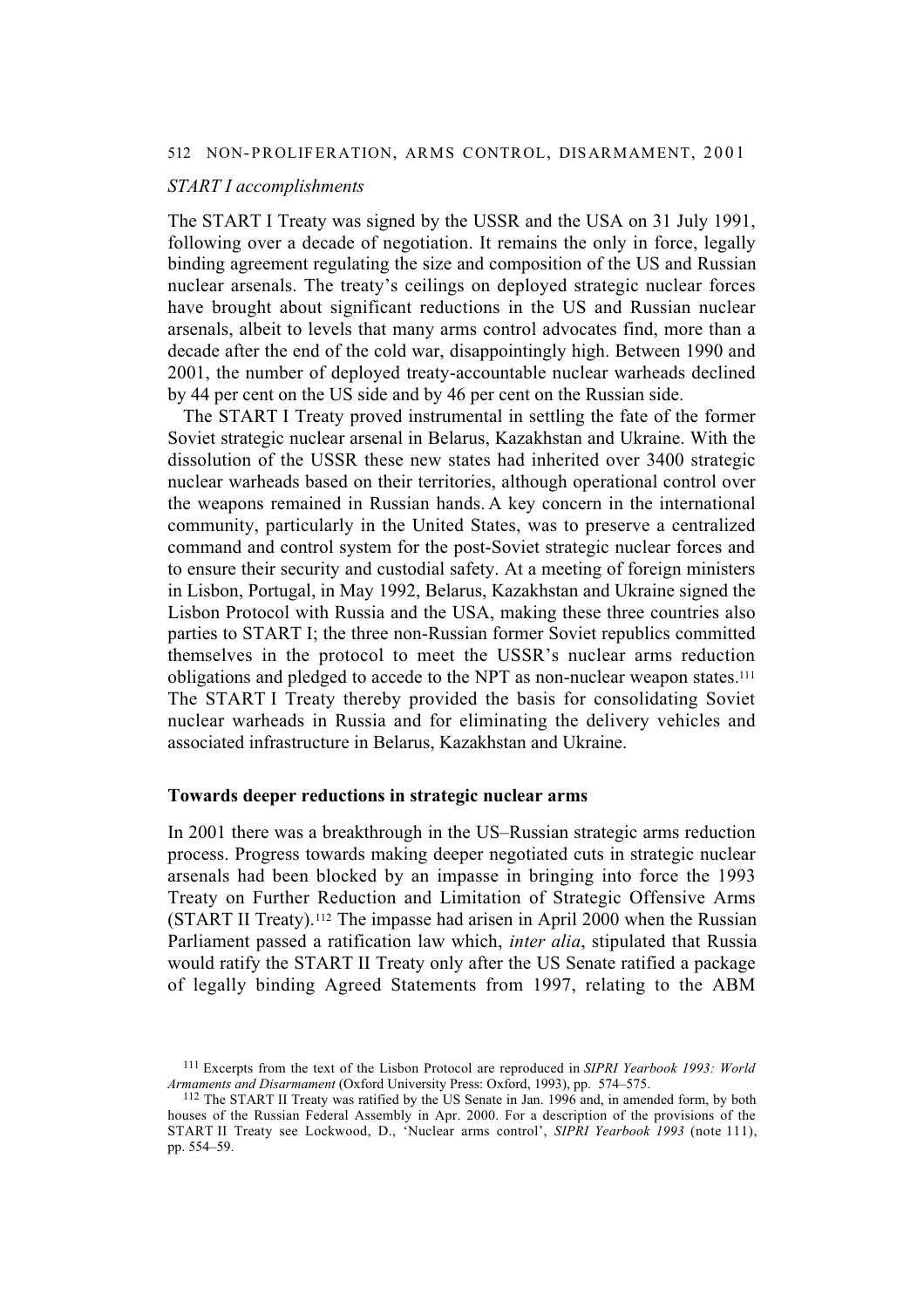Treaty.113 This led to a situation in which the START II Treaty had been ratified by both parties but could enter into force, since the so-called ABM Treaty demarcation agreement established by the Agreed Statements was unacceptable to the Bush Administration—and was explicitly identified as being so in the 2001 Nuclear Posture Review (NPR). For its part, the Putin Administration showed no interest in asking parliament to amend the ratification law. This linkage was set aside when Bush and Putin agreed at their November 2001 summit meeting to supersede, or 'leap over', the START II Treaty and undertake a new round of deeper arms reductions.114 In doing so, they effectively rendered the long-stalled treaty a dead letter. At the same time, however, they paved the way for progress towards further cuts in strategic nuclear forces where none had appeared possible.

## *Interest in further strategic force reductions*

The idea of negotiating deeper reductions has become a particularly attractive one in Russia, since it holds out the prospect of requiring the USA to reduce its forces to levels that Russia could afford to match as it eliminates missiles and submarines reaching the end of their service lives. In November 2000, President Putin proposed that Russia and the USA should reduce their strategic nuclear arsenals to below the 2500-warhead limit envisaged in the proposed START III accord. While not specifying a new limit, he called for 'radically reduced ceilings for nuclear warheads that could be reached either jointly or in parallel moves.<sup>115</sup> Russian officials subsequently proposed a ceiling of 1500 nuclear warheads for each side. They emphasized, however, that any deeper cuts in nuclear forces would depend on progress in preserving and strengthening the ABM Treaty.<sup>116</sup>

In the USA there has been renewed political interest in adjusting US nuclear targeting doctrine and nuclear force levels to reflect a strategic environment in which Russia is no longer seen as an enemy. One argument made by supporters of deeper cuts was that the USA was forcing Russia to retain nuclear forces

<sup>113</sup> The Agreed Statements established a set of criteria for distinguishing between theatre (or nonstrategic) missile defence systems, which are permitted by the ABM Treaty, and strategic missile defence systems, which are not. For a description of the Agreed Statements and related documents see Kile, S., 'Nuclear arms control', *SIPRI Yearbook 1998: Armaments, Disarmament and International Security* (Oxford University Press: Oxford, 1998), pp. 420–23.

<sup>&</sup>lt;sup>114</sup> In order for Bush to be able to proceed, the US Congress had to approve language contained in the FY 2002 amended defense authorization bill that lifted a 1998 restriction, effectively barring the president from unilaterally reducing US strategic nuclear forces below START I levels. Bleek, P., 'Bush, Putin pledge nuclear cuts; implementation uncertain', *Arms Control Today*, vol. 31, no. 10 (Dec. 2001), pp. 19, 24.

<sup>115 &#</sup>x27;Statement by the President of the Russian Federation Vladimir V. Putin', 13 Nov. 2000, Press release no. 48, Embassy of the Russian Federation in the United Kingdom, 14 Nov. 2000, URL <http://www.great-britain.mid.ru/GreatBritain/pr\_rel/pr48.htm>

<sup>116</sup> ITAR-TASS, 1 Feb. 2001, in 'Foreign Minister says Russia ready for talks with US on START III', FBIS-SOV-2001-0201, 1 Feb. 2001; Interfax (Moscow), 28 June 2001, in 'Sergeyev calls for immediate talks with US on arms cuts', FBIS-SOV-2001-0628, 28 June 2001; and Interfax (Moscow), 26 July 2001, in 'Russia "repeated" proposal to reduce nuclear warheads to 1500', FBIS-SOV-2001-0726, 26 July 2001.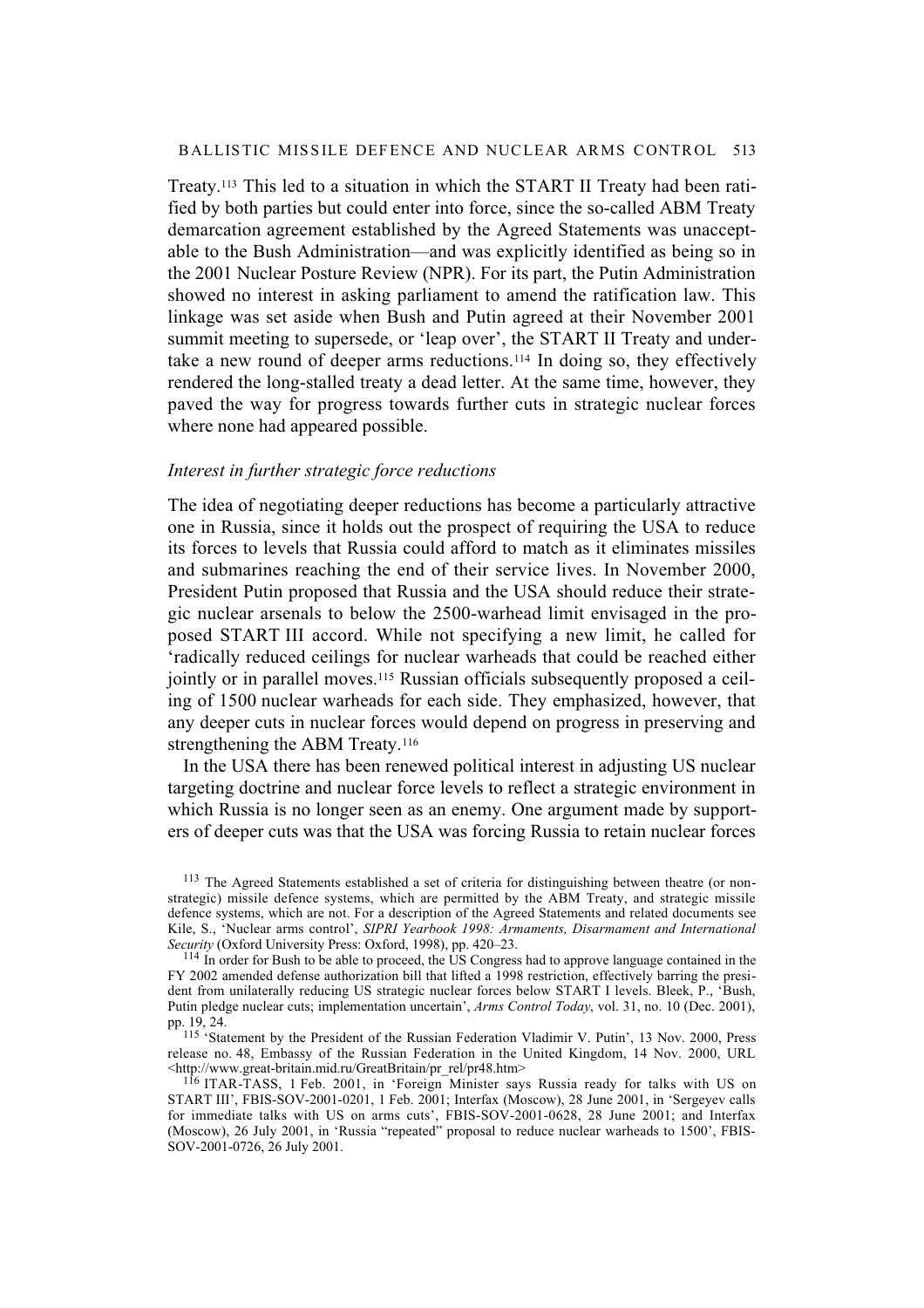|                                                                                                                                | 1990                                          | 2001                                                        | <b>START I</b>           |
|--------------------------------------------------------------------------------------------------------------------------------|-----------------------------------------------|-------------------------------------------------------------|--------------------------|
| Category                                                                                                                       | USSR USA                                      | Russia <sup>b</sup> USA                                     | final limit              |
| Strategic nuclear delivery vehicles $(SNDVs)^c$<br>Warheads attributed to ICBMs and SLBMs<br>Total treaty-accountable warheads | 2 3 3 8 1 6 7 2<br>9416 8210<br>10 271 10 563 | 1 1 3 6<br>1 2 3 7<br>4 8 2 1<br>4 8 9 4<br>5 5 1 8<br>5948 | 1600<br>4 900<br>6 0 0 0 |

**Table 10.2.** Soviet/Russian and US strategic offensive nuclear forces, by delivery vehicles and START-accountable warheads, September 1990 and December 2001*<sup>a</sup>*

ICBM = intercontinental ballistic missile; SLBM = submarine-launched ballistic missile

*<sup>a</sup>* The numbers given in this table are in accordance with the START I Treaty counting rules and include delivery vehicles which have been deactivated in preparation for elimination or conversion but which remain treaty-accountable.

*b* The USSR's obligations under the START I Treaty were assumed by Russia as its legal successor state and later by Belarus, Kazakhstan and Ukraine. Only Russia retained SNDVs and nuclear warheads at the end of the implementation period.

*<sup>c</sup>*Deployed ICBMs and their associated launchers, deployed SLBMs and their associated launchers, and deployed heavy bombers.

*Sources:* START I Treaty Memorandum of Understanding, 1 Sep. 1990; US Department of State, Bureau of Arms Control, 'Fact Sheet: START I aggregate numbers of strategic offensive arms', 1 Apr. 2002, URL <http://www.state.gov/t/ac/rls/fs/9075.htm>.

beyond a level which it can afford to maintain safely.117 Arms control advocates also argued that the current US nuclear posture has changed little from the cold war, which means that 'friends' are now targeting one another.118 However, the US military has been noticeably unenthusiastic about embracing reductions below the 2000- to 2500-warhead level in the absence of new presidential targeting guidance.119 Analysts note that cuts below this level would require the removal of targets from the US strategic war plan or reductions in the level of damage to targets believed necessary for deterrence.120 In addition, reductions below this level would be likely to require the DOD to restructure its 'triad' (heavy bombers, submarines and land-based missiles) of stra-tegic nuclear forces.

<sup>117</sup> Pincus, W. and Dewar, H., 'Approved nuclear measure unlikely to affect Clinton', *Washington Post*, 8 June 2000, p. A12.

<sup>118</sup> Kimball, D., 'Fuzzy nuclear math', *Arms Control Today*, vol. 31, no. 10, (Dec. 2001), p. 2.

<sup>119</sup> Statement on Command Posture by Admiral Richard Mies, Commander-in-Chief, US Strategic Command, before the Strategic Subcommittee, US Senate Armed Services Committee, 11 July 2001, available at URL <http://www.senate.gov/~armed\_services/hearings/2001/f010711.htm>.

 $120$  Despite the end of the cold war, there are currently 2230 'vital' Russian targets on the US strategic war plan (the Single Integrated Operating Plan, SIOP); targets in China were reintroduced into the SIOP in 1998–99 after an absence of nearly 20 years. US strategic planners have traditionally set the required level of damage against vital targets at 80%. With current targeting guidance (which was last modified in 1997 by a Presidential Decision Directive), *c*. 2500 deployed strategic nuclear warheads are considered to be the minimum necessary to execute the SIOP. Blair, B., 'Background paper on the strategic war plan and START reductions', Center for Defense Information, 18 May 2000, URL <http://www.cdi.org/ issues/proliferation/blairbckReduc.html>.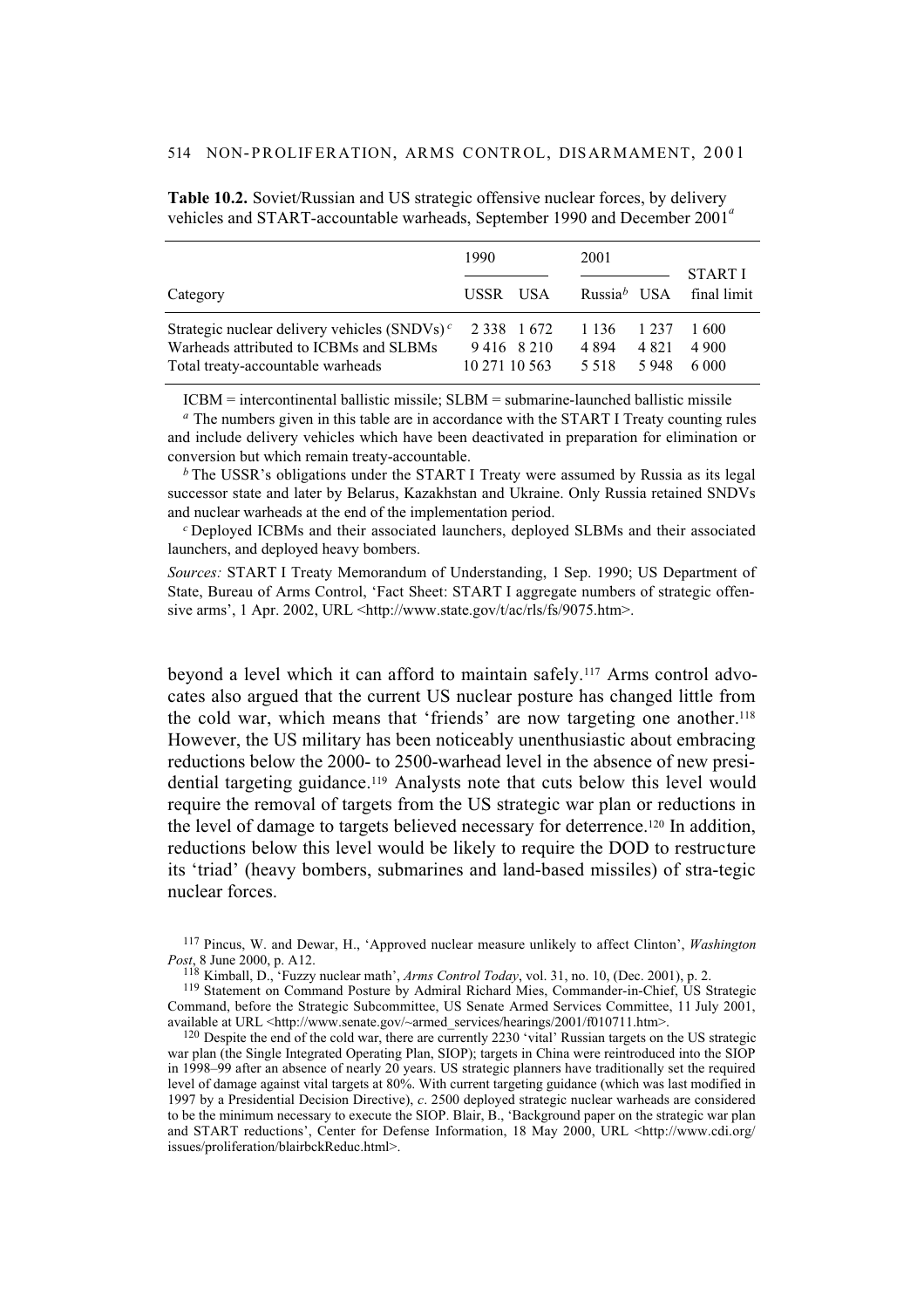## BALLISTIC MISSILE DEFENCE AND NUCLEAR ARMS CONTROL 515

During the 2000 presidential campaign, Bush had vowed to pursue deep cuts in warheads and missiles based on a new strategic doctrine and approach to arms control.121 In his May 2001 address on missile defence, Bush stated that he would consider reducing US strategic nuclear forces—possibly in a unilateral step—to 'the lowest possible number consistent with [US] national security'.122 He also said that he would consider reducing the alert status of US ICBMs, which remain primed for rapid launch. Some observers interpreted these statements as an attempt to overcome concern among US allies that the administration's missile defence plans would reverse the post-cold war trend towards lower nuclear force levels.<sup>123</sup>

#### *The Bush–Putin understanding on deeper reductions*

During their November 2001 summit meeting in Washington, Bush and Putin agreed to move ahead with making deeper reductions in strategic nuclear forces. At a joint White House news conference, Bush announced that the United States would, over the next decade, unilaterally reduce the number of its operationally deployed strategic nuclear warheads to 1700–2200. This would involve a two-thirds cut in the current number of deployed nuclear warheads; it would also entail cuts substantially below the 3500-warhead ceiling mandated by the START II Treaty. Putin promptly pledged that his government would respond in kind by making reductions to 1500 warheads, although he gave no timetable for doing so.124

A key question left unanswered by the summit meeting was in what form, if any, the unilateral reductions promised by Bush and Putin would be codified. Shortly after the meeting, the White House issued a statement pledging 'to work with Russia to formalize this arrangement on offensive forces, including appropriate verification and transparency measures'.125 While welcoming the US offer, the Russian Government insisted that this had to be done in the form of a treaty.126 It emphasized that a legally binding agreement, containing streamlined verification arrangements based on those in the START treaty regime, was essential to ensure predictability in US and Russian nuclear poli-

<sup>121</sup> Myers, S., 'Bush plans nuclear review, clearing way for unilateral reductions', *International Herald Tribune*, 9 Feb. 2001, p. 3; and Pincus, W., 'US considers shift in nuclear targets'*, Washington Post*, 29 Apr. 2001, p. A23.

 $122$  Transcript of 'remarks by the president' (note 12).

<sup>123</sup> Fitchett, J. 'Europeans receptive to a broad strategy', *International Herald Tribune*, 2 May 2001, pp. 1, 10. Others point out that the govts of US allies and others have traditionally seen arms control agreements, and not reductions alone, as an integral part of the process to reverse the arms race and curb the spread of nuclear weapons.

<sup>&#</sup>x27; 'Statement made by Russian President Vladimir Putin' (note 89).

<sup>&</sup>lt;sup>125</sup> 'Response to Russian statement on US ABM Treaty withdrawal', The White House, Office of the Press Secretary, 13 Dec. 2001, URL <http://www.whitehouse.gov/news/releases/2001/12/2001/ 20011213-8.html>.

<sup>126</sup> Interfax (Moscow), 14 Nov. 2001, in 'Defense Ministry sharply criticizes US idea of unilateral arms cuts', FBIS-SOV-2001-1114, 14 Nov. 2001; Fidler, S., 'Bush, Putin strive for arms accord', *Financial Times*, 15 Nov. 2001, p. 5; and Sipress, A., 'US seeks deal on arms cuts by summer', *Washington Post*, 11 Dec. 2001, p. A28.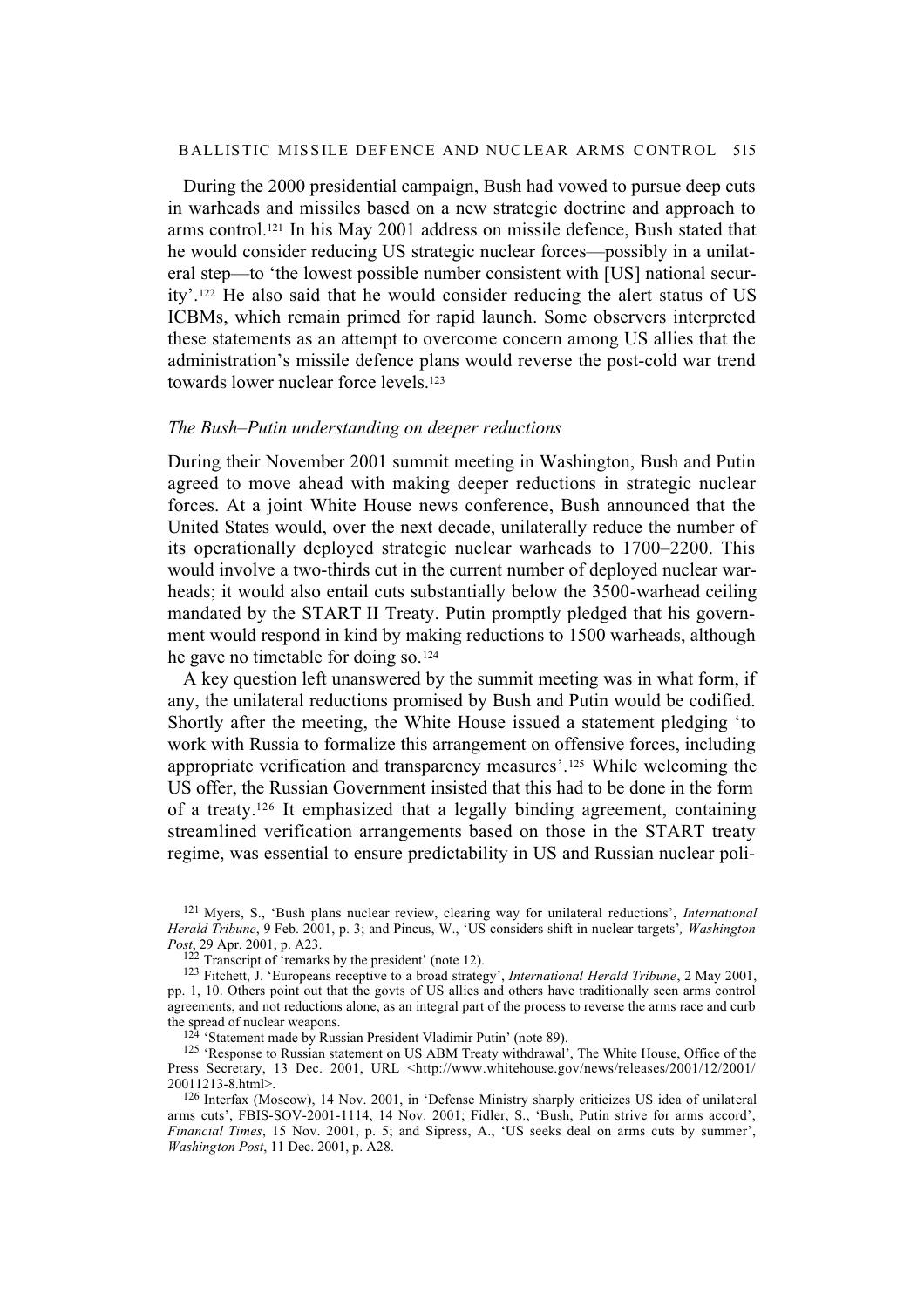cies.127 In Russia's view, this was a necessary precondition for the preservation of stability in US–Russian relations. It was also seen as important to provide assurance to other states, particularly China, about the future size and structure of their nuclear arsenals. The absence of formal commitments could encourage a build-up of nuclear forces by China and possibly by other states.128

Bush Administration officials made clear that they opposed Russia's call for codifying parallel but unilateral undertakings in the form of a legally binding arms control agreement.129 This opposition reflected a deep-rooted scepticism, shared by key national security policy makers in the administration, about the relevance of treaty-based approaches to strategic nuclear arms control.130 The Bush team had come to office with little interest in engaging in cumbersome, time-consuming negotiations leading to complex arms reduction agreements that mandated precisely equilibrial force limits accompanied by detailed verification provisions.131 White House advisers argued that the USA could, through unilateral reductions, move to much lower force levels and still accomplish any conceivable military mission.132 In this view, Russia will follow the USA's lead out of its own national interest, since it can no longer afford to maintain current nuclear force levels.

Furthermore, Bush Administration officials maintained that, with the end of the cold war, there was no need to begin another protracted arms control negotiation with a Russia that was no longer viewed as an enemy. For the same reason they also showed no interest in rescuing the START II Treaty, even though this meant abandoning the ban on land-based missiles carrying multiple warheads, which had been a key US objective in negotiating the treaty.133 Senior administration officials argued that the USA was facing an increasingly uncertain world. As a matter of prudence, it should seek to preserve its flexibility and freedom of action in responding to new or unforeseen threats.134 It should therefore not lock itself into a new set of binding treaty limits. Rather, the USA should decide how many nuclear warheads it needs,

<sup>127</sup> ITAR-TASS, 18 Jan. 2002, in 'Russian official says Moscow, Washington continue to disagree on arms reductions', FBIS-SOV-2002-0118, 18 Jan. 2002.

<sup>128 &#</sup>x27;Commit to paper', *Washington Post*, 16 Nov. 2001, p. A46, available at URL <http://www. washingtonpost.com/ac2/wp-dyn?pagename=article&node=contentId=A38010-2001Nov15>. It was also argued that a formal treaty was essential in part because so much of the recent warming in US–Russian relations seemed to hinge on the personal chemistry between Bush and Putin and might not survive a change in administration.

<sup>&</sup>lt;sup>1</sup> Baker, P. 'A familiar Bush strategy on disarmament', *Washington Post*, 14 Nov. 2001, p. A6.

<sup>&</sup>lt;sup>130</sup> For a discussion of the Bush Administration's approach to arms control and non-proliferation see chapter 9 in this volume.

<sup>&</sup>lt;sup>131</sup> For an influential study that provides a guide to the Bush Administration's thinking about arms control and nuclear doctrine see Payne, K. *et al*., *Rationale and Requirements for US Nuclear Forces and Arms Control* (National Institute for Public Policy: Washington, DC, Jan. 2001), available at URL  $\text{th}(x)$  -study://www.nipp.org/publications.php>. Several of the individuals who contributed to the study now occupy high-level national security policy-making positions in the Bush Admin-istration.

<sup>132</sup> According to William Odom, former director of the National Security Agency, 'if we spent 10 years in arms control forums, we'd never get it done'. Myers (note 121).

<sup>133</sup> Gordon, M, 'US arsenal: treaties vs. nontreaties', *New York Times* (Internet edn), 14 Nov. 2001, URL <http://www.nytimes.com/2001/11/14/international/14nuke.html>.

<sup>134</sup> See Payne *et al*. (note 131), pp. 12–15.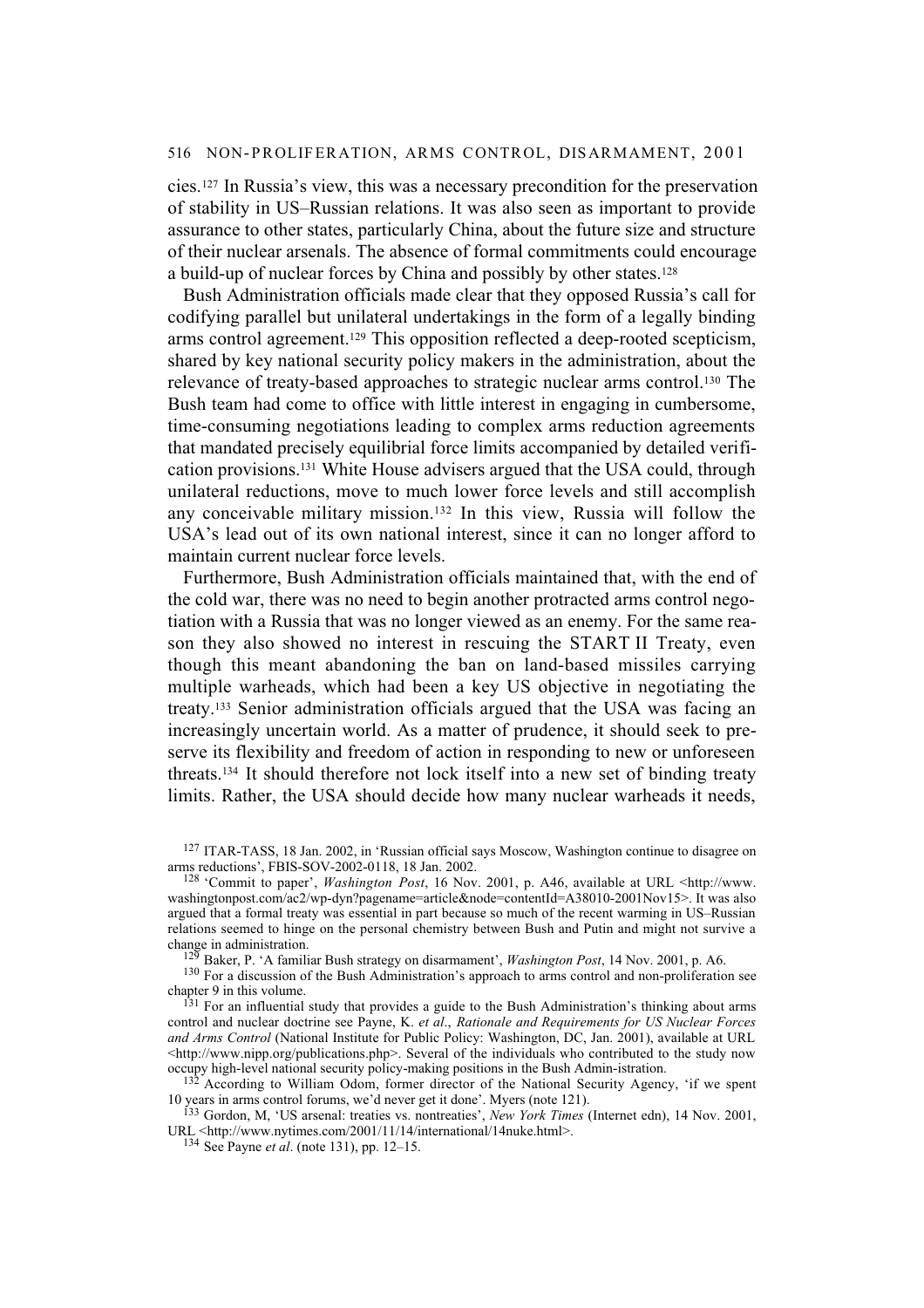based on a thorough review of nuclear strategy, and then reduce or restructure its nuclear arsenal accordingly.

The White House's reluctance to enter into legally binding arms reduction commitments drew criticism from inside the USA and abroad. In February 2002, the administration indicated that it would not rule out the possibility of reaching a legally binding agreement with Russia to reduce nuclear arsenals. US Secretary of State Colin Powell suggested the possibility of a treaty or an 'executive agreement' that Congress could debate and approve as a joint resolution. Such a document would state US intentions, as in the preamble of many treaty documents, and set out in general terms the verification procedures to be applied, but it would not specify undertakings and commitments in detail.135

## *Irreversibility of nuclear reductions*

A second question left unanswered at the November 2001 summit meeting was whether the two sides would require the verified elimination of surplus nuclear warheads identified for removal from operational deployment. Bush's statement announcing the unilateral reductions did not specify whether the warheads to be removed from operational deployment would be dismantled or held in reserve as a 'hedge' against unforeseen future threats, as the Clinton Administration had done with surplus warheads under START I.136

The Bush Administration subsequently informed Congress that many of the nuclear warheads removed from delivery vehicles would be placed in reserve stockpiles and not be dismantled. This gave rise to a new dispute with Russia. Some Russian analysts complained that the US refusal to physically destroy warheads made the agreement on the reduction of strategic arms 'absolutely pointless'.137 The Bush Administration's position meant that 'Russia and the USA would not have equal rights in the sphere of strategic arms'.138

The idea of requiring surplus warheads to be dismantled has gained support in Russia as a mechanism for addressing concerns about asymmetries in the 'reconstitution potential' of the US and Russian strategic nuclear forces. These concerns were first raised during the debate in Russia over whether to ratify the START II Treaty.139 Analysts there point out that major reductions in

<sup>135</sup> Slevin, P. and Pincus, W., 'US now seeking binding deal with Russia on nuclear arms', *Washington Post*, 6 Feb. 2002, p. A15.

<sup>&</sup>lt;sup>136</sup> START I and START II do not require the dismantlement of the warheads removed from delivery vehicles as scheduled for elimination or conversion. At a summit meeting held in Helsinki in 1997, Clinton and Yeltsin agreed that a future START III Treaty should contain 'measures relating to the transparency of strategic nuclear warhead inventories and the destruction of strategic nuclear warheads'. The goal of these measures was to make permanent US–Russian reductions in their strategic nuclear forces. Joint Statement on Parameters on Future Reductions in Nuclear Forces, The White House, Office of the Press Secretary, 21 Mar. 1997, available at URL <http://www.ceip.org/files/projects/npp/ resources/summits6.htm#parameters>.

<sup>&</sup>lt;sup>137</sup> Pikayev, A., quoted by Interfax (Moscow), 10 Jan. 2002, in 'US refusal to destroy warheads makes strategic arms control accord pointless', FBIS-SOV-2002-0110, 10 Jan. 2002.

<sup>138</sup> Pikayev (note 137).

<sup>139</sup> Kile (note 113), pp. 415–16.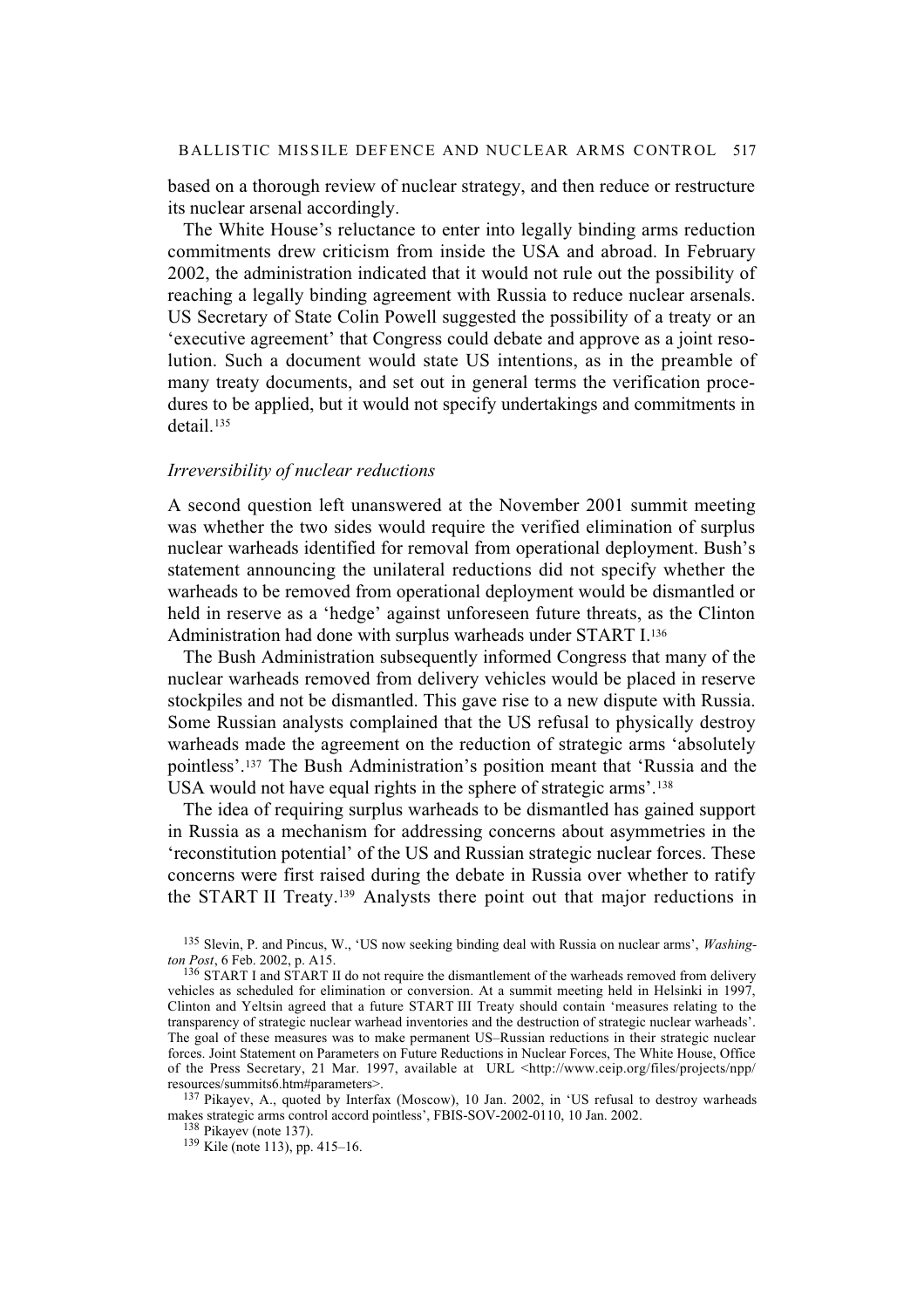Russia's Strategic Rocket Forces are inevitable over the next decade as ageing ICBMs reach the end of their service lives and are not replaced. In contrast, the USA plans to move to a lower number of deployed strategic nuclear warheads primarily by 'downloading' (that is, by removing one or more warheads from a missile carrying multiple warheads) and retaining most of its Minuteman III ICBMs and highly accurate, long-range Trident II SLBMs.140 The USA also plans to continue to maintain reserve stockpiles consisting of thousands of nuclear weapons in various stages of readiness. Russian analysts argue that this has the effect of leaving the USA in a better position than Russia to rapidly reconstitute its strategic forces by 'uploading' stored nuclear warheads back onto its land- and sea-based ballistic missiles and thereby achieve a significant strategic advantage over Russia.141

Russian concerns were fuelled in January 2002 by the release of the results of the DOD Nuclear Posture Review, a comprehensive 10-month review of the US strategic and tactical nuclear force posture.142 The NPR set out a threephase schedule for reducing the number of 'operationally deployed strategic warheads' to between 1700 and 2000 by the year 2012. According to Assistant Secretary of Defense J. D. Crouch, the USA would maintain a substantial number of nuclear warheads in reserve as a 'responsive capability'. He noted, however, that 'there have been no final decisions made at this point on what should be the size' of this capability or about the overall size of the US nuclear stockpile.<sup>143</sup>

# IV. Cooperative nuclear security initiatives

Since 1991 the USA has funded an expanding range of cooperative initiatives to assist with the dismantlement or conversion of the former Soviet Union's vast non-conventional weapon complexes and help to safeguard nuclear and other hazardous materials.144 These initiatives have played a central, albeit sometimes controversial, role in the international community's efforts to manage proliferation risks in the former USSR and to address the challenges aris-

143 US Department of Defense (note 142).

<sup>&</sup>lt;sup>140</sup> Many Russian defence analysts had argued during the START II Treaty ratification debate that a requirement in a future START III Treaty to dismantle warheads removed from ballistic missiles would help to compensate for the absence of a rule in START II requiring that a downloaded missile must be fitted with an entirely new 'bus', or front-end platform, able to hold only the smaller number of warheads.

<sup>141</sup> Frolov, V., 'A new start on the banks of the Potomac', *Vremya MN* (Moscow), 15 Jan. 2002, in '"Reconstitution potential": major issue in US–RF strategic arms consultations', FBIS-SOV-2002-0115, 15 Jan 2002.

<sup>&</sup>lt;sup>142</sup> US Department of Defense, Transcript of special briefing on the Nuclear Posture Review, 9 Jan. 2002, URL <http://www.defenselink.mil/news/Jan2002/t01092002\_t0109npr.html> (news briefing slides available at URL <http://www.defenselink.mil/news/Jan2002/t01092002\_t0109npr.html>). For more detail on the NPR see appendix 6E and appendix 10A in this volume.

<sup>&</sup>lt;sup>144</sup> These initiatives have grown from the original Cooperative Threat Reduction programme (also called the Nunn–Lugar programme after the senators who co-sponsored the original authorizing legislation), which began in 1991 with funding from the US Department of Defense. The programme has since evolved to encompass a wide range of non-proliferation and demilitarization activities under the auspices of the Department of Energy and the Department of State as well as the DOD.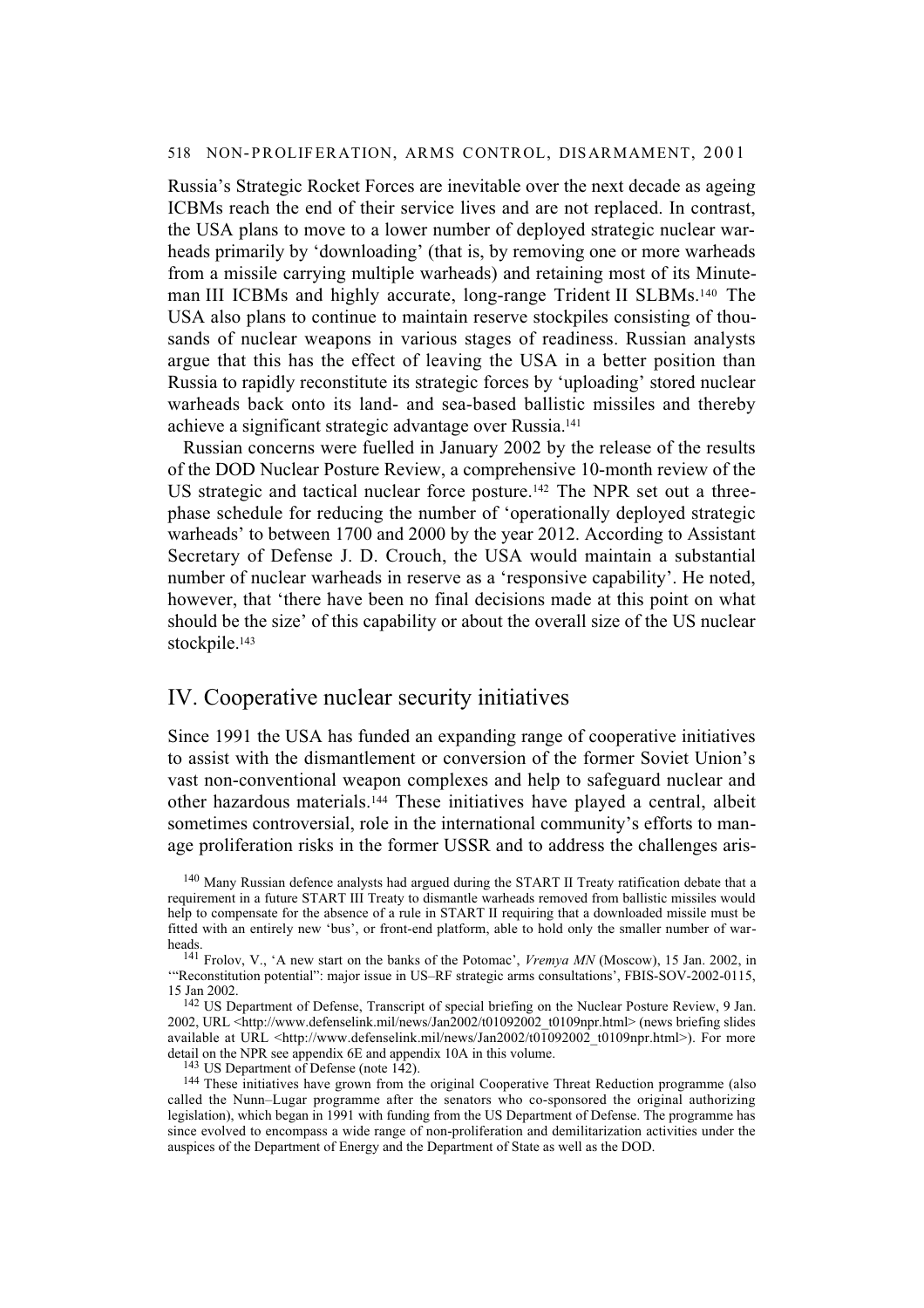ing from the Soviet nuclear legacy. An important focus of US-funded cooperative initiatives in recent years has been to prevent former Soviet scientists working on nuclear, chemical or biological weapon programmes from selling their skills to unfriendly regimes or terrorist groups.

With regard to nuclear-related dangers, considerable progress has been made in eliminating former Soviet strategic nuclear weapons and enhancing the safety and custodial security of nuclear weapons remaining in Russia. However, because of the scale and scope of the former Soviet nuclear weapon complex, international efforts to prevent the 'leakage' or misappropriation of fissile and other weapon-usable material will face formidable challenges for years to come. It is estimated that there are approximately 650 tonnes of weapon-usable nuclear material in the former Soviet Union, not including the contents of nuclear warheads.145 This material is currently held at 66 sites, of which 56 are located in Russia.<sup>146</sup> These include nuclear weapon R&D facilities, nuclear fuel production and fabrication plants, civilian research institutes and naval fuel facilities.

The security shortcomings identified at many of these facilities have raised concern about the possible theft or unauthorized diversion of highly enriched uranium (HEU), plutonium and other weapon-usable nuclear material.<sup>147</sup> This has inspired, since 1995, the launch of a variety of urgent measures aimed at creating an effective fissile material physical control and accounting (MPC&A) regime. In January 2001 a bipartisan panel report commissioned by the Department of Energy (DOE) had stressed the seriousness of the national security threat to the USA posed by the possibility that terrorist groups or hostile states could acquire weapons of mass destruction or weapon-usable material from the former Soviet Union. The report advocated a ten-fold increase in funding for US threat reduction programmes over the next decade.148

In March 2001 the Bush Administration announced that it would undertake a comprehensive review of over 30 US-funded non-proliferation and nuclear security programmes in the former Soviet Union.<sup>149</sup> The purpose was to examine the 'cost–benefit ratio' of each programme and to assess whether they focused on 'priority threat reduction and non-proliferation goals'.150 It would

<sup>147</sup> For an analysis of incidents since 1991 involving illicit trafficking in nuclear and other radiological material see appendix 10D in this volume.

148 Pincus, W., 'Panel urges \$30 billion to secure Russian arms', *Washington Post*, 11 Jan. 2001, p. A21.

149 Miller, J., 'US will review its aid to Russia for stopping the spread of weapons', *International Herald Tribune*, 30 Mar. 2001, p. 3.

<sup>150</sup> Fact Sheet: 'Administration review of nonproliferation and threat reduction assistance to the Russian Federation', The White House, Office of the Press Secretary, 27 Dec. 2001, URL <http://www. whitehouse.gov/news/releases/2001/12/print/20011217.html>.

<sup>145</sup> Carnegie Endowment for International Peace and the Monterey Institute of International Studies, *The Nuclear Successor States of the Soviet Union: Nuclear Weapon and Sensitive Exports Status Report,* no. 6 (June 2001), p. 75.

<sup>&</sup>lt;sup>146</sup> Of the 10 facilities outside Russia, 1 is in Belarus, 3 are in Kazakhstan, 1 in Latvia, 3 in Ukraine and 2 in Uzbekistan. Carnegie Endowment for International Peace and the Monterey Insti-tute of International Studies (note 145).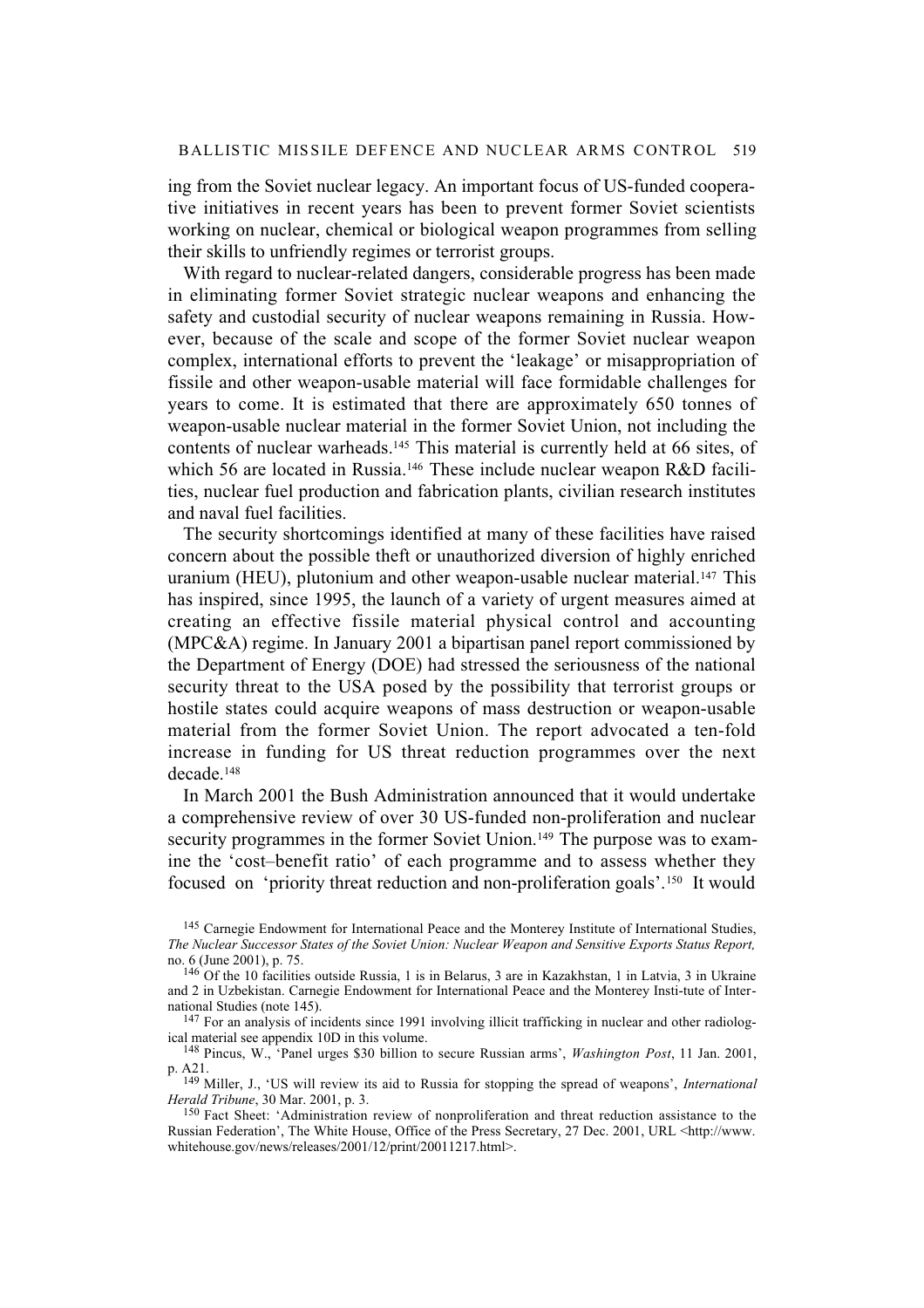**Table 10.3.** Summary of funding for principal DOD and DOE non-proliferation programmes in the former Soviet Union, February 2002

Figures are for appropriated funds, in US \$m. at current prices.

| Programme activity                                          | FY 2001 <sup>a</sup> | FY 2002  |
|-------------------------------------------------------------|----------------------|----------|
| Cooperative Threat Reduction Programme                      |                      |          |
| Strategic nuclear arms elimination (Russia and Ukraine)     | 206.9                | 184.9    |
| WMD infrastructure elimination (Kazakhstan and Ukraine)     |                      | 12.0     |
| Nuclear weapon transportation $&$ storage security (Russia) | 103.7                | 65.5     |
| Fissile material storage facility (Russia)                  | 57.4                 |          |
| Weapon-grade plutonium elimination (Russia)                 | 32.1                 | 41.7     |
| Warhead dismantlement processing (Russia)                   | 9.3                  |          |
| Chemical weapons destruction                                |                      | 50.0     |
| Biological weapons proliferation prevention                 | 12.0                 | 17.0     |
| Military-to-military contacts                               | 9.0                  | 18.7     |
| Management and support                                      | 13.0                 | 13.2     |
| Department of Defense programme total                       | 443.4                | 403.0    |
| Material Protection, Control and Accounting (MPC&A)         | 169.7                | 293.0    |
| Arms control and non-proliferation $b$                      | 148.5                | 75.7     |
| Russian Transition Initiative <sup>c</sup>                  |                      | 57.0     |
| HEU Agreement <sup>d</sup> transparency                     | 14.5                 | 14.0     |
| Fissile materials disposition <sup><math>e</math></sup>     | 226.5                | 252.0    |
| Non-proliferation and verification R&D                      | 244.5                | 322.3    |
| International nuclear safety                                | 19.3                 | 20.0     |
| Programme direction $f$                                     | 51.4                 |          |
| <b>Department of Energy programmes total</b>                | 874.4                | 1 034.0g |

*<sup>a</sup>* Figures include \$223 million emergency supplemental appropriation for non-proliferation and nuclear security programmes in the former Soviet Union.

*<sup>b</sup>*Includes funding for the Nuclear Cities Initiative (NCI) in FY 2001.

*<sup>c</sup>*Created in FY 2002 by the merger of the Nuclear Cities Initiative and the Initiative for Proliferation Prevention (IPP) programmes.

*<sup>d</sup>* The 1993 Highly Enriched Uranium Agreement, available at URL <http://www.nti.org/>.

<sup>e</sup> Conducts activities in Russia and the USA to eliminate surplus weapons-usable fissile material, including programmes to dispose of 68 tons of excess Russian and US military plutonium.

*<sup>f</sup>*Programme direction was transferred in FY 2002 from the DOE to the National Nuclear Security Administration.

*<sup>g</sup>*Less use of \$7.5 million of prior year unobligated balances.

*Sources*: Center for Arms Control and Non-proliferation, 'Summary of major US nonproliferation programs—FY 2002', 24 Jan. 2002, available at the Council for a Livable World Internet site, URL <http://www.clw.org/control/proliferation.html>; and US House of Representatives, *National Defense Authorization Act for Fiscal Year 2002*, Conference report to accompany S. 1438, 12 Dec. 2001.

also examine ways to improve the coordination of these programmes and consider possible new initiatives. The review was announced at a time when some senior administration officials were expressing doubts about the effectiveness of these programmes in reducing nuclear-related threats in the former Soviet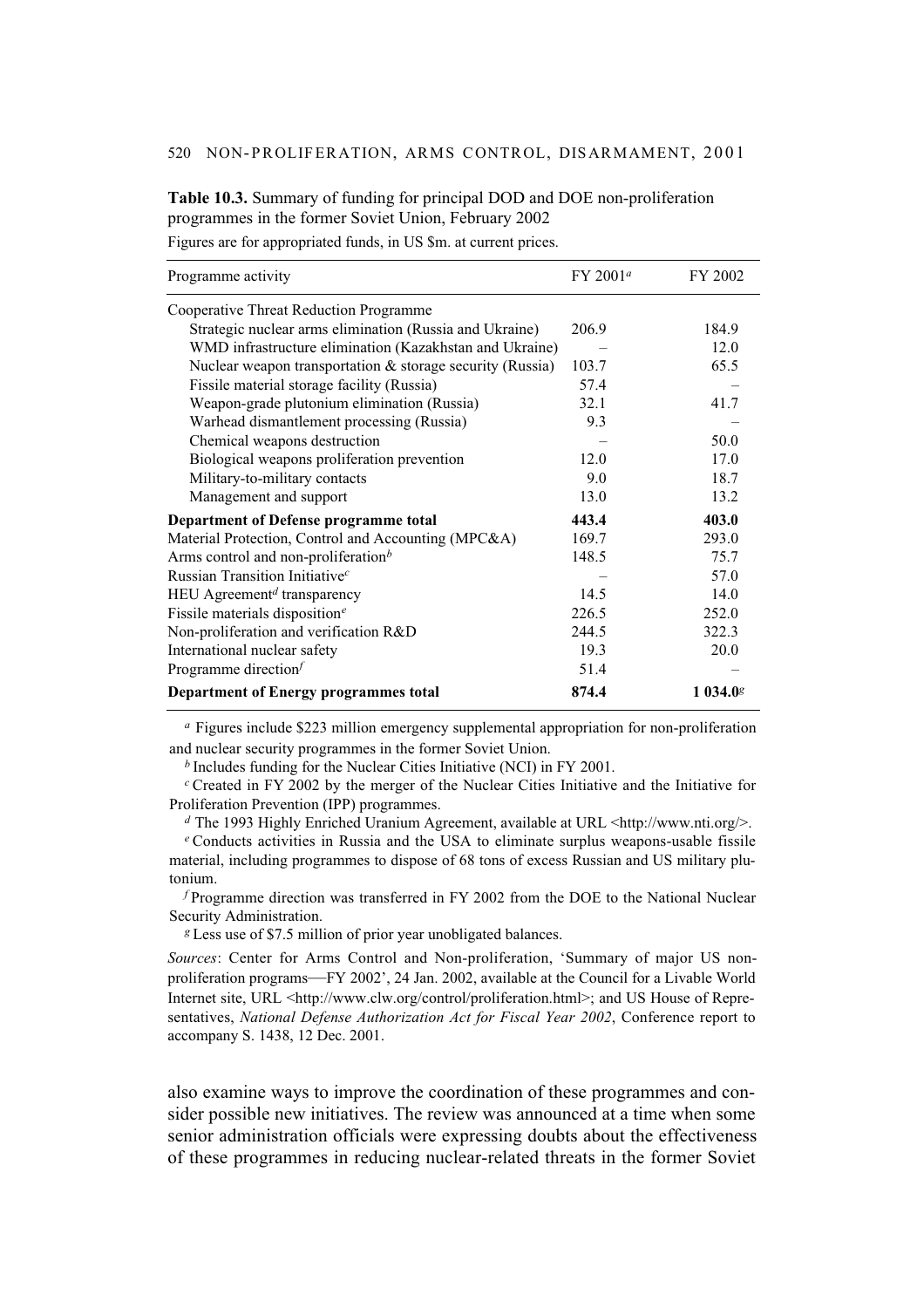Union.151 The announcement came against the background of a Russian–US dispute over access rights to their respective nuclear weapon facilities. It also coincided with mounting concern in the USA that Russia's sharing of nuclear and other sensitive technologies with Iran was undermining wider US nonproliferation goals.152

The Bush Administration's FY 2002 defence budget called for modest reductions in funding levels for nuclear security initiatives in the former Soviet Union.153 The proposed reduction came primarily at the expense of nuclear material security, disposition and safety programmes administered by the DOE. However, these programmes enjoyed considerable bipartisan support in Congress, which subsequently restored most of the funding for them.154

The events of 11 September heightened concern in the USA about the danger of nuclear weapons from the former Soviet Union—or of fissile or other hazardous material—falling into the hands of terrorist groups. Congress approved a \$223 million emergency appropriation to expand non-proliferation and nuclear security activities in the former Soviet Union. This included \$120 million for the MPC&A programme and \$10 million to improve the safety of Soviet-era nuclear power reactors and facilities.<sup>155</sup> Congress also approved an additional \$15 million for the Russian Transition Initiative, which consolidated two programmes aimed at preventing a 'brain drain' of experts from the former Soviet nuclear, chemical and biological weapon complexes by creating new, non-defence-sector jobs for them.156

In December 2001 the Bush Administration announced the results of its review of non-proliferation and threat reduction assistance programmes. The report concluded that most programmes 'work well, are focused on priority tasks and are well managed'.157 It identified four programme areas for expansion: MPC&A activities, including cooperation with Russia to install nuclear detection equipment at border posts; the DOE's Warhead and Fissile Material Transparency programme; the State Department's International Science and Technology Centers (ISTC); and the Redirection of Biotechnical Scientists programme. The review also recommended accelerating the Cooperative Threat Reduction (CTR) project to construct a pilot chemical weapons destruction facility at Shchuch'ye.158

<sup>151</sup> Pincus, W., 'Bush targets Russia nuclear programs for cuts', *Washington Post*, 18 Mar. 2001, p. A23.

<sup>152</sup> Luongo, K., 'Improving US–Russian nuclear cooperation', *Nonproliferation Review*, vol. 8, no. 3 (fall 2001), pp. 85–91.

<sup>153</sup> Bleek, P., 'Bush seeks cuts in Pentagon threat reduction programs', *Arms Control Today* vol. 31, no. 7, (Sep. 2001), p. 28.

<sup>154</sup> Johnson, J., 'Securing the nuclear threat', *Chemical and Engineering News*, vol. 75, no. 51, (17 Dec. 2001), pp. 43–44.

<sup>155</sup> Russian–American Nuclear Security Advisory Council (RANSAC), 'Anticipated FY 2003 budget request for the Department of Energy cooperative nuclear security programs in Russia', 9 Jan. 2002, URL <http://www.ransac.org/new-web-site/whatsnew/fy03budget.html>.

<sup>156</sup> RANSAC (note 155).

 $157$  Fact Sheet (note 150).

<sup>158</sup> For more detail see chapter 12 in this volume.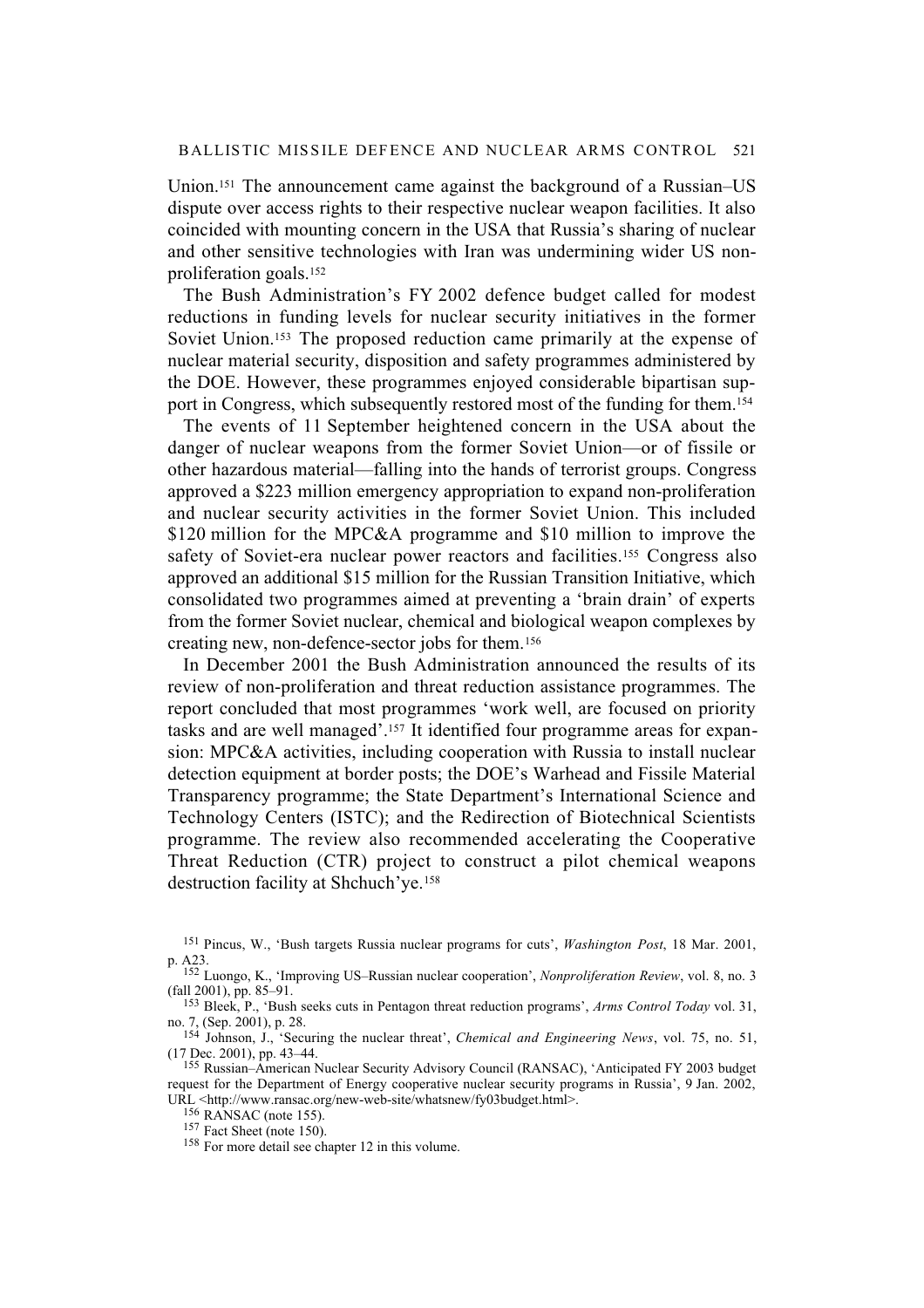For FY 2003, the Bush Administration has announced that it will seek an increase in funding for non-proliferation and threat reduction activities. The administration has requested \$416 million for the Defense Department's CTR programme.159 It has also asked for a record \$1.11 billion for the DOE's defence nuclear non-proliferation programmes.160 The largest increases in the budget request, compared to FY 2002 appropriations, are earmarked for the DOE's MPC&A and Fissile Material Disposition programmes.<sup>161</sup>

# V. The Comprehensive Nuclear Test-Ban Treaty

During 2001 five states signed the CTBT and 19 ratified it. As of 1 January 2002, the CTBT had been ratified by 90 states and signed by a further 76 states. Of the 44 states whose ratification is required for the treaty to enter into force, 31 had ratified the treaty and an additional 10 states had signed but not ratified the treaty by the end of 2001.162 The USA has signed the treaty but later voted not to ratify it.163 There are three states among the 44—India, North Korea and Pakistan—which have not signed the accord.

On 11–13 November 2001 the Conference on Facilitating the Entry into Force of the Comprehensive Nuclear Test-Ban Treaty was held at United Nations Headquarters in New York. The meeting was attended by the delegates of 109 states.164 The USA did not take part. The conference issued a Final Declaration that *inter alia* reaffirmed the importance of universal adherence to the CTBT for nuclear non-proliferation and disarmament efforts and called on all states to maintain a moratorium on nuclear weapon test explosions or any other nuclear explosions.<sup>165</sup>

During the year the Provisional Technical Secretariat for the Comprehensive Nuclear Test-Ban Treaty Organization (CTBTO) continued to make progress towards implementing the global verification regime to monitor compliance with the test ban. The Secretariat is responsible for supervising the construc-

 $161$  Council for a Livable World (note 159).

<sup>162</sup> The treaty will enter into force 180 days after it has been ratified by the 44 members of the Conference on Disarmament with nuclear power or research reactors on their territories, as listed in annex 2 of the treaty. For the parties and signatories of the CTBT see annex A in this volume.

<sup>&</sup>lt;sup>159</sup> Council for a Livable World, 'Quick analysis of Fiscal 2003 budget request US nonproliferation programs', Press release, 5 Feb. 2002, URL <http://www.clw.org/control/03proliferation.html>.

<sup>160</sup> Council for a Livable World (note 159); and US Department of Energy, *FY 2003 Congressional Budget Request: Budget Highlights*, DOE/ME-0008, Feb. 2002, p. 7.

<sup>163</sup> President Clinton signed the CTBT in Sep. 1996, but the US Senate voted narrowly in Oct. 1999 not to ratify the treaty. See Kile, S., 'Nuclear arms control and non-proliferation', *SIPRI Yearbook 2000: Armaments, Disarmament and International Security* (Oxford University Press: Oxford, 2000), pp. 464–66.

<sup>164</sup> Article XIV of the CTBT provides for the convening of an annual conference by the states which have deposited their instruments of ratification (other states may participate as observers) to consider 'what measures consistent with international law may be undertaken to accelerate the ratification process in order to facilitate the early entry into force of the treaty'. The text of the CTBT is reproduced in *SIPRI Yearbook 1997: Armaments, Disarmament and International Security* (Oxford University Press: Oxford, 1997), pp. 414–31.

<sup>&</sup>lt;sup>165</sup> Report of the Conference on Facilitating the Entry into Force of the CTBT, CTBT-ART.XIV/ 2001/6, Public Information Section, Preparatory Commission for the CTBTO, Vienna, 15 Nov. 2001, URL <http://www.ctbto.org>.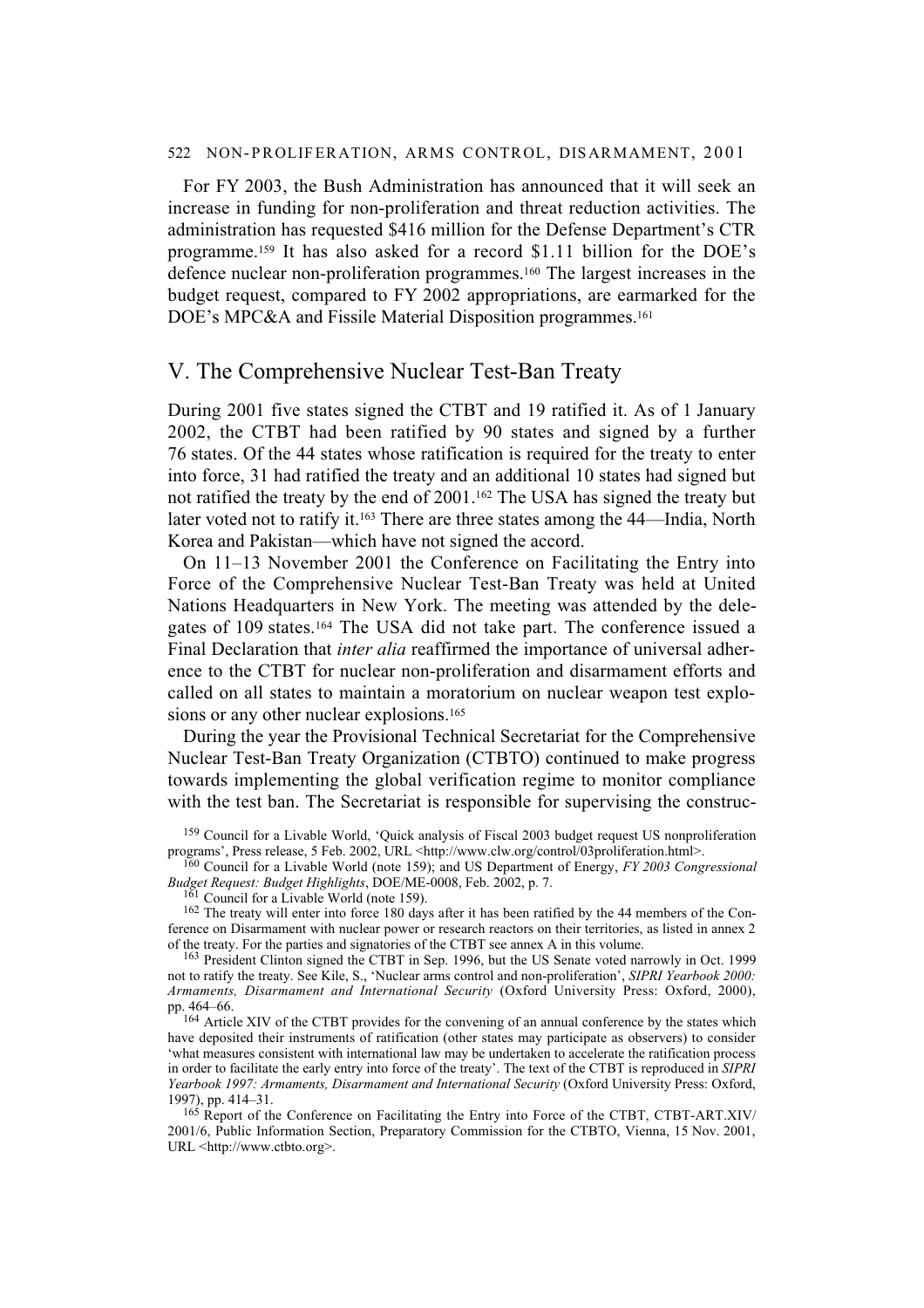tion and certification of an International Monitoring System (IMS), which will consist of 321 monitoring stations and 16 laboratories located in 90 countries.166 By the end of February 2002, installations had been completed at 122 stations.<sup>167</sup> Work also continued to connect the IMS stations through a satellite communication network to an International Data Centre (IDC) in Vienna, Austria. The IDC is responsible for receiving, processing and distributing raw data received from the IMS stations to member states.

During 2001, the continuing uncertainty about the timing of the treaty's entry into force contributed to some erosion of international support for the CTBTO. This stemmed largely from concern about the rising cost of the organization. Brazil and Argentina took the lead in questioning the sizeable annual increases in the CTBTO's budget for building the IMS when it was unclear when—or if—the treaty might enter into force.<sup>168</sup> In addition, China and Iran delayed or halted the transmission of data to the IDC from a number of monitoring stations on their territories. There was speculation that this may have been in reaction to the USA's announcement in August 2001 that it would contribute to the costs associated with the monitoring system but not to the other functions of the CTBTO.169

# VI. Conclusions

In December 2001 the long-running controversy over the United States' missile defence plans and the future of the 1972 ABM Treaty came to a head when President Bush announced that the USA intended to withdraw from the treaty in order to proceed with the development of a large-scale ballistic missile defence system. At its core, the missile defence controversy had involved a doctrinal dispute over the relationship between deterrence and strategic defence in the post-cold war world and the continued relevance of the ABM Treaty as the 'cornerstone of strategic stability'. Bush's announcement, which drew a notably restrained response from China and Russia, effectively brought the debate to a close and heralded the collapse of one of the main pillars of the nuclear arms control framework inherited from the cold war.

The US decision to withdraw from the ABM Treaty came as part of its rejection of the relevance of traditional nuclear arms control treaties to the US national security strategy. The Bush Administration brought to office an ideological aversion to the ABM Treaty's constraints on strategic defence and its

<sup>166</sup> These stations use 4 verification technologies—seismic, infrasound, hydro-acoustic and radionuclide—to monitor the earth for evidence of a nuclear explosion. Preparatory Commission for the CTBTO. *The Global Verification Regime and the International Monitoring System*, Basic Facts: Booklet 3, 2001, available at URL <http://www.ctbto.org>.

<sup>167</sup> Preparatory Commission for the CTBTO, 'Provisional Technical Secretariat—five years old', Press release 303/06/Ann.5/02, 15 Mar. 2002.

<sup>168</sup> Johnson, R., 'Boycotts and blandishments: making the CTBT visible', *Disarmament Diplomacy*, no. 61 (Oct./Nov. 2001), URL<http://www.acronym.org.uk/dd/dd61/61ctbt.htm>. The CTBTO Preparatory Commission's budget for 2001 was \$83.5 million, compared to \$79.9 million in 2000 and \$74.7 million in 1999.

<sup>&</sup>lt;sup>169</sup> Giacomo, C., 'China, Iran said balking at test ban pact cooperation', Reuters, 7 Mar. 2002,